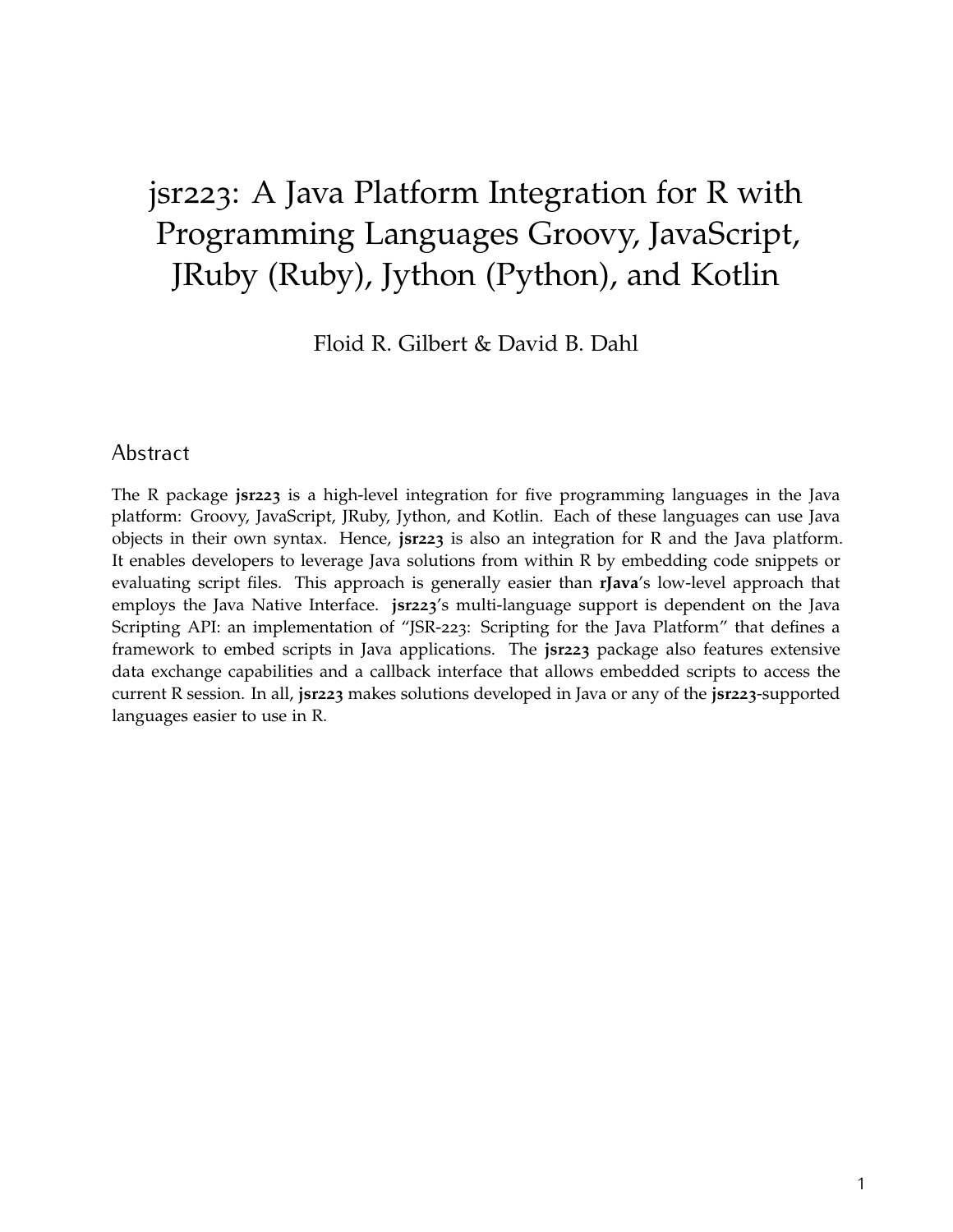## **Contents**

| 1 | Introduction<br>4                                                                                                     |                |  |  |  |
|---|-----------------------------------------------------------------------------------------------------------------------|----------------|--|--|--|
|   | jsr223 package implementation and features overview<br>1.1                                                            | 6              |  |  |  |
|   | 1.2                                                                                                                   | 7              |  |  |  |
| 2 | Helpful terminology and concepts                                                                                      |                |  |  |  |
| 3 | Typical use cases                                                                                                     | 9              |  |  |  |
|   | 3.1                                                                                                                   | 9              |  |  |  |
|   | 3.2                                                                                                                   | 11             |  |  |  |
|   | 3.3                                                                                                                   | 15             |  |  |  |
|   | 3.4                                                                                                                   | 22             |  |  |  |
| 4 | Installation                                                                                                          | 24             |  |  |  |
|   | 4.1                                                                                                                   | 24             |  |  |  |
|   | 4.2                                                                                                                   | 24             |  |  |  |
| 5 | Feature documentation                                                                                                 | 27             |  |  |  |
|   | 5.1                                                                                                                   | 27             |  |  |  |
|   | 5.2                                                                                                                   | 28             |  |  |  |
|   | 5.3                                                                                                                   | 29             |  |  |  |
|   | 5.4                                                                                                                   | 3 <sup>1</sup> |  |  |  |
|   | 5.5                                                                                                                   | 31             |  |  |  |
|   | 5.6                                                                                                                   | 3 <sup>2</sup> |  |  |  |
|   | 5.7                                                                                                                   | 34             |  |  |  |
|   | Handling R factors $\dots \dots \dots \dots \dots \dots \dots \dots \dots \dots \dots \dots \dots \dots \dots$<br>5.8 | 36             |  |  |  |
|   | 5.9                                                                                                                   | 36             |  |  |  |
|   |                                                                                                                       | 37             |  |  |  |
|   |                                                                                                                       | 39             |  |  |  |
|   |                                                                                                                       | 40             |  |  |  |
|   |                                                                                                                       | 41             |  |  |  |
|   | 5.14 Embedding R in another scripting language                                                                        | 4 <sup>2</sup> |  |  |  |
|   |                                                                                                                       | 4 <sup>2</sup> |  |  |  |
|   |                                                                                                                       | 43             |  |  |  |
|   | 5.17 Console mode: a simple REPL $\ldots \ldots \ldots \ldots \ldots \ldots \ldots \ldots \ldots \ldots \ldots$       | 44             |  |  |  |
| 6 | R with Groovy                                                                                                         | 45             |  |  |  |
|   | 6.1                                                                                                                   | 45             |  |  |  |
|   | 6.2                                                                                                                   | 45             |  |  |  |
| 7 | R with JavaScript                                                                                                     | 47             |  |  |  |
|   | 7.1                                                                                                                   | 47             |  |  |  |
|   | 7.2                                                                                                                   | 49             |  |  |  |
| 8 | R with Python                                                                                                         | 51             |  |  |  |
|   | 8.1                                                                                                                   | 51             |  |  |  |
|   | 8.2                                                                                                                   | 51             |  |  |  |
|   | 8.3                                                                                                                   | 52             |  |  |  |
| 9 | R with Ruby                                                                                                           | 55             |  |  |  |
|   | Q.1                                                                                                                   | 55             |  |  |  |
|   | Q.2                                                                                                                   |                |  |  |  |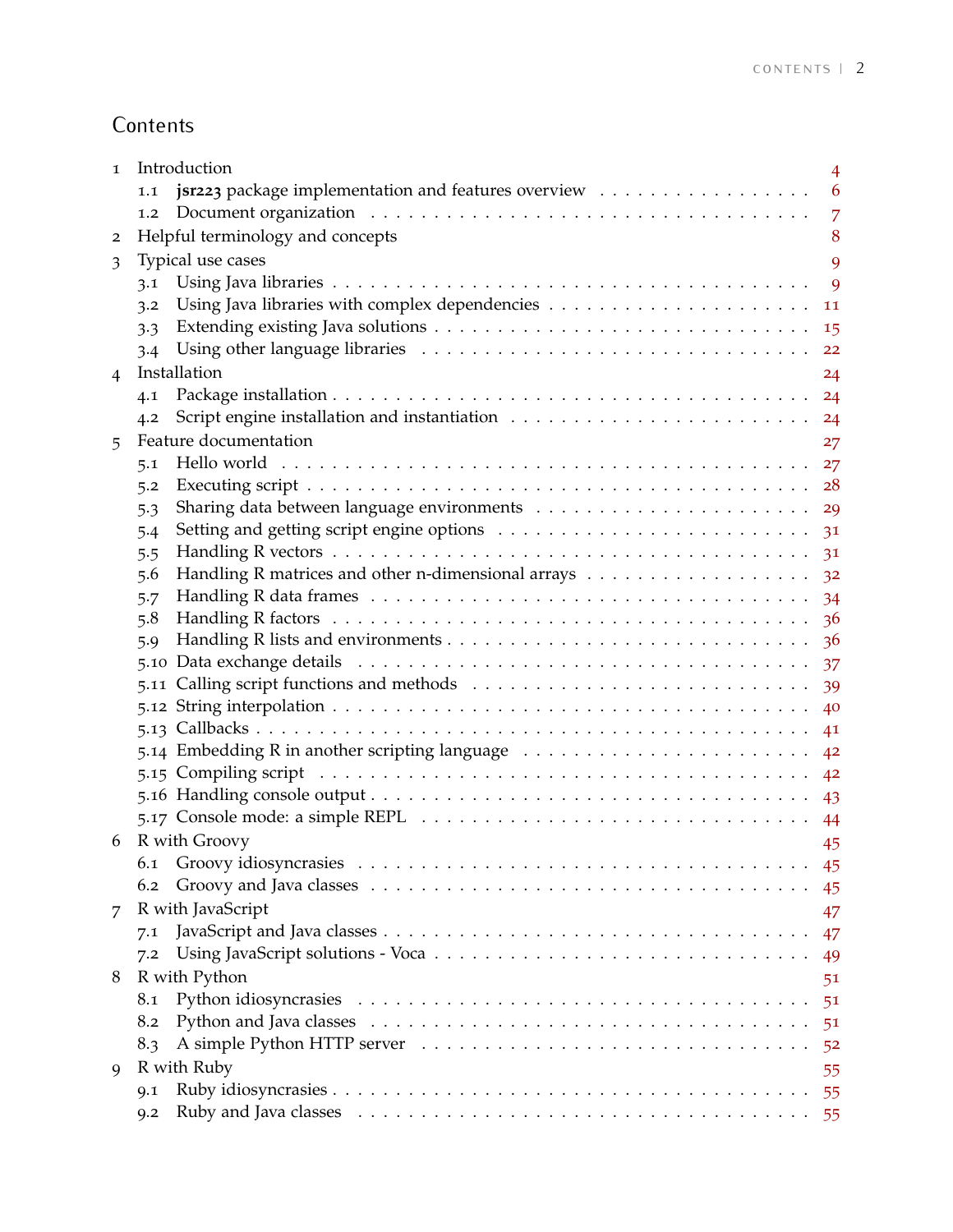| 10 R with Kotlin          | 59 |
|---------------------------|----|
|                           |    |
|                           |    |
| 11 Software review        | 62 |
|                           |    |
|                           |    |
|                           |    |
|                           |    |
|                           |    |
| 12 Limitations and issues | 68 |
| 13 Summary                | 69 |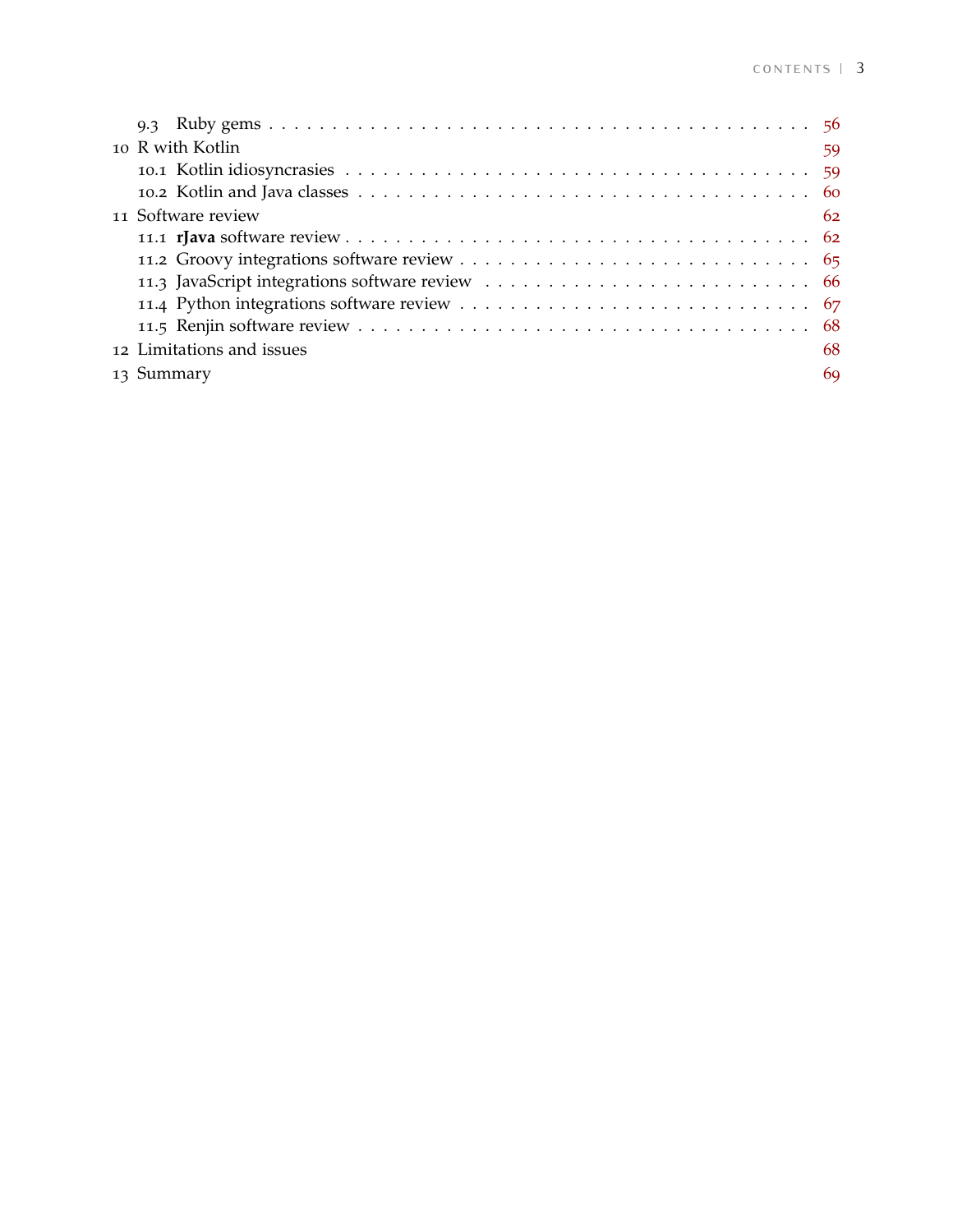#### <span id="page-3-0"></span>1 Introduction

About the same time Ross Ihaka and Robert Gentleman began developing R at the University of Auckland in the early 1990s, James Gosling and the so-called Green Project Team was working on a new programming language at Sun Microsystems in California. The Green Team did not set out to make a new language; rather, they were trying to move platform-independent, distributed computing into the consumer electronics marketplace. As Gosling explained, "All along, the language was a tool, not the end" [\(O'Connell,](#page-69-0) [1995](#page-69-0)). Unexpectedly, the programming language outlived the Green Project and sparked one of the most successful development platforms in computing history: Java. According to the [TIOBE index,](https://www.tiobe.com/tiobe-index/) Java has been the most popular programming language, on average, over the last sixteen years. Java's success can be attributed to several factors. Perhaps the most important factor is platform-independence: the same Java program can run on several operating systems and hardware devices. Another important factor is that memory management is handled automatically for the programmer. Consequently, Java programs are easier to write and have fewer memory-related bugs than programs written in C/C++. These and other factors accelerated Java's adoption in enterprise systems which, in turn, established a thriving developer community that has created production-quality frameworks, libraries, and programming languages for the Java platform. Many successful Java solutions are relevant to data science today such as [Hadoop,](http://hadoop.apache.org/) [Hive,](https://hive.apache.org/) [Spark,](https://spark.apache.org/) [Cassandra,](http://cassandra.apache.org/) [HBase,](https://hbase.apache.org/) [Mahout,](https://mahout.apache.org/) [Deeplearning](https://deeplearning4j.org/)4j, [Stanford CoreNLP,](https://stanfordnlp.github.io/CoreNLP/) and others.

In 2003, Simon Urbanek released **[rJava](https://CRAN.R-project.org/package=rJava)** ([2017](#page-70-0)), an integration package designed to avail R of the burgeoning development surrounding Java. The package has been very successful to this end. Today, it is one of the top-ranked solutions for R as measured by monthly downloads.[1](#page-3-1) **rJava** is described by Urbanek as a low-level R to Java interface analogous to .C and .Call, the built-in R functions for calling compiled C code. Like R's integration for C, **rJava** loads compiled code into an R process's memory space where it can be accessed via various R functions. Urbanek achieves this feat using the Java Native Interface (JNI), a standard framework that enables native (i.e. platform-dependent) code to access and use compiled Java code. The **rJava** API requires users to specify classes and data types in JNI syntax. One advantage to this approach is that it gives users granular, direct access to Java classes. However, as with any low-level interface, the learning curve is relatively high and implementation requires verbose coding. A second advantage to using JNI is that it avoids the difficult task of dynamically interpreting or compiling source code. Of course, this is also a disadvantage: it limits **rJava** to using compiled code as opposed to embedding source code directly within R script.

Our **jsr[223](https://CRAN.R-project.org/package=jsr223)** package builds on **rJava** to provide a high-level interface to the Java platform. We accomplish this by embedding other programming languages in R that use Java objects in natural syntax. As we show in the **rJava** [software review,](#page-61-1) this approach is generally simpler and more intuitive than **rJava**'s low-level JNI interface. To date, **jsr223** supports embedding five programming languages: Groovy, JavaScript, JRuby, Jython, and Kotlin. (JRuby and Jython are Java platform implementations of the Ruby and Python languages, respectively.) See Table [1](#page-4-0) for a brief description of each language.

The **jsr223** multi-language integration is made possible by the Java Scripting API [\(Oracle,](#page-69-1) [2016](#page-69-1)a), an implementation of the specification "JSR-223: Scripting for the Java Platform" [\(Sun](#page-69-2) [Microsystems, Inc.,](#page-69-2) [2006](#page-69-2)). The JSR-223 specification includes two crucial elements: an interface

<span id="page-3-1"></span><sup>1</sup> **rJava** ranks in the 99th percentile for R package downloads according to <http://rdocumentation.org>.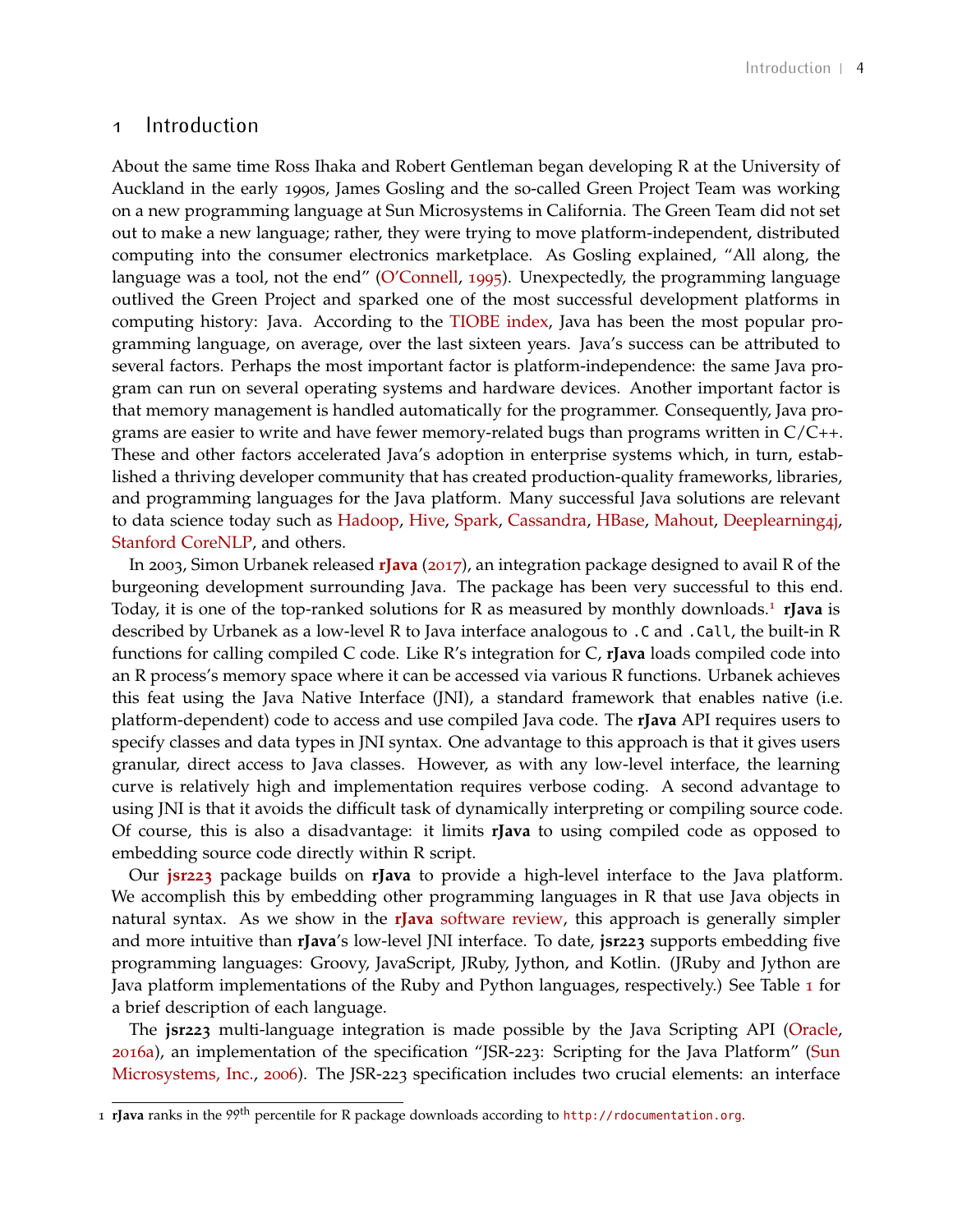**Table 1:** The five programming languages supported by **jsr223**.

<span id="page-4-0"></span>

| Language     | Description                                                                                                                                                                                                                                                                                                                                                                                                                                  |
|--------------|----------------------------------------------------------------------------------------------------------------------------------------------------------------------------------------------------------------------------------------------------------------------------------------------------------------------------------------------------------------------------------------------------------------------------------------------|
| Groovy       | Groovy is a scripting language that follows Java syntax very<br>closely. Hence, jsr223 enables developers to embed Java source<br>code directly in R script. Groovy also supports an optionally<br>typed, functional paradigm with relaxed syntax for less verbose<br>code.                                                                                                                                                                  |
| JavaScript   | JavaScript is well known for its use in web applications. How-<br>ever, its popularity has overflowed into standalone solutions<br>involving databases, plotting, machine learning, and network-<br>enabled utilities, to name just a few. jsr223 uses Nashorn, the<br>ECMA-compliant JavaScript implementation for the Java plat-<br>form. Note: As of Java 11, Nashorn is deprecated. Nashorn will<br>be removed in a future Java release. |
| <b>JRuby</b> | JRuby is the Ruby implementation for the Java platform. Ruby is<br>a general-purpose, object-oriented language with unique syntax.<br>It is often used with the web application framework Ruby on<br>Rails. Ruby libraries, called <i>gems</i> , can be accessed via jsr223.                                                                                                                                                                 |
| Jython       | Jython is the Python implementation for the Java platform. Like<br>R, the Python programming language is used widely in science<br>and analytics. Python has many powerful language features, yet<br>it is known for being concise and easy to read. Popular libraries<br>SciPy and NumPy are available for the Java platform through<br>JyNI (the Jython Native Interface).                                                                 |
| Kotlin       | Kotlin version 1.0 was released in 2016 making it the newest<br>jsr223-supported language. It is a statically typed language<br>that supports both functional and object-oriented programming<br>paradigms. Kotlin has similarities to Java, but it often requires<br>less code than Java to accomplish the same task. Kotlin and Java<br>are the only languages officially supported by Google for An-<br>droid application development.    |

for Java applications to execute code written in scripting languages, and a guide for scripting languages to create Java objects in their own syntax. Hence, JSR-223 is the basis for our package. However, no knowledge of JSR-223 or the Java Scripting API is necessary to use **jsr223**. Figures [1](#page-5-1) and [2](#page-5-1) show how **rJava** and **jsr223** facilitate access to the Java platform. Where **rJava** uses JNI, **jsr223** uses the Java Scripting API and embeddable programming languages.

The primary goal of **jsr223** is to enable R developers to leverage existing Java solutions with relative ease. We demonstrate two typical use cases in this document with subjects that are of particular interest to many data scientists: a natural language processor, and a neural network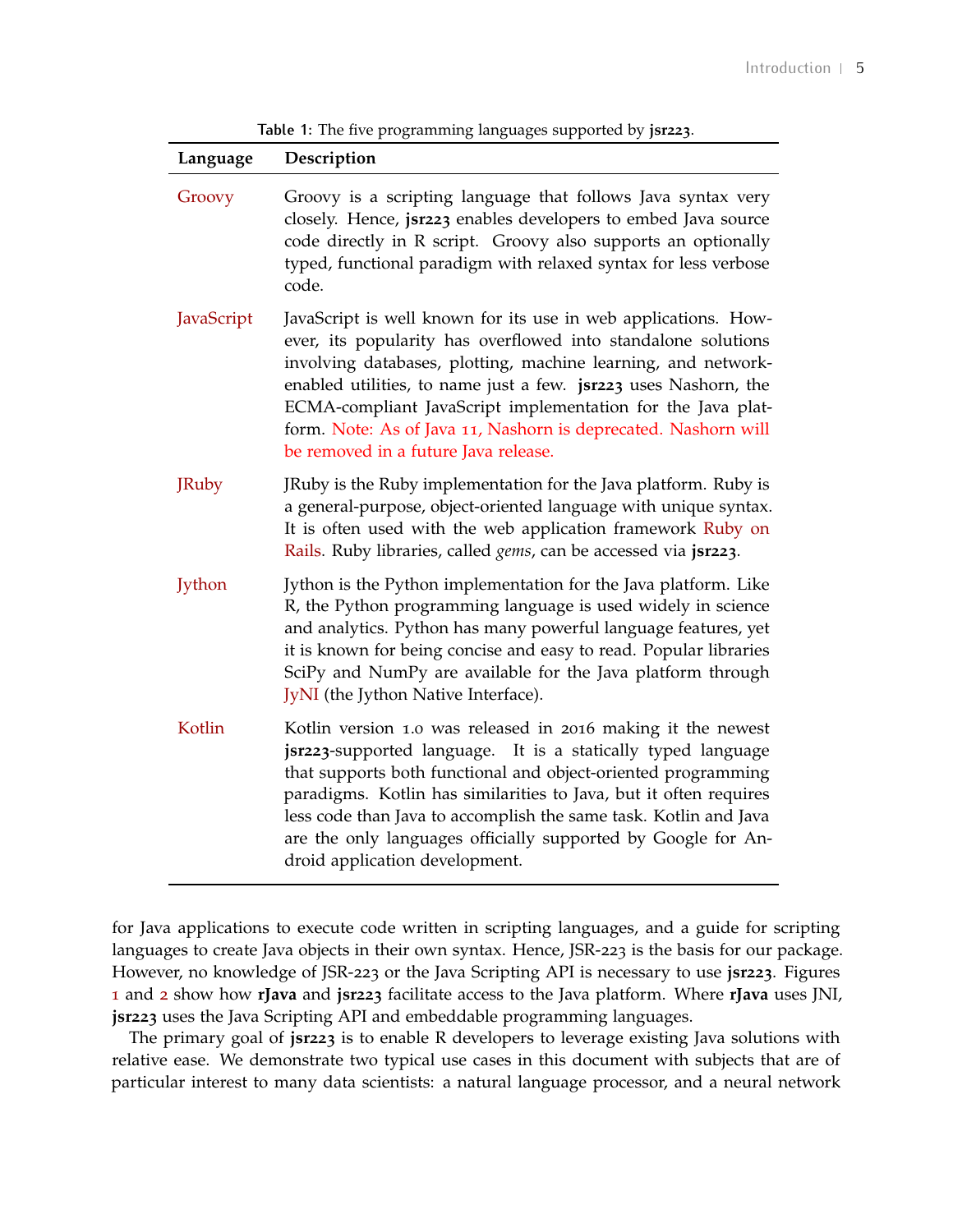

<span id="page-5-1"></span>**Figure 1:** The **rJava** package facilitates low-level access to the Java platform through the Java Native Interface (JNI). Some knowledge of JNI is required.



**Figure 2:** The **jsr223** package provides high-level access to the Java platform through five programming languages. Although **jrs223** uses the Java Scripting API in its implementation, users do not need to learn the API.

classifier. In addition to Java solutions, R developers can use projects developed in any of the five **jsr223**-supported programming languages. In essence, **jsr223** opens R to a broader ecosystem.

For Java developers, **jsr223** facilitates writing high-performance, cross-platform R extensions using their preferred platform. **jsr223** also allows organizations that run enterprise Java applications to more readily develop dashboards and other business intelligence tools. Instead of writing R code to query raw data from a database, **jsr223** enables R packages to consume data directly from their application's Java object model where the data has been coalesced according to business rules. Java developers will also be interested to know that the **jsr223**-supported programming languages can implement interfaces and extend classes, just like the Java programming language. See [Extending existing Java solutions](#page-14-0) for an in-depth code example that demonstrates extending Java classes and several other features.

#### <span id="page-5-0"></span>**1.1 jsr223 package implementation and features overview**

The **jsr223** package supports most of the major programming languages that implement JSR-223. Technically, any JSR-223 implementation will work with our package, but we may not officially support some languages. The most notable exclusion is Scala; we don't support it simply because the JSR-223 implementation is not complete. (Consider, instead, the **[rscala](https://CRAN.R-project.org/package=rscala)** package for a Scala/R integration [\(Dahl,](#page-68-0) [2018](#page-68-0)).) We also exclude languages that are not actively developed, such as BeanShell.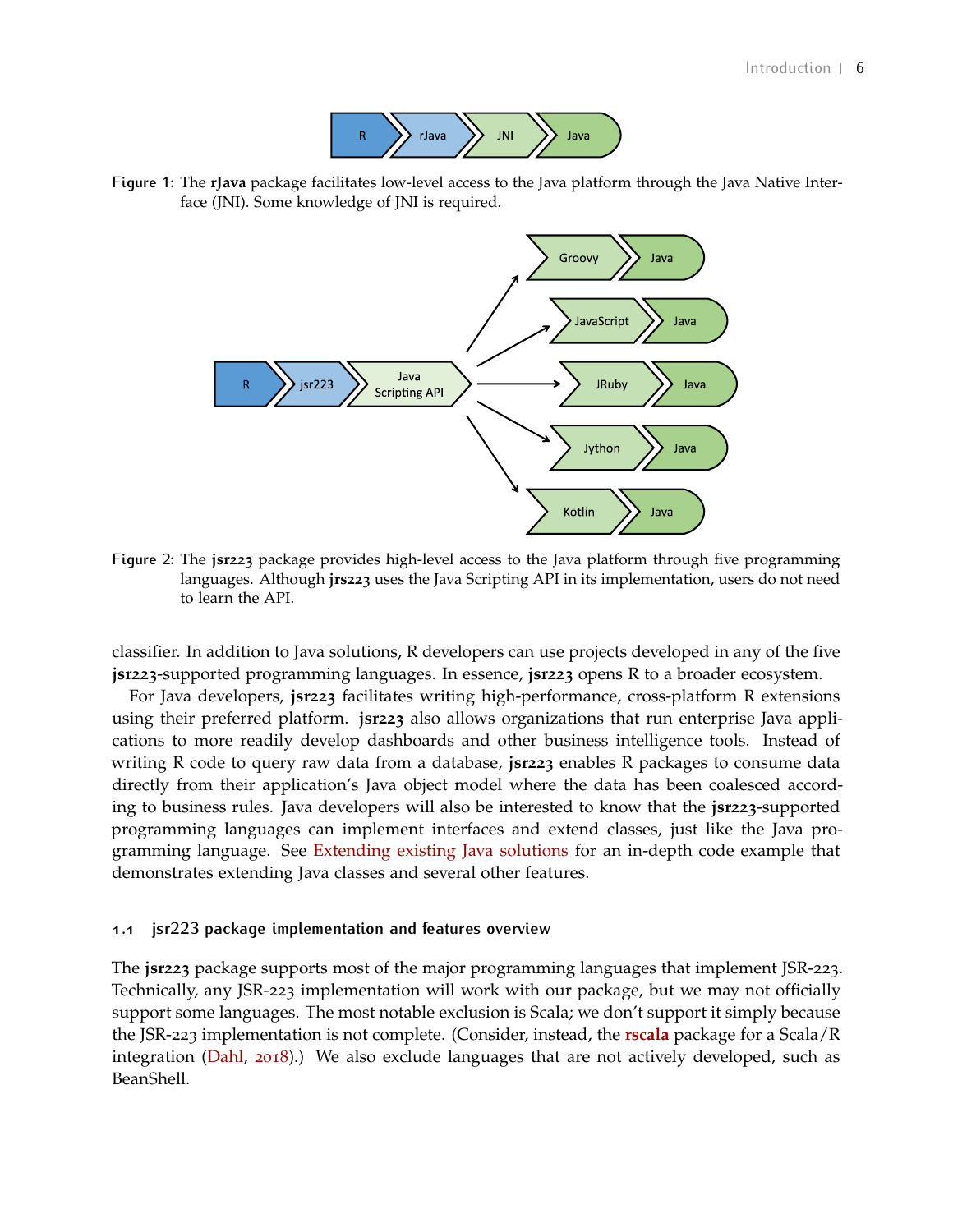The **jsr223** package features extensive, configurable data exchange between R and Java via **jsr223**'s companion package **[jdx](https://CRAN.R-project.org/package=jdx)** [\(Gilbert and Dahl,](#page-68-1) [2018](#page-68-1)a). R vectors, factors, n-dimensional arrays, data frames, lists, and environments are converted to standard Java objects. Java scalars, n-dimensional arrays, maps, and collections are inspected for content and converted to the most appropriate R structure (vectors, n-dimensional arrays, data frames, or lists). Several data exchange options are available including row-major and column-major ordering schemes for data frames and n-dimensional arrays. Many language integrations for R provide a comparable feature set by using JSON (JavaScript Object Notation) libraries. In contrast, the **jsr223** package implements data exchange using custom Java routines to avoid the serialization overhead and loss of floating point precision inherent in JSON data conversion.

The **jsr223** package also supports converting the most common data structures from the **jsr223** supported languages. For example, **jsr223** can convert Jython dictionaries and user-defined JavaScript objects to R objects. Behind the scenes, every Java-based programming language uses Java objects. For example, a Jython dictionary is backed by a Java object that defines the dictionary's behavior. The **jsr223** package uses **jdx** to inspect these Java objects for data and convert them to an appropriate R object. In most cases, the default conversion rules are intuitive and seamless.

The **jsr223** programming interface follows design cues from **rscala**, and **[V](https://CRAN.R-project.org/package=V8)8** [\(Ooms,](#page-69-3) [2017](#page-69-3)b). The application programming interface is implemented using **[R](https://CRAN.R-project.org/package=R6)6** [\(Chang,](#page-68-2) [2017](#page-68-2)) classes for a traditional object-oriented style of programming. **R6** objects wrap methods in an R environment making them accessible from the associated variable using list-like syntax (e.g., my0bject \$myMethod()).

**jsr223** uses **rJava** to load and communicate with the Java Virtual Machine (JVM): the abstract computing environment that executes compiled Java code. **jsr223** employs a client-server architecture and a custom multi-threaded messaging protocol to exchange data and handle script execution. This protocol optimizes performance by eliminating **rJava** calls that inspect generic return values and transform data, both which incur significant overhead. The protocol also facilitates callbacks that allow embedded scripts to manipulate variables and evaluate R code in the current R session. This callback implementation is lightweight, does not require any special R software configuration, and supports infinite callback recursion between R and the script engine (limited only by stack space). Other distinguishing **jsr223** features include script compiling and string interpolation.

#### <span id="page-6-0"></span>**1.2 Document organization**

We begin with [Helpful terminology and concepts](#page-6-1) to clarify some key ideas and define relevant jargon. Next, we provide [Typical use cases](#page-8-0) that highlight **jsr223**'s core functionality. The sections [Installation](#page-23-0) and [Feature documentation](#page-26-0) provide the necessary details to install **jsr223** and become familiar with all of its features. If you are primarily interested in using **jsr223** with a specific programming language, jump to [R with Groovy,](#page-44-0) [R with JavaScript,](#page-46-0) [R with Python,](#page-50-0) [R with Ruby,](#page-54-0) or [R with Kotlin.](#page-58-0) The section [Software review](#page-61-0) is a discussion that puts the **jsr223** project in context with comparisons to other relevant software solutions.

<span id="page-6-1"></span>All code examples related to this document are available at our GitHub page: [https://github.](https://github.com/floidgilbert/jsr223) [com/floidgilbert/jsr223](https://github.com/floidgilbert/jsr223).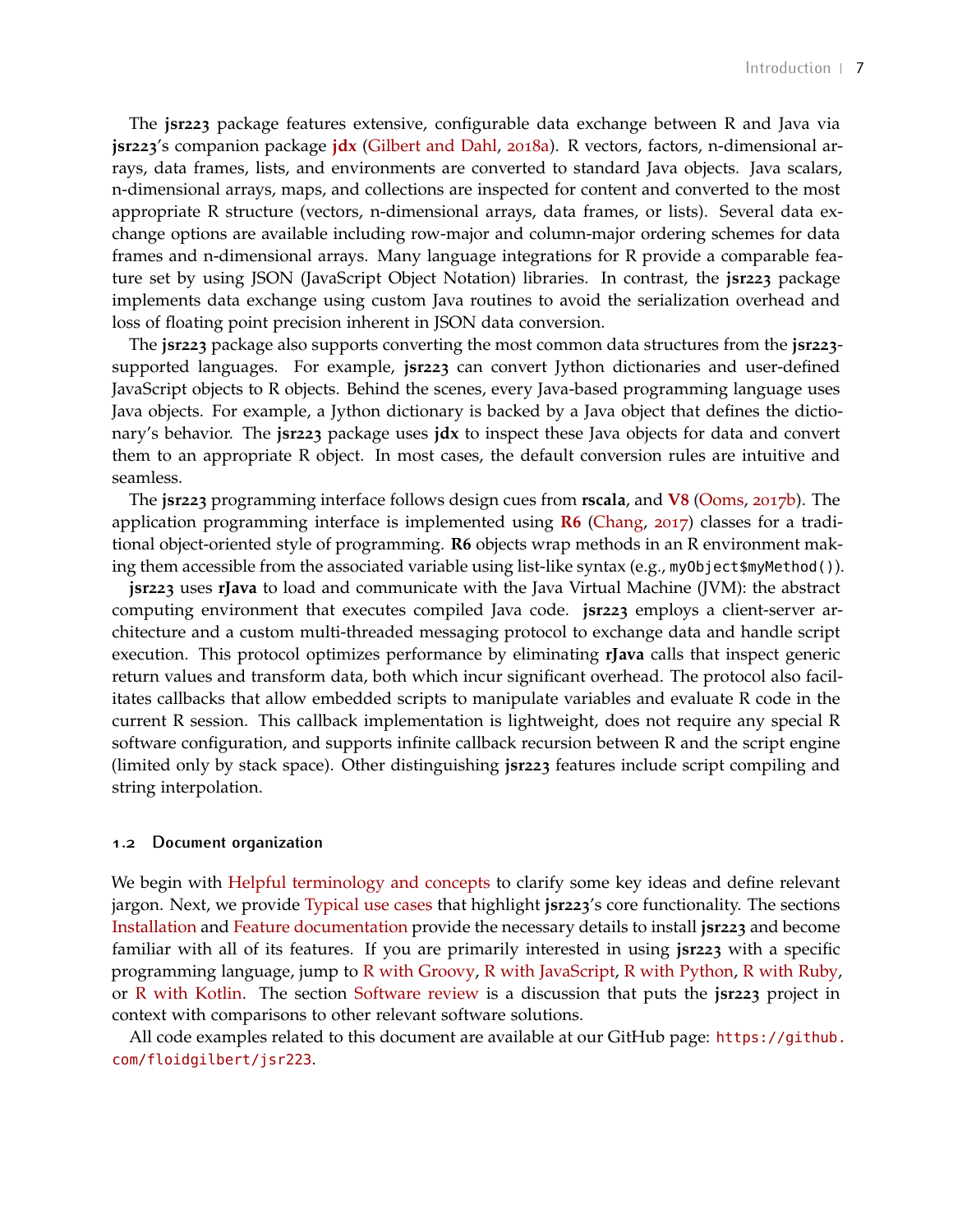## 2 Helpful terminology and concepts

Java programs are compiled to Java bytecode that can be executed by an instance of a Java Virtual Machine (JVM). A JVM is an abstraction layer that provides a platform-independent execution environment for Java programs. A JVM interprets Java bytecode to machine code (i.e., processor-specific instructions). JVMs are available for a wide variety of hardware and software platforms. In principle, the same Java program will run on any platform that supports a JVM. The Java paradigm contrasts with traditional compiled languages, such as C, that are compiled directly to processor-dependent machine code, and therefore must be recompiled for every targeted architecture. Often, changes in the source code are also required to support different platforms.

Today, there are several programming languages that compile down to Java bytecode including all of the languages currently supported by **jsr223**. This may be surprising to some readers because languages like JavaScript are traditionally interpreted only, not compiled. In fact, the **jsr223** languages blur the line between scripting languages (those that are interpret-only) and traditional compiled languages. Nevertheless, we generally refer to the languages supported by **jsr223** as scripting languages in this document because, as far as the user is aware, source code is interpreted and executed (i.e., evaluated) in one step. Even so, this implementation benefits from the significant performance gains of compiled code.

A *scripting engine* (usually shortened to *script engine*) is software that enables a scripting language to be embedded in an application. Internally, a script engine uses an *interpreter* to parse and execute source code. The terms *script engine* and *interpreter* are often used interchangeably. In this document, *script engine* refers to the software component, not the interpreter. A *script engine instance* denotes an instantiated script engine. Finally, a *script engine environment* refers to the state (i.e., the variables and settings) of a given instance.

*Bindings* refers to the name/value pairs associated with variables in a given scope. Conceptually, a variable's name is bound to its value. The variable names and values in R's global environment are examples of bindings.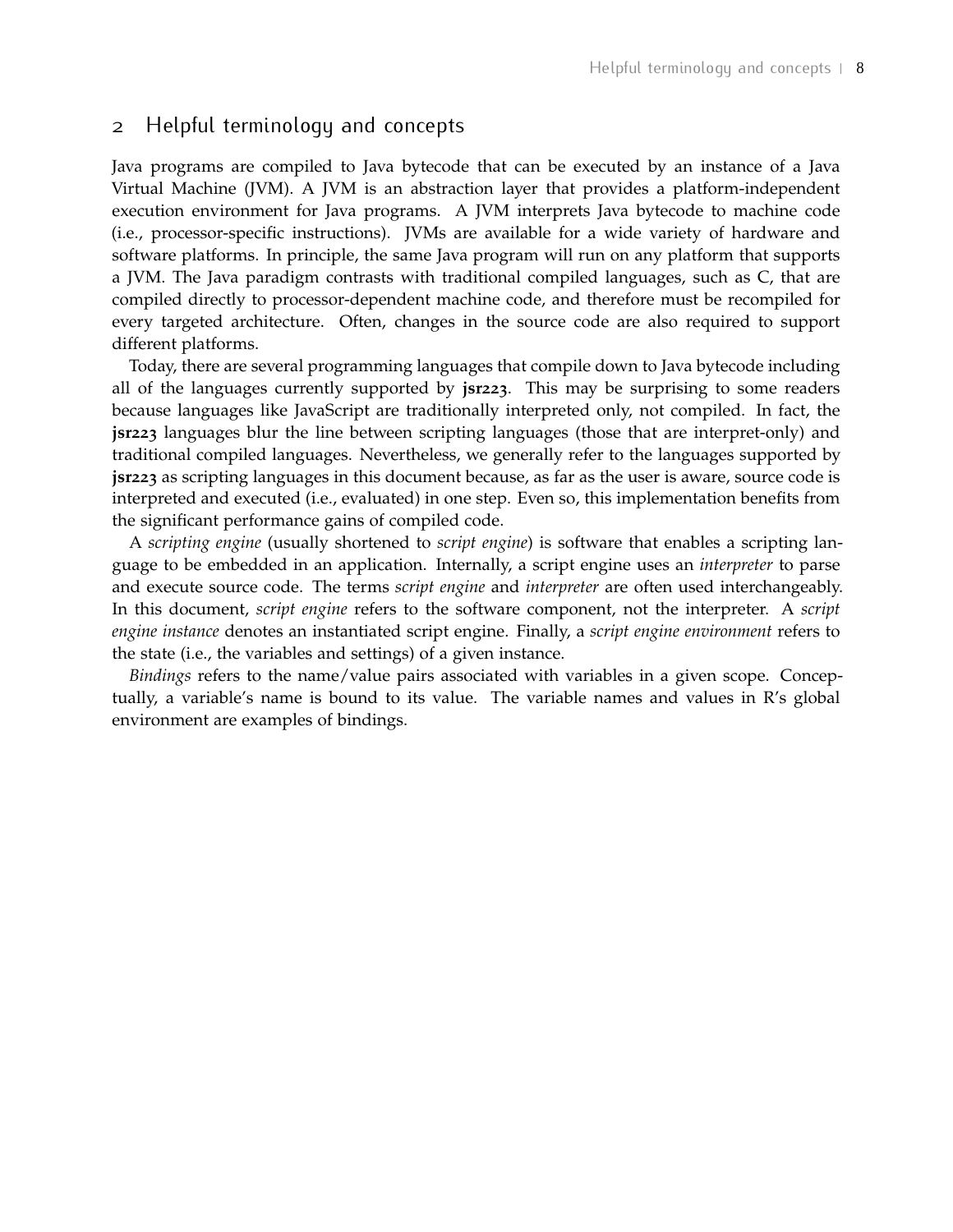## <span id="page-8-0"></span>3 Typical use cases

This section includes introductory examples that demonstrate typical use cases for the **jsr223** package. For a complete overview of **jsr223** features, see the [Feature documentation.](#page-26-0) Following that section, we provide details and examples for each of the **jsr223**-supported languages.

## <span id="page-8-1"></span>**3.1 Using Java libraries**

For this introductory example, we use Stanford's Core Natural Language Processing Java libraries [\(Manning et al.,](#page-69-4) [2014](#page-69-4)) to identify grammatical parts of speech in a text. Natural language processing (NLP) is a key component in statistical text analysis and artificial intelligence. This example shows how so-called "glue" code can be embedded in R to quickly leverage the Stanford NLP libraries. It also demonstrates how easily **jsr223** converts Java data structures to R objects. The full script is available at [https://github.com/floidgilbert/jsr223/tree/master/](https://github.com/floidgilbert/jsr223/tree/master/examples/JavaScript/stanford-nlp.R) [examples/JavaScript/stanford-nlp.R](https://github.com/floidgilbert/jsr223/tree/master/examples/JavaScript/stanford-nlp.R).

The first step: create a **jsr223** "ScriptEngine" instance that can dynamically execute source code. In this case, we use a JavaScript engine. The object is created using the ScriptEngine\$new constructor method. This method takes two arguments: a scripting language's name and a character vector containing paths to the required Java libraries. In the code below, the class.path variable contains the required Java library paths. The new "ScriptEngine" object is assigned to the variable engine.

```
class.path <- c(
  "./protobuf.jar",
  "./stanford-corenlp-3.9.0.jar",
  "./stanford-corenlp-3.9.0-models.jar"
)
library("jsr223")
engine <- ScriptEngine$new("JavaScript", class.path)
```
Now we can execute JavaScript source code. The **jsr223** interface provides several methods to do so. In this example, we use the %@% operator; it executes a code snippet and discards the return value, if any. The code snippet imports the Stanford NLP "Document" class. The import syntax is peculiar to the JavaScript dialect. The result, DocumentClass, is used to instantiate objects or access static methods.

```
engine %@% 'var DocumentClass = Java.type("edu.stanford.nlp.simple.Document");'
```
The next code sample defines a JavaScript function named getPartsOfSpeech. It tags each element in a text with a grammatical part of speech (e.g., noun, adjective, or verb). The function parses the text using a new instance of the "Document" class. The parsing results are transferred to a list of JavaScript objects. Each JavaScript object contains the parsing information for a single sentence.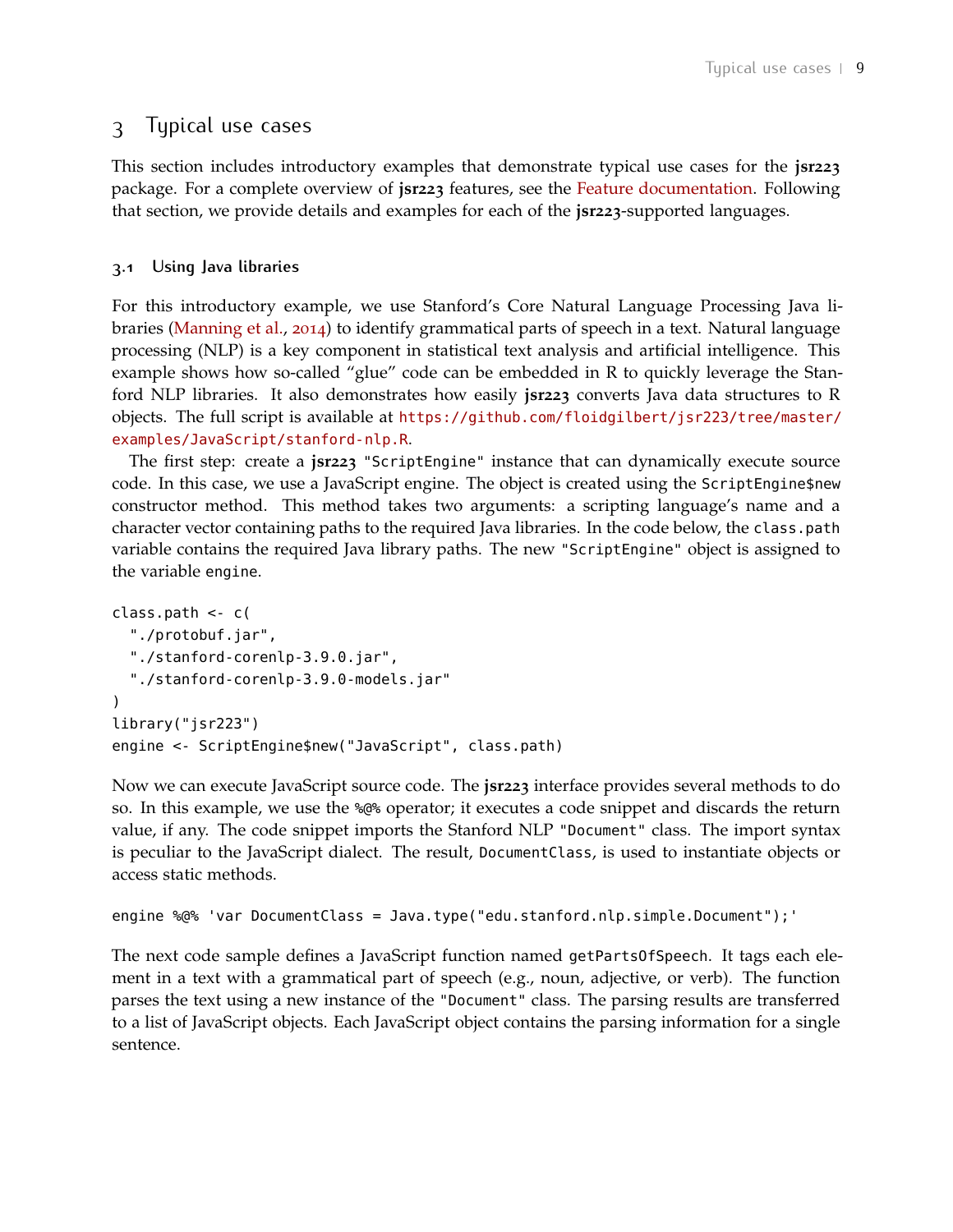```
engine %@% '
  function getPartsOfSpeech(text) {
    var doc = new DocumentClass(text);
    var list = [];
    for (i = 0; i < doc.sentences().size(); i++) {
      var sentence = doc.sentences().get(i);var o = f"words":sentence.words(),
        "pos.tag":sentence.posTags(),
        "offset.begin":sentence.characterOffsetBegin(),
        "offset.end":sentence.characterOffsetEnd()
      }
      list.push(o);
    }
    return list;
 }
```
We use engine\$invokeFunction to call the JavaScript function getPartsOfSpeech from R. The method invokeFunction takes the name of the function as the first parameter; any arguments that follow are automatically converted to Java objects and passed to the JavaScript function. The function's return value is converted to an R object. In this case, **jsr223** intuitively converts the list of JavaScript objects to a list of R data frames as seen in the output below. The parts of speech abbreviations are defined by the Penn Treebank Project [\(Taylor et al.\)](#page-69-5). A quick reference is available at [https://www.ling.upenn.edu/courses/Fall\\_2003/ling001/penn\\_treebank\\_pos.](https://www.ling.upenn.edu/courses/Fall_2003/ling001/penn_treebank_pos.html) [html](https://www.ling.upenn.edu/courses/Fall_2003/ling001/penn_treebank_pos.html).

```
engine$invokeFunction(
 "getPartsOfSpeech",
 "The jsr223 package makes Java objects easy to use. Download it from CRAN."
)
## [[1]]
## words pos.tag offset.begin offset.end
## 1 The DT 0 3
## 2 jsr223 NN 4 10
## 3 package NN 11 18
## 4 makes VBZ 19 24
## 5 Java NNP 25 29
## 6 objects NNS 30 37
## 7 easy JJ 38 42
## 8 to TO 43 45
## 9 use VB 46 49
## 10 . . 49 50
##
## [[2]]
```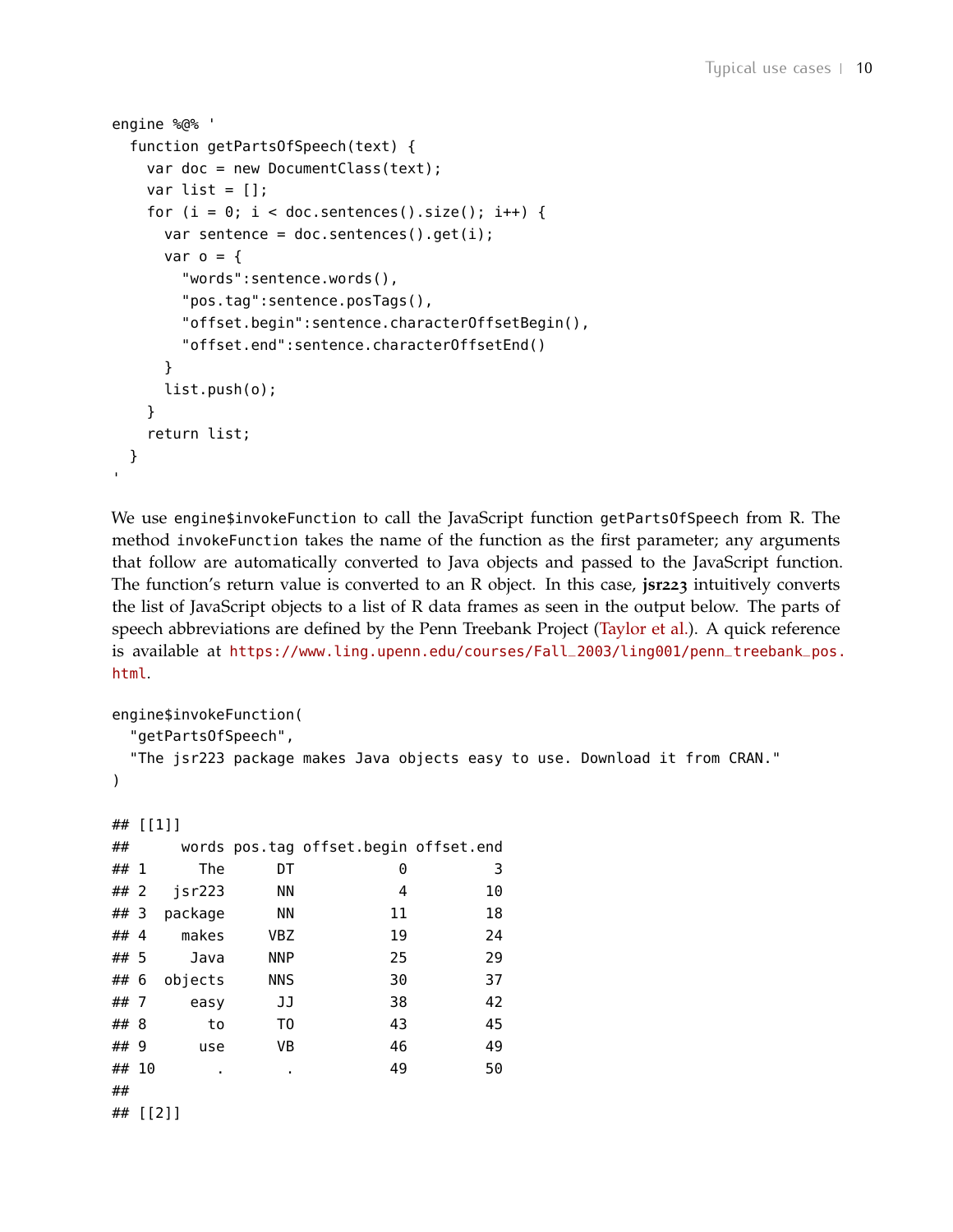| ##   |               |            | words pos.tag offset.begin offset.end |    |
|------|---------------|------------|---------------------------------------|----|
|      | ## 1 Download | VB         | 51                                    | 59 |
| ## 2 | it            | <b>PRP</b> | 60                                    | 62 |
| ## 3 | from          | ΙN         | 63                                    | 67 |
| ## 4 | <b>CRAN</b>   | <b>NNP</b> | 68                                    | 72 |
| ## 5 |               |            | 72                                    | 73 |

In this example, we effectively used Stanford's Core NLP library with a minimal amount of code. This same functionality can be replicated in any of the **jsr223**-supported programming languages.

#### <span id="page-10-0"></span>**3.2 Using Java libraries with complex dependencies**

In this example we use [Deeplearning](https://deeplearning4j.org/)4j (DL4J) [\(Eclipse Deeplearning](#page-68-3)4j Development Team, [2018](#page-68-3)) to build a neural network. DL4J is an open-source deep learning solution for the Java platform. It is notable both for its scalability and performance. DL4J can run on a local computer with a standard CPU, or it can use Spark for distributed computing and GPUs for massively parallel processing. DL4J is modular in design and it has a large number of dependencies. As with many other Java solutions, it is designed to be installed using a software project management utility like [Apache Maven,](https://maven.apache.org/) [Gradle,](https://gradle.org/) or [sbt.](https://www.scala-sbt.org/) These utilities feature dependency managers that automatically download a library's dependencies from a central repository and make them accessible to your project. This is similar to installing an R package from CRAN using install.packages; by default, any referenced packages are also downloaded and installed.

The primary goal of this example is to show how **jsr223** can easily leverage complex Java solutions with the help of a project management utility. We will install both Groovy and DL4J using Apache Maven. We will then integrate Groovy script with R to create a simple neural network. The process is straightforward: i.) create a skeleton Java project; ii.) add dependencies to the project; iii.) build a class path referencing all of the dependencies; and iv.) pass the class path to **jsr223**. Though we use Maven here, the same concepts apply to any project management utility that supports Java.

To begin, visit the Maven web site (<https://maven.apache.org/>) and follow the installation instructions for your operating system. Next, create an empty folder for this sample project. Open a terminal (a system command prompt) and change the current directory to the project folder. Execute the following Maven command. It will create a skeleton Java project named 'stub' in a subfolder by the same name. The Java project is used only to retrieve dependencies; it is not required for the R project. If this is the first time Maven has been executed on your computer, several files will be downloaded to the local Maven repository cache on your computer.

```
mvn archetype:generate -DgroupId=none -DartifactId=stub -DinteractiveMode=false
```
Open the Maven project object model file, 'stub/pom.xml', in a plain text editor or an XML editor. Locate the XML element <dependencies>. It will be similar to the example displayed below. A <dependency> child element defines a single project dependency that will be retrieved from the Maven repository. Notice that a dependency has a group ID, an artifact ID, and a version. (*Artifact* is the general term for any file residing in a repository.) How do you know which dependencies are required for your project? They are often provided in installation documentation. Or, if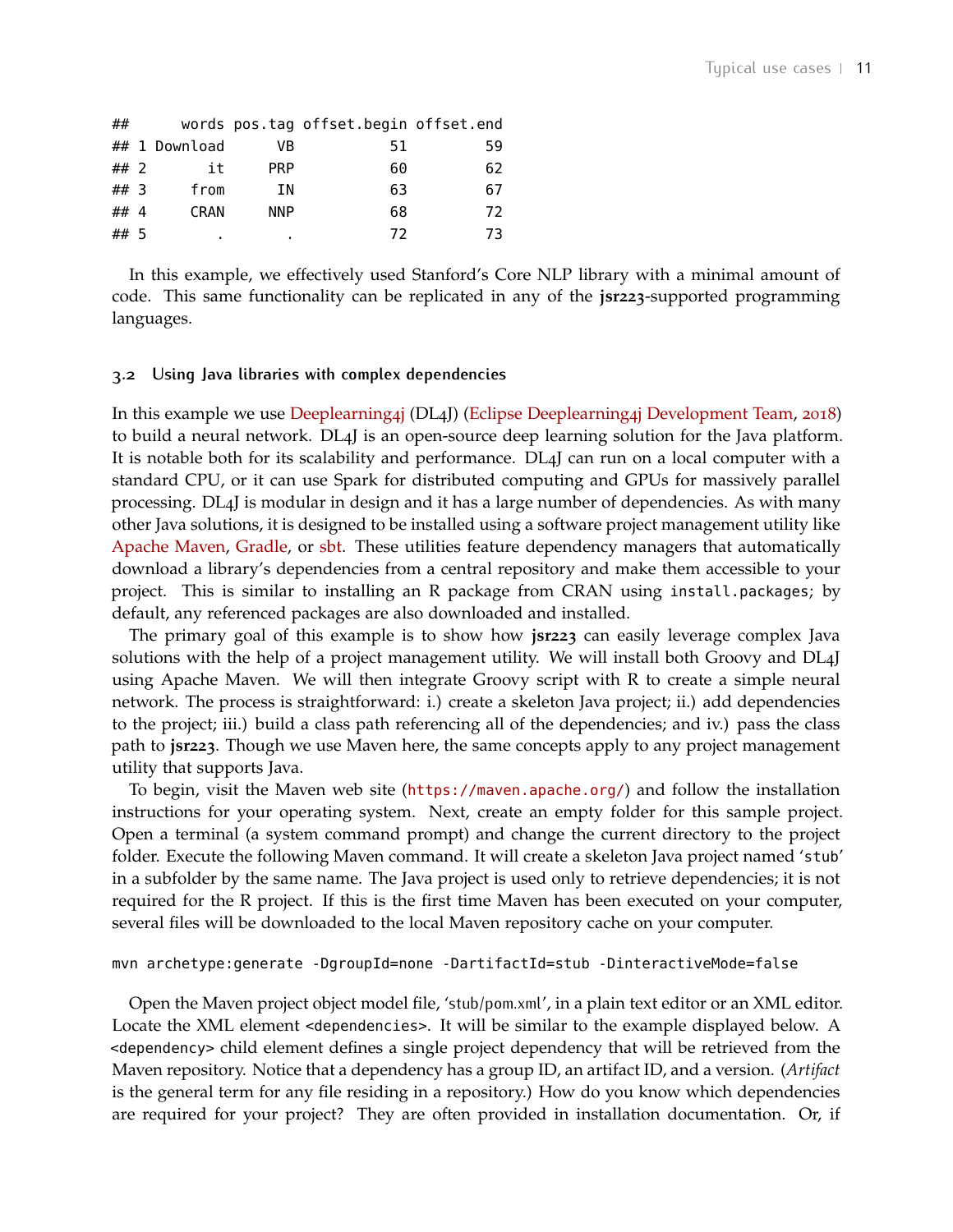you are starting from a code example, dependencies can be located in a Maven repository using fully-qualified Java class names.

```
<dependencies>
  <dependency>
    <groupId>junit</groupId>
    <artifactId>junit</artifactId>
    <version>4.12</version>
    <scope>test</scope>
  </dependency>
</dependencies>
```
Maven dependency definitions can be located at <https://search.maven.org>. We will search for dependencies using the syntax 'g:<group-id> a:<artifact-id>'. This avoids erroneous results and near-matches. A search string for each dependency in our demonstration is provided in the bullet list below. Perform a search using the first bullet item. In the search results, click the version number under the column heading "Latest Version." On the right-hand side of the page that follows you will see an XML Maven dependency definition for the artifact. Copy the XML and insert it after the last </dependency> end tag in your 'pom.xml' file. It is not necessary to preserve indentations or other white space. Repeat this process for each of the remaining search strings below.

- g:org.apache.logging.log4j a:log4j-core
- g:org.slf4j a:slf4j-log4j12
- g:org.deeplearning4j a:deeplearning4j-core
- g:org.nd4j a:nd4j-native-platform
- g:org.datavec a:datavec-api
- g:org.codehaus.groovy a:groovy-all

Save the 'pom.xml' file. In your terminal window, change directories to the Java project folder ('stub') and execute the following Maven command. This will download all of the dependencies to a local repository cache on your computer. It will also create a file named 'jsr223.classpath' in the parent folder. It contains a class path referencing all of the dependencies that will be used by **jsr223**.

```
mvn dependency:build-classpath -Dmdep.outputFile="../jsr223.classpath"
```
Now everything is in place to create a neural network using Groovy and DL4J. To keep the example simple, we use a feedforward neural network to classify species in the iris data set. The example involves an R script ('dl4j.R') and a Groovy script ('dl4j.groovy'). Both scripts can be downloaded from [https://github.com/floidgilbert/jsr223/tree/master/examples/Groovy/](https://github.com/floidgilbert/jsr223/tree/master/examples/Groovy/dl4j) [dl4j](https://github.com/floidgilbert/jsr223/tree/master/examples/Groovy/dl4j). Save both scripts in the same folder as 'jsr223.classpath'.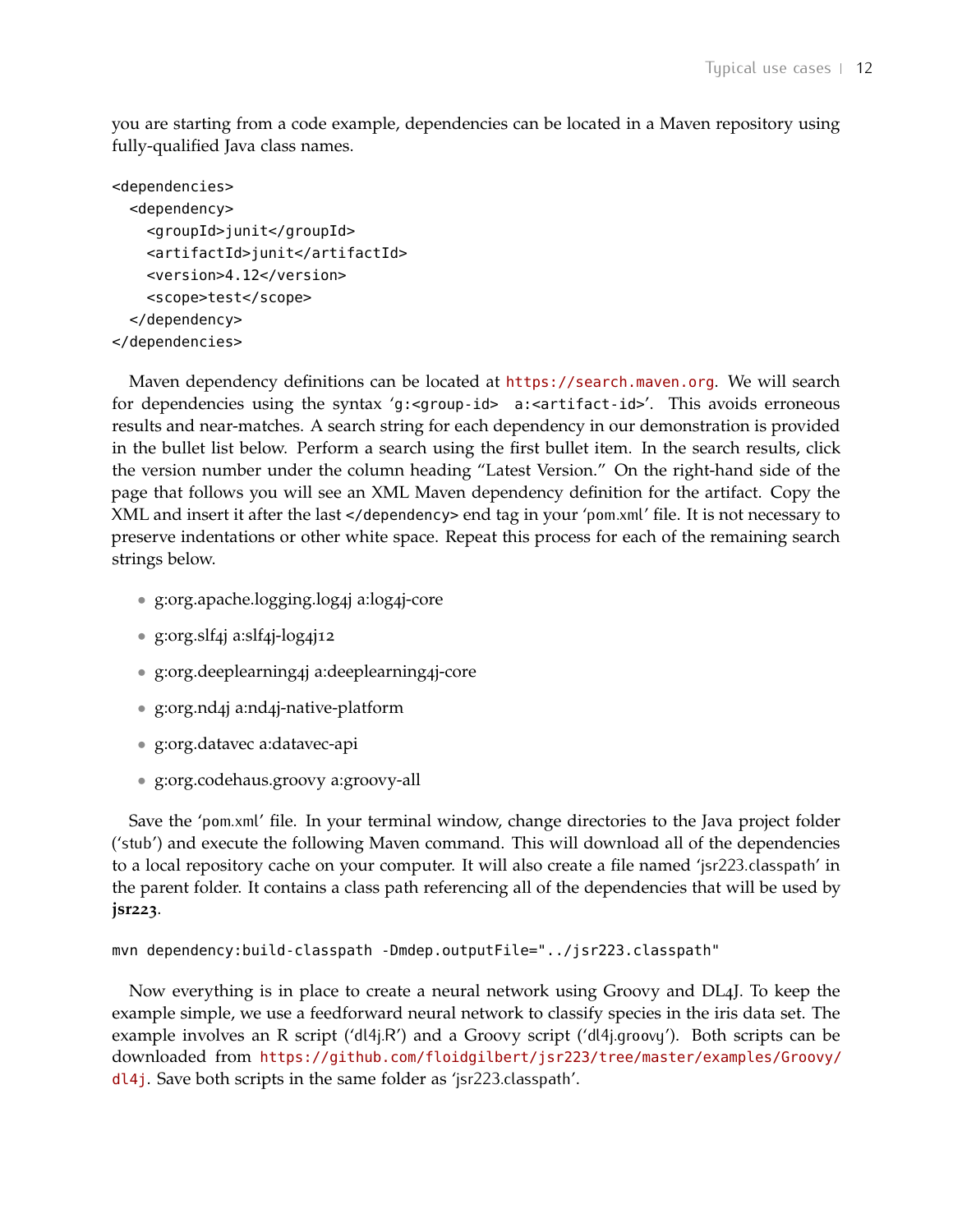**the r script** First, we read in the class path created by Maven and create the Groovy script engine.

```
library(jsr223)
```

```
file.name <- "jsr223.classpath"
class.path <- readChar(file.name, file.info(file.name)$size)
engine <- ScriptEngine$new("groovy", class.path)
```
Next, we set a seed for reproducible results. The value is saved in a variable that will be retrieved by the Groovy script.

seed <- 10 set.seed(seed)

The code that follows splits the iris data into train and test matrices. The inputs are centered and scaled. The labels are converted to a binary matrix format: for each record, the number 1 is placed in the column corresponding to the correct label.

```
train.idx <- sample(nrow(iris), nrow(iris) * 0.65)
train <- scale(as.matrix(iris[train.idx, 1:4]))
train.labels <- model.matrix(~ -1 + Species, iris[train.idx, ])
test <- scale(as.matrix(iris[-train.idx, 1:4]))
test.labels <- model.matrix(~ -1 + Species, iris[-train.idx, ])
```
Finally, we execute the Groovy script. The results will be printed to the console.

```
result <- engine$source("dl4j.groovy")
cat(result)
```
**the groovy script** The Groovy script here follows Java syntax with one exception: we provide no class. Instead, we place all of the code at the top level to be executed at once. This is merely a style choice to keep the code samples easy to follow. The script begins by importing the necessary classes.

```
import org.deeplearning4j.eval.Evaluation;
import org.deeplearning4j.nn.conf.MultiLayerConfiguration;
import org.deeplearning4j.nn.conf.NeuralNetConfiguration;
import org.deeplearning4j.nn.conf.layers.DenseLayer;
import org.deeplearning4j.nn.conf.layers.OutputLayer;
import org.deeplearning4j.nn.multilayer.MultiLayerNetwork;
import org.deeplearning4j.nn.weights.WeightInit;
import org.nd4j.linalg.activations.Activation;
import org.nd4j.linalg.api.ndarray.INDArray;
import org.nd4j.linalg.cpu.nativecpu.NDArray;
import org.nd4j.linalg.dataset.DataSet;
import org.nd4j.linalg.learning.config.Sgd;
import org.nd4j.linalg.lossfunctions.LossFunctions;
```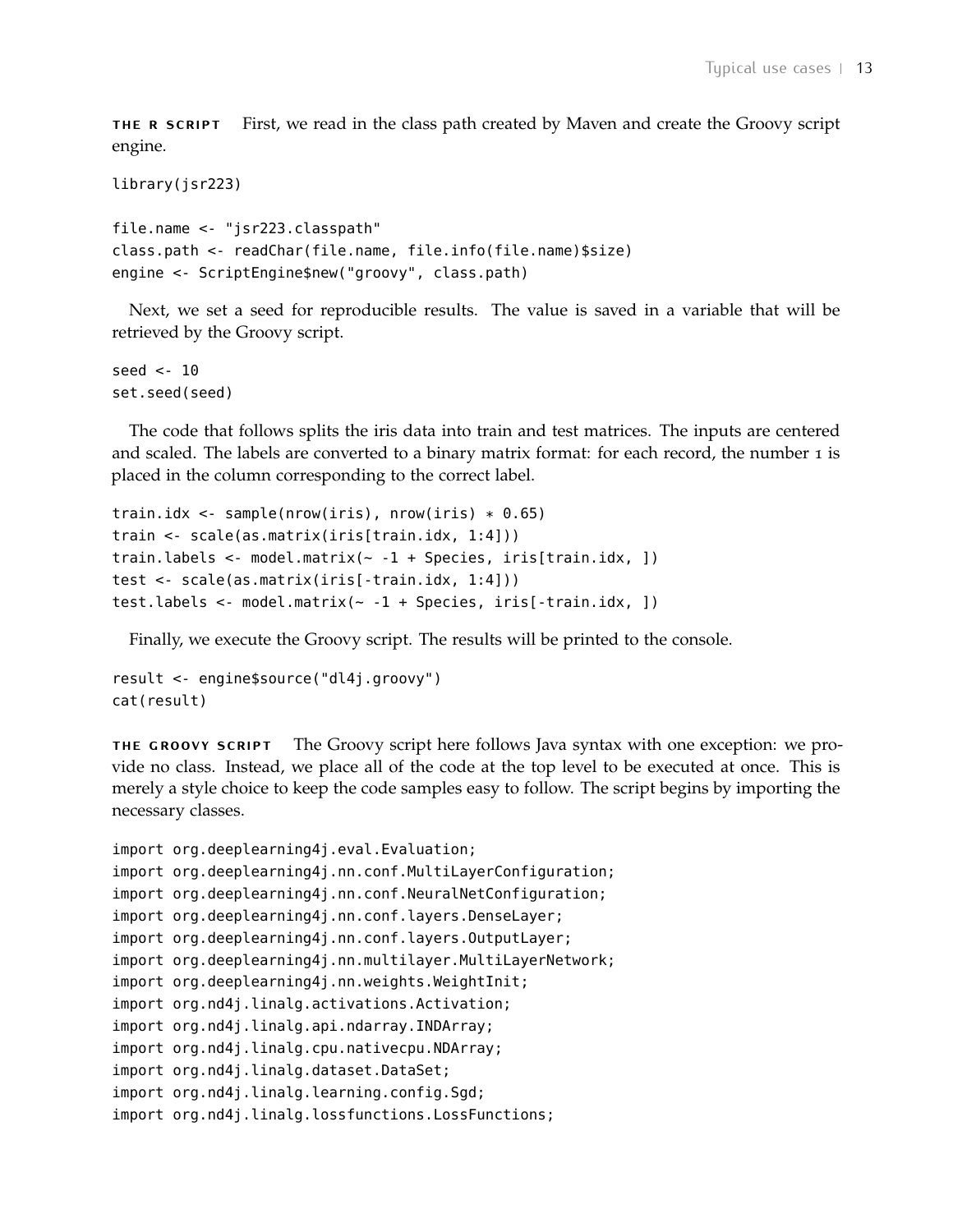Next, we convert the train and test data from R objects to the DataSet objects consumed by DL4J. We retrieve the data from the R environment using the get method of **jsr223**'s built-in R object. The R matrices are automatically converted to multi-dimensional Java arrays. These arrays are used to instantiate the NDArray objects which, in turn, are used to instantiate the DataSet objects.

```
DataSet train = new DataSet(
    new NDArray(R.get("train")),
    new NDArray(R.get("train.labels"))
);
DataSet test = new DataSet(
    new NDArray(R.get("test")),
    new NDArray(R.get("test.labels"))
);
```
Pulling the data from the R environment using the R object is just one convenient way to share data between R and the Java environment. It is also possible to push data from R to the Groovy environment, or to pass the data as function parameters. Note: for very large data sets it is impractical to exchange data between R and Java using **jsr223** methods. Instead, load the data on the Java side for processing using DL4J classes optimized for big data.

Here we configure a feedforward neural network with backpropagation. The network consists of four inputs, a seven node hidden layer, a three node hidden layer, and a three node output layer. An explanation of the network's hyperparameters is beyond the scope of this discussion. See <https://deeplearning4j.org/docs/latest/deeplearning4j-troubleshooting-training> for a DL4J hyperameter reference.

```
MultiLayerConfiguration conf = new NeuralNetConfiguration.Builder()
    .seed(R.get("seed").intValue())
    .activation(Activation.TANH)
    .weightInit(WeightInit.XAVIER)
    .updater(new Sgd(0.1)) // Learning rate.
    .list()
    .layer(new DenseLayer.Builder().nIn(4).nOut(7).build())
    .layer(new DenseLayer.Builder().nIn(7).nOut(3).build())
    .layer(
        new OutputLayer.Builder(LossFunctions.LossFunction.NEGATIVELOGLIKELIHOOD)
            .activation(Activation.SOFTMAX)
            nIn(3).nOut(3)
            .build()
      )
    .backprop(true)
    .build();
```
We use the network configuration to initialize a model which is then trained over 200 epochs.

```
MultiLayerNetwork model = new MultiLayerNetwork(conf);
model.init();
```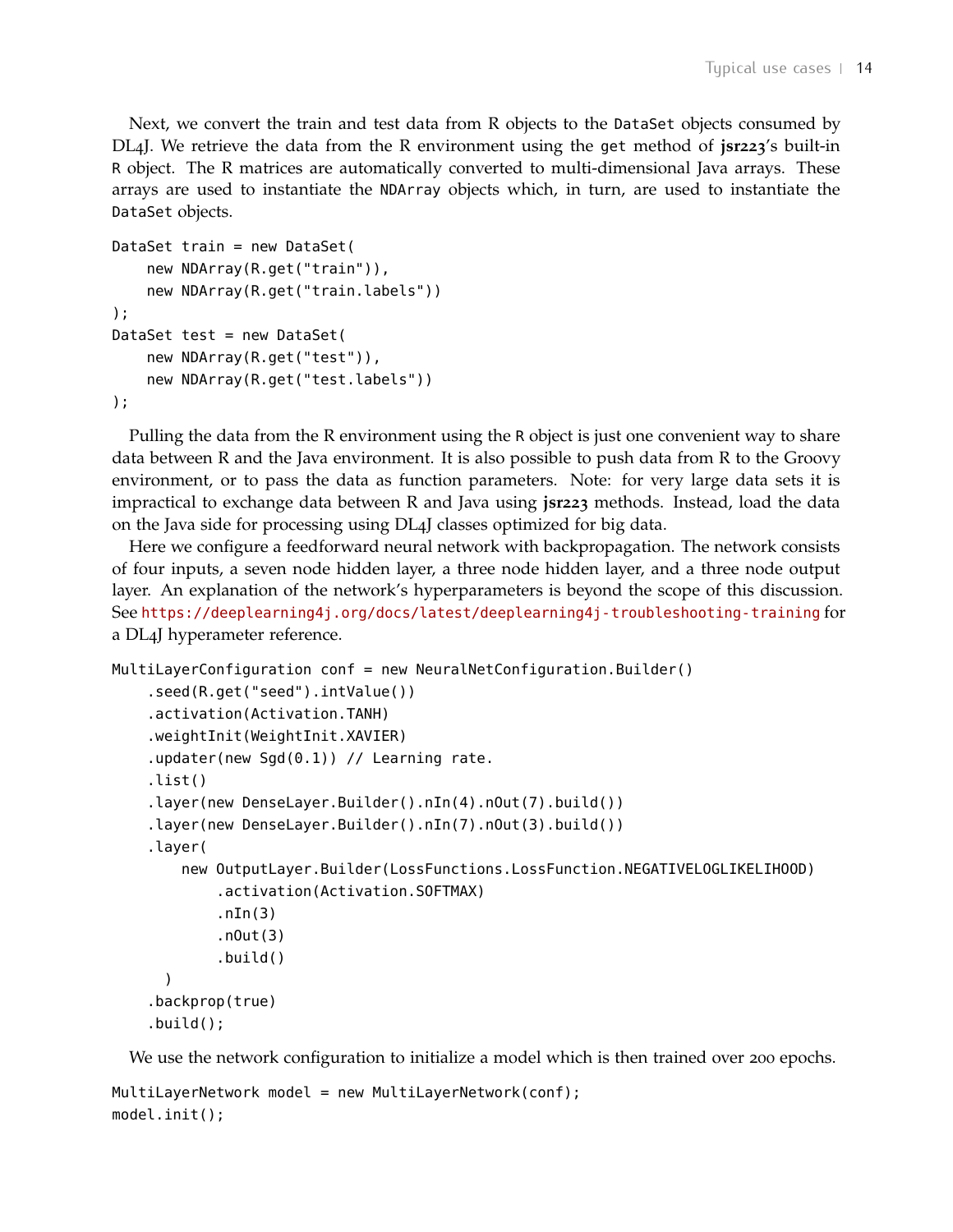```
for (int i = 0; i < 200; i++) {
    model.fit(train);
}
```
At last, the trained model is evaluated using the test data. The last line produces a text report including classification metrics and a confusion matrix.

```
Evaluation eval = new Evaluation(3); // 3 is the number of possible classes
INDArray output = model.output(test.getFeatures());
eval.eval(test.getLabels(), output);
eval.stats();
```
**results** Executing the R script will produce the following console output. Our simple model performs reasonably well in this case, misclassifying two out of 53 observations.

```
## ========================Evaluation Metrics========================
\# \# of classes: 3
## Accuracy: 0.9623
## Precision: 0.9628
## Recall: 0.9628
## F1 Score: 0.9628
## Precision, recall & F1: macro-averaged (equally weighted avg. of 3 classes)
##
##
## =========================Confusion Matrix=========================
## 0 1 2
## ----------
\# \# 17 0 0 | 0 = 0
\# \# 0 16 1 | 1 = 1
\# \# 0 1 18 | 2 = 2
##
## Confusion matrix format: Actual (rowClass) predicted as (columnClass) N times
## ==================================================================
```
This example demonstrated that complex Java solutions can be integrated with R using **jsr223** and standard dependency management practices.

#### <span id="page-14-0"></span>**3.3 Extending existing Java solutions**

Many Java libraries are designed to let the developer define custom behaviors by implementing interfaces or extending classes. We illustrate one such solution here in the context of a Bayesian analysis. The library at hand implements a multi-threaded Metropolis sampler [\(Metropolis et al.,](#page-69-6) [1953](#page-69-6)). We define a density function for the sampler by extending (i.e., subclassing) an abstract Java class.

We use the Groovy scripting language for this example. Groovy follows the Java programming language syntax very closely; hence, it is a natural choice for Java integrations. Programmers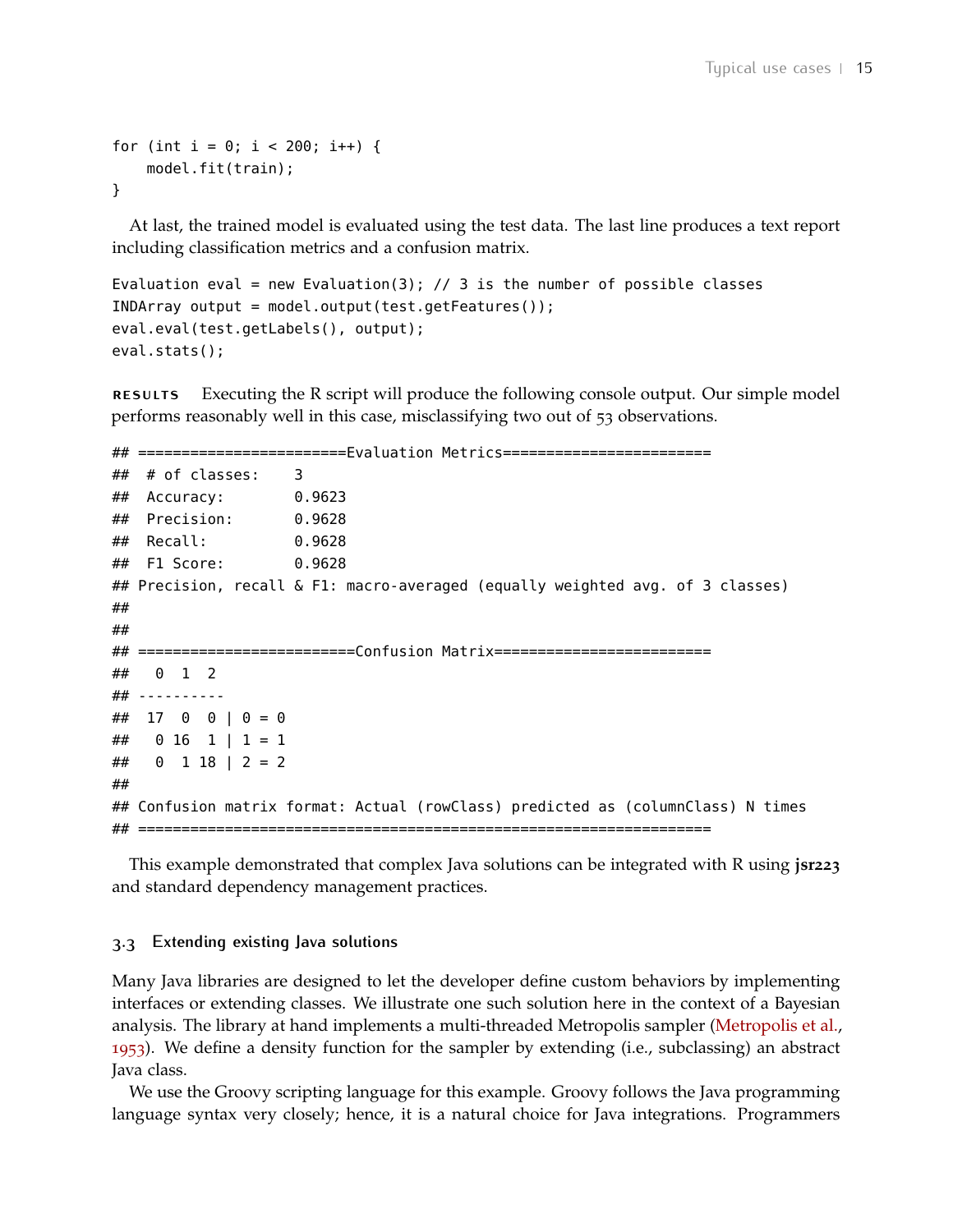that know Groovy will notice that our code is unnecessarily verbose. We chose to use strict Java coding conventions to make the implementation more familiar to Java programmers.

The Bayesian analysis involves count data  $y_1, \ldots, y_n$  that we believe to be independently and identically distributed according to a zero-inflated Poisson sampling model. Given  $0 < \pi < 1$ and  $\lambda > 0$ ,

$$
Pr(y_i = 0 | \pi, \lambda) = \pi + (1 - \pi) e^{-\lambda}
$$
  
 
$$
Pr(y_i = k | \pi, \lambda) = (1 - \pi) \frac{\lambda^k e^{-\lambda}}{k!}, \quad \text{for } k = 1, 2, ...
$$

We choose independent priors  $\pi \sim \text{Beta}(\alpha, \beta)$  and  $\lambda \sim \text{Gamma}(\theta, \kappa)$ . Furthermore, we use independent Gaussian proposal densities for π and  $λ$ .

Our analysis involves two scripts: (i) a Groovy script to extend and execute the Metropolis sampler class; and (ii) an R script to prepare the data and parameters, execute the Groovy script, and summarize the results. The scripts, named 'metropolis.groovy' and 'metropolis.R', are located at <https://github.com/floidgilbert/jsr223/tree/master/examples/Groovy>. The required Java files can be downloaded from the 'lib' subfolder.

**the groovy script** To begin, we import the necessary classes. The first line below imports all of the static methods of the "Math" class. The second line imports the abstract class for the Metropolis sampler. The last line imports a univariate normal proposal class. (This latter class implements the interface "ProposalDistributionUnivariate". If we wanted to use a custom proposal distribution, we could do so by creating a class that implements this interface in script.)

```
import static java.lang.Math.*;
import org.fgilbert.jsr223.examples.MetropolisSamplerUnivariateProposal;
import org.fgilbert.jsr223.examples.ProposalDistributionUnivariateNormal;
```
The code that follows is the key element of this example; it defines the behavior of a Java class in script. Specifically, we define a class named "Sampler" that extends the abstract class "MetropolisSamplerUnivariateProposal". The "Sampler" class has just two members: the constructor method and the logPosterior method. The constructor method takes the parameter values for the prior distributions and computes statistics used in the posterior function. The logPosterior method implements the log of the posterior function that is called by the sampler.

```
public class Sampler extends MetropolisSamplerUnivariateProposal {
  private double alpha, beta, theta, kappa;
  private double dataLength, dataSum, dataZeroCount, dataPositiveCount;
 public Sampler(double alpha, double beta, double theta, double kappa, int[] data) {
    this.alpha = alpha; this.beta = beta;
    this.theta = theta; this.kappa = kappa;
    dataLength = data.length;
    for (int i = 0; i < dataLength; i++) {
     dataSum += data[i];
```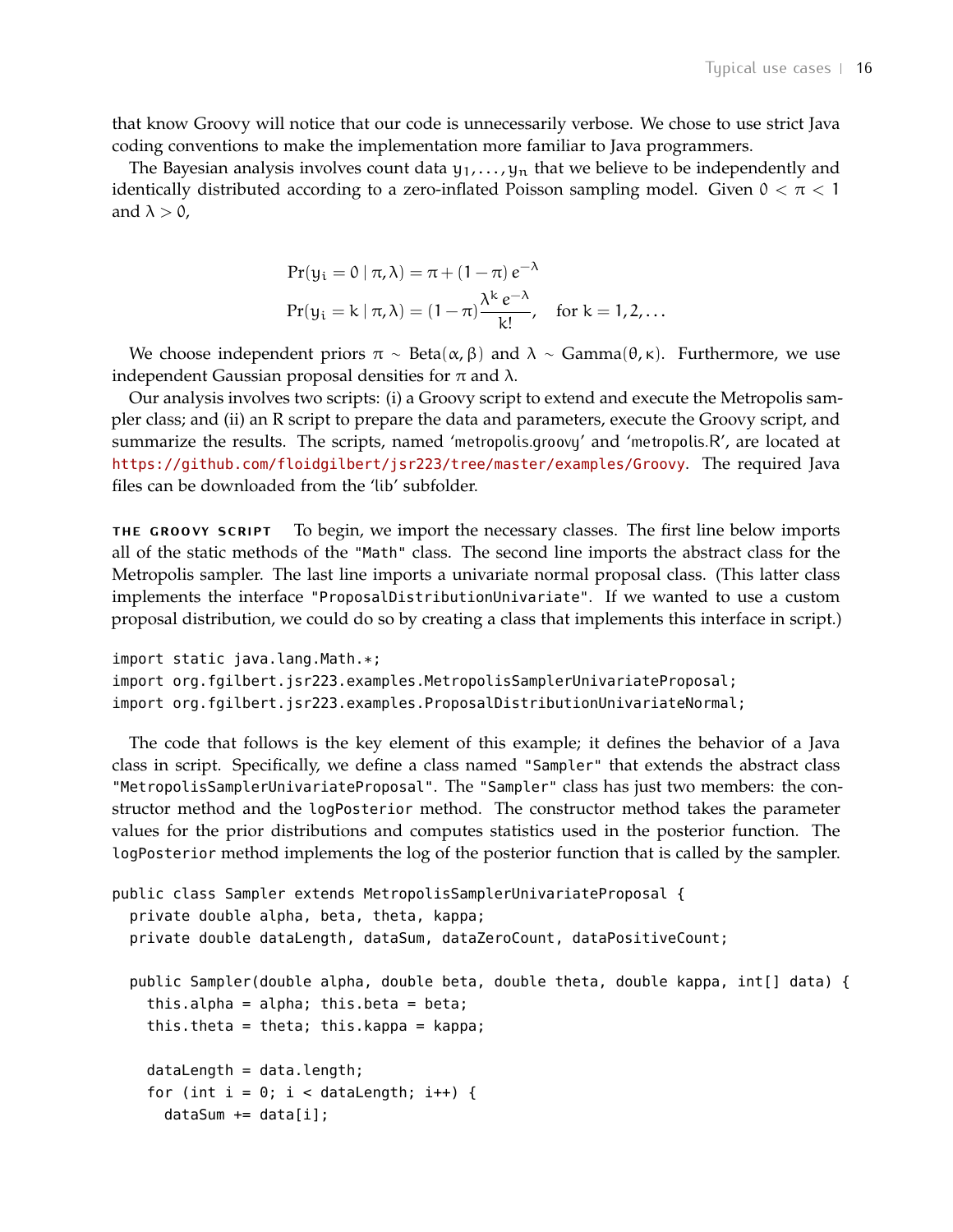```
if (data[i] == 0)dataZeroCount++;
    }
    dataPositiveCount = dataLength - dataZeroCount;
  }
  @Override
  public double logPosterior(double[] values) {
    double pi = values[0];
    double lambda = values[1];
    if (pi <= 0 || pi >= 1 || lambda < 0)
      return Double.NEGATIVE_INFINITY;
    return (alpha - 1) * log(pi) + (beta - 1) * log(1 - pi) +
      (theta - 1) * log(lambda) - kappa * lambda +dataZeroCount * log(pi + (1 - pi) * exp(-lambda)) +
      dataPositiveCount * log((1 - pi) * exp(-lambda)) +dataSum * log(lambda);
  }
}
```
The next lines initialize an array of normal proposal distribution objects that will be used by the sampler. Each distribution object is initialized with a variance. The proposalVariances array is not defined here; it is supplied by the R script.

```
ProposalDistributionUnivariateNormal[] pd =
  new ProposalDistributionUnivariateNormal[proposalVariances.length];
for (int i = 0; i < proposalVariances.length; i++)
  pd[i] = new ProposalDistributionUnivariateNormal(proposalVariances[i]);
```
Finally, we create a "Sampler" instance and assign it to the variable sampler. The last line runs the sampler. Because it is the last line in the script, its return value will be automatically returned to the R environment. Notice that all but one of the variables passed as method arguments have not been defined yet. They will be provided by the R script.

```
Sampler sampler = new Sampler(alpha, beta, theta, kappa, data);
sampler.sample(startingValues, pd, iterations, discard, threads);
```
**the r script** First, we instantiate a Groovy script engine. The paths to the required Java libraries are defined in class.path. The first file is the Groovy script engine; the second file contains the Metropolis sampler; and the last file is the Apache Commons Mathematics Library (<http://commons.apache.org/proper/commons-math>).

```
library("jsr223")
class.path <- c(
  "lib/groovy-all-2.4.7.jar",
  "lib/org.fgilbert.jsr223.examples-0.3.0.jar",
```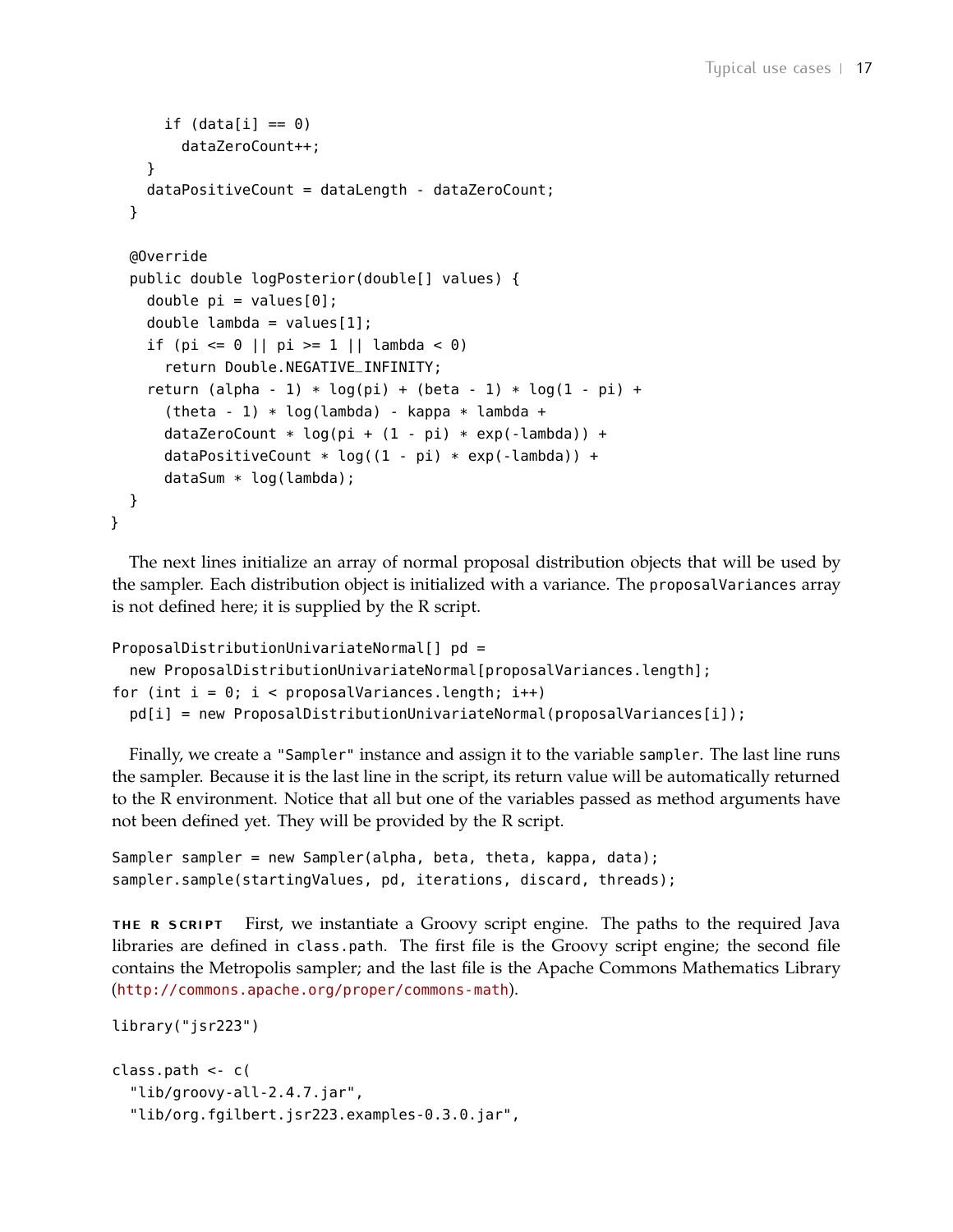```
"lib/commons-math3-3.6.1.jar"
)
engine <- ScriptEngine$new("Groovy", class.path)
```
The matrix starting.values defined here contains initial values for the Metropolis sampler. Each row is a  $(\pi, \lambda)$  value pair that will be used to initialize a random walk. Hence, we will have four MCMC chains for each parameter. The multi-threaded sampler computes these chains in parallel.

```
starting.values <- rbind(
  c(0.999, 0.001),
  c(0.001, 0.001),
  c(0.001, 30),
  c(0.999, 30)
)
```
In the next step, we initialize global variables that are used by the Groovy script. The **jsr223** package provides a few ways to do this, but the most convenient approach is the list-like assignment syntax shown below. The first four assignments (alpha, beta, theta, and kappa) correspond to the parameter values for the prior densities; the variable data contains the counts  $y_1, \ldots, y_n$ ; proposalVariances is an array of variances for the Gaussian proposal distributions; startingValues contains the initial  $(\pi, \lambda)$  parameter values for four random walks; iterations indicates the number of MCMC iterations per random walk; discard is the number of initial draws to ignore; and threads defines the size of the parallel processing thread pool.

```
engine$alpha <- 1
engine$beta <- 1
engine$theta <- 2
engine$kappa <- 1
engine$data <- as.integer(c(rep(0, 25), rep(1, 6), rep(2, 4), rep(3, 3), 5))
engine$proposalVariances <- c(0.3^2, 1.2^2)
engine$startingValues <- starting.values
engine$iterations <- 10000L
engine$discard <- as.integer(engine$iterations * 0.20)
engine$threads <- parallel::detectCores()
```
The Metropolis sampler will return two multi-dimensional arrays. We prefer the arrays to be structured in a specific order, so we change the default ordering using the code here. For the sake of brevity, we refer the reader to [Handling R matrices and other n-dimensional arrays](#page-31-1) for details regarding array order settings.

```
engine$setArrayOrder("column-minor")
```
Next, we compile and execute the Groovy script. Compiling the script is optional; we could evaluate the code in one step using the **jsr223** source method. However, we intend to execute the script more than once, so we compile it for efficiency. The first line below compiles the script and assigns the resulting object to the variable cs. The second line executes the compiled code and assigns the output to the variable r. The result is the return value of the last line in the script. In our Groovy script, the last line is a call to the method sample of the "Sampler" class.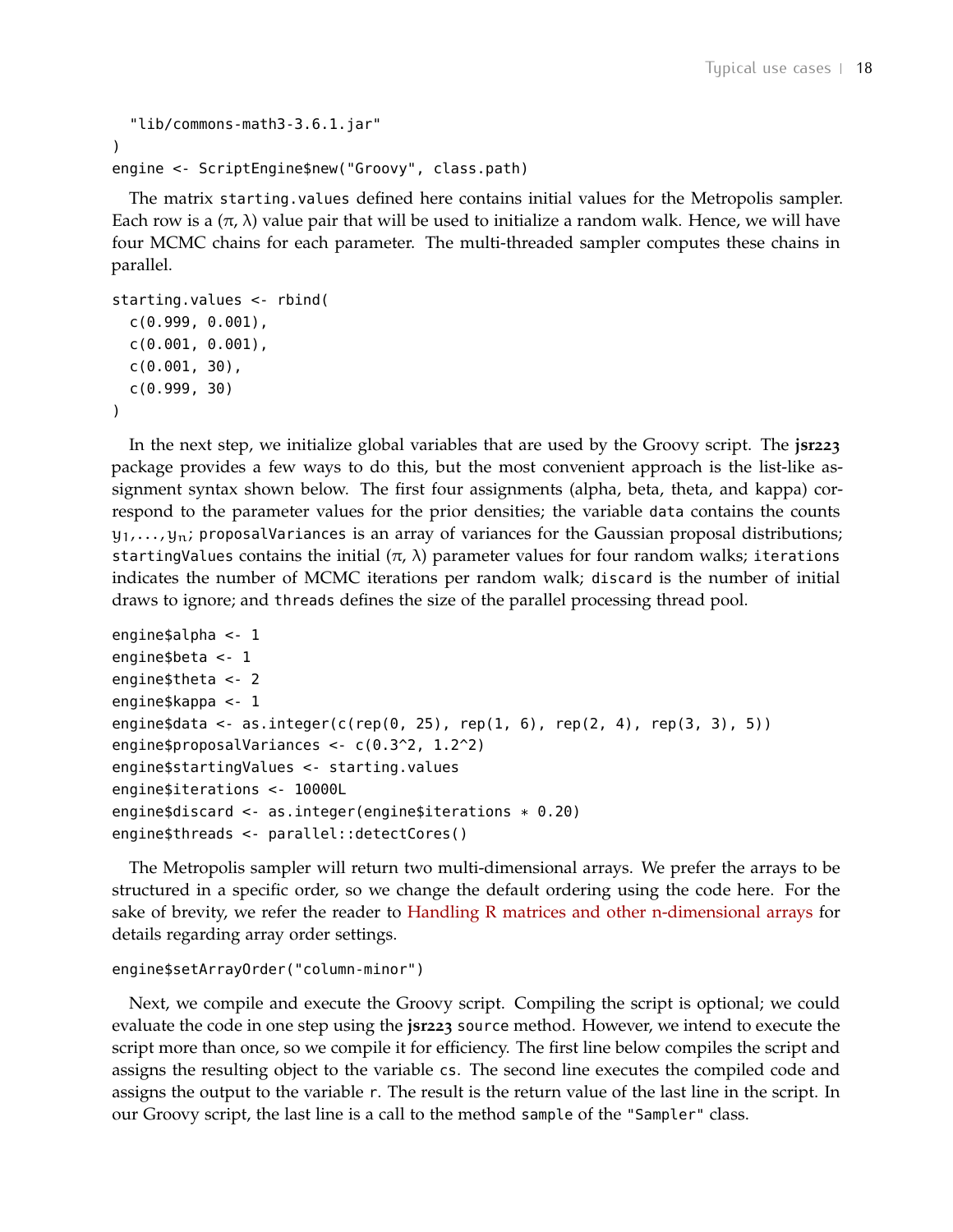```
cs <- engine$compileSource("metropolis.groovy")
r <- cs$eval()
```
The sample method returns a Java map (i.e., an associative array or dictionary) with two members: "acceptance\_rates" and "chains". The **jsr223** package automatically converts the map and its contents to an R named list with the same member names. Define k as the number of iterations minus the number discarded,  $p = 2$  as the number of parameters, and  $w = 4$  as the number of random walks. Then the "chains" member is a 3-dimensional  $k \times p \times w$  matrix containing the MCMC results. Here, we output the dimensions of the 3-dimensional array and the top six rows of first random walk.

```
dim(r$chains)
```
## [1] 8000 2 4 parameter.names <- c("pi", "lambda") dimnames(r\$chains) <- list(NULL, parameter.names, NULL) head(r\$chains[, , 1])

```
## pi lambda
## [1,] 0.5225463 1.647577
## [2,] 0.4613551 1.647577
## [3,] 0.4613551 1.647577
## [4,] 0.6012411 1.647577
## [5,] 0.6012411 1.647577
## [6,] 0.4965568 1.647577
```
The "acceptance\_rates" member is a  $w \times p$  matrix containing the acceptance rates for each parameter and random walk. We output those values below.

colnames(r\$acceptance\_rates) <- parameter.names r\$acceptance\_rates

## pi lambda ## [1,] 0.3695 0.3143 ## [2,] 0.3655 0.3209 ## [3,] 0.3638 0.3175 ## [4,] 0.3708 0.3148

For the sake of demonstration, let's say that the acceptance rates are too high. We need to widen the variances for the proposal distributions and re-run the sampler. There is no need to recompile the script; instead, just update the corresponding global variable and execute the compiled script again. We output the acceptance rates here for comparison.

```
engine$proposalVariances <- c(0.5^2, 1.7^2)
r <- cs$eval()
colnames(r$acceptance_rates) <- parameter.names
```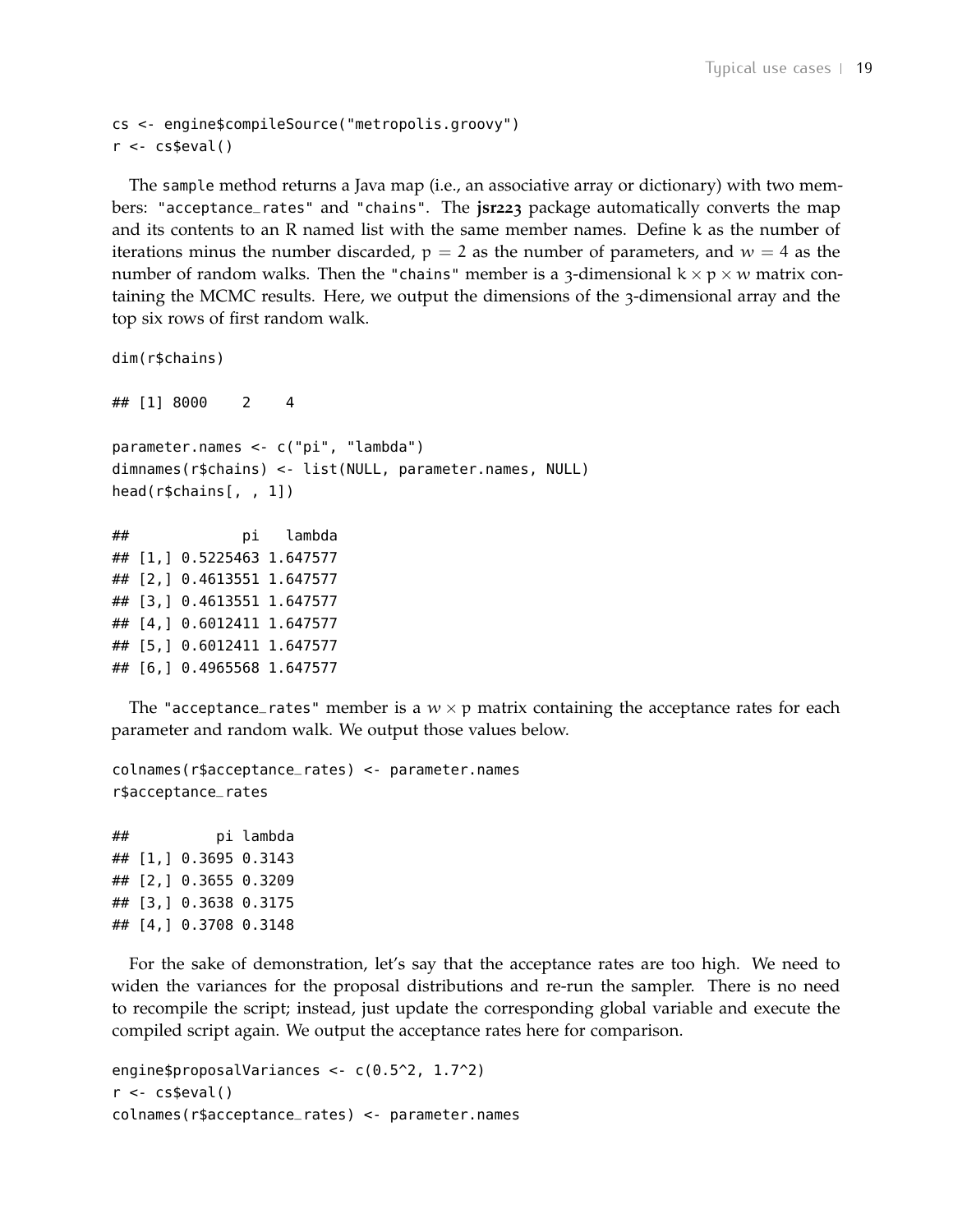r\$acceptance\_rates

| ## |                       | pi lambda |
|----|-----------------------|-----------|
|    | ## [1,] 0.2361 0.2377 |           |
|    | ## [2,] 0.2354 0.2383 |           |
|    | ## [3,] 0.2340 0.2305 |           |
|    | ## [4,] 0.2418 0.2304 |           |

Table [2](#page-20-0) contains a summary for each parameter by individual chain. The code used to summarize the results can be found in the R script 'metropolis.R' on GitHub.

**performance** So far we have shown that we can extend compiled Java classes from within R. But, is the runtime performance acceptable? We report some performance metrics here. The scripts were run on a typical notebook computer with an Intel i7-5500U, 2.40Ghz processor and 8GB RAM. The processor can execute four threads in parallel. We allocated all four threads to the Metropolis sampler to execute four walks in parallel. We ran the simulation for 10,000, 100,000, and 1,000,000 MCMC iterations per random walk. No values were discarded. Timings were recorded using the **[microbenchmark](https://CRAN.R-project.org/package=microbenchmark)** package [\(Mersmann,](#page-69-7) [2018](#page-69-7)). We report the mean run time over 40 simulations in Table [3](#page-20-1). The first column contains the number of MCMC iterations per random walk. The second column contains the mean run times for the expression cs\$eval() as in our preceding example. The third column contains the mean run times for the expression cs\$eval(discard.return.value = TRUE). This expression executes the Groovy script but discards the results instead of converting them to R objects. The last column contains the difference of columns two and three; hence, it roughly represents the time required to convert the Java results to R. The number of values returned to R for each simulation is  $p \times w +$  iterations  $x p \times w$ . For example, when one million MCMC iterations are requested, a total of 8,000,008 numeric values are returned. The size of the resulting R object is about  $61MB$  (see object.size(r)).

To put these results in context, we ran another simulation where the Metropolis abstract class is extended in a compiled Java class instead of Groovy. Otherwise, the simulation is identical to the foregoing example. Table [4](#page-20-2) summarizes those results. In the maximum case (one million MCMC iterations), the difference between the implementations is well under two seconds. We find this performance to be acceptable. Hence, the Groovy solution is a good balance of scripting convenience and compiled performance. These results may vary depending on the scripting language used.

What we have shown here is only one approach to this implementation. The total runtime could be reduced by using simpler data structures or summarizing the data on the Java side. However, R is designed for summarizing data. Therefore, we chose to transfer the full results to R in a convenient format because we believe it represents the most typical use case. Furthermore, we could have implemented this solution using anonymous classes, lambda functions, or closures. These constructs usually require less code, and they are supported within the various **jsr223**-compatible programming languages. However, we found that they did not execute as quickly.

Finally, how does the performance compare to a base R implementation? We created a parallel Metropolis sampler in R that is very similar to the Java sampler (see 'metropolis-base-r.R' on GitHub). Table  $\overline{5}$  $\overline{5}$  $\overline{5}$  reports the mean run times over 40 simulations. For comparison, the table includes the timings for the implementations featuring the Groovy class and the Java class.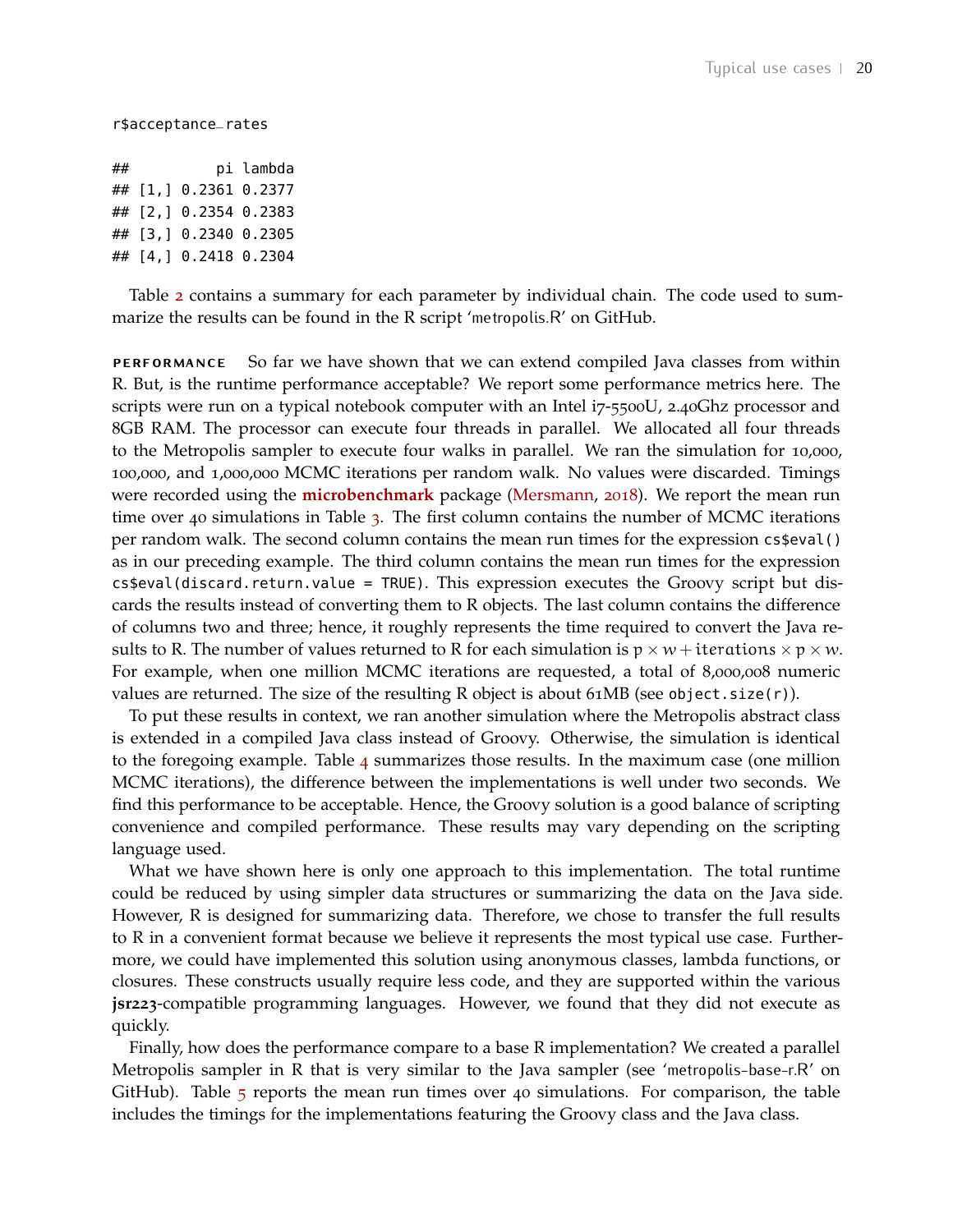| Parameter | Chain          | $2.5\%$ | 25%   | $50\%$ | $75\%$ | $97.5\%$ | Acc. Rate | <b>ESS</b> |
|-----------|----------------|---------|-------|--------|--------|----------|-----------|------------|
| π         | 1              | 0.288   | 0.460 | 0.537  | 0.606  | 0.724    | 0.236     | 764        |
| $\pi$     | $\overline{2}$ | 0.288   | 0.467 | 0.540  | 0.604  | 0.724    | 0.235     | 864        |
| $\pi$     | 3              | 0.298   | 0.459 | 0.529  | 0.603  | 0.722    | 0.234     | 989        |
| $\pi$     | 4              | 0.268   | 0.456 | 0.528  | 0.598  | 0.713    | 0.242     | 702        |
| $\lambda$ | $\mathbf{1}$   | 0.933   | 1.313 | 1.563  | 1.814  | 2.377    | 0.238     | 1023       |
| λ         | $\overline{2}$ | 0.968   | 1.324 | 1.563  | 1.839  | 2.412    | 0.238     | 805        |
| λ         | 3              | 0.935   | 1.356 | 1.579  | 1.816  | 2.344    | 0.231     | 785        |
| λ         | 4              | 0.875   | 1.303 | 1.532  | 1.803  | 2.364    | 0.230     | 813        |

<span id="page-20-0"></span>**Table 2:** A summary of the MCMC chains generated by the Metropolis sampler. Each parameter and chain is listed with quantiles, acceptance rate, and effective sample size (ESS).

<span id="page-20-1"></span>**Table 3:** Benchmark timings for the Java Metropolis sampler extended in Groovy. All times are in milliseconds. The first column indicates the number of MCMC iterations computed for each of the four random walks run in parallel. The second column contains the mean runtime for the expression cs\$eval() over 40 simulations. The third column is the mean runtime for cs\$eval(TRUE) (i.e., the return value is discarded). The last column is the difference between columns two and three; hence, it roughly represents the time required to convert the Java results to R objects.

|            |         | <b>With Return Values</b> |            |  |
|------------|---------|---------------------------|------------|--|
| Iterations | Yes     | Nο                        | Difference |  |
| 10,000     | 43.6    | 28.5                      | 15.2       |  |
| 100,000    | 426.2   | 294.0                     | 132.2      |  |
| 1,000,000  | 6,004.1 | 3,783.7                   | 2,220.4    |  |

<span id="page-20-2"></span>**Table 4:** Benchmark timings for the Metropolis sampler extended in Java. All times are in milliseconds. The columns are as in Table [3](#page-20-1).

|            |         | <b>With Return Values</b> |            |  |
|------------|---------|---------------------------|------------|--|
| Iterations | Yes     | No                        | Difference |  |
| 10,000     | 33.6    | 17.9                      | 15.8       |  |
| 100,000    | 293.2   | 171.1                     | 122.2      |  |
| 1,000,000  | 5,348.2 | 2,391.5                   | 2,956.7    |  |

<span id="page-20-3"></span>**Table 5:** Performance comparison for the Metropolis samplers. The values are the mean run-times over 40 iterations reported in milliseconds.

| Iterations | ĸ        | <b>Groovy Class</b> | Java Class |
|------------|----------|---------------------|------------|
| 10,000     | 1,185.3  | 43.6                | 33.6       |
| 100,000    | 4,174.6  | 426.2               | 293.2      |
| 1,000,000  | 34,202.5 | 6,004.1             | 5,348.2    |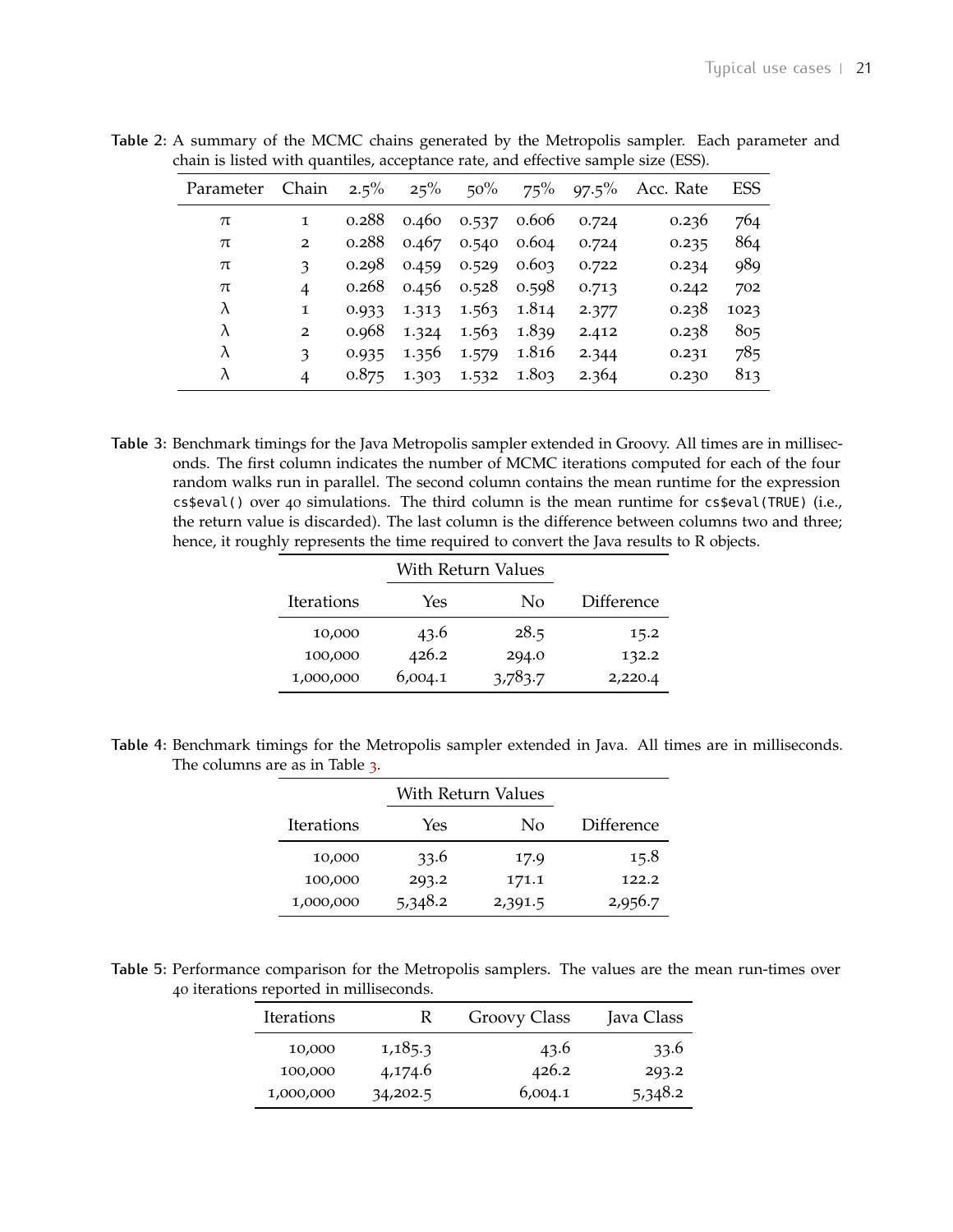For 10,000 iterations, the Groovy class implementation is 27.2 times faster than the R implementation. The Java class implementation is 35.3 times faster. Part of the performance difference can be attributed to how parallelization is implemented in Java vs. R. The Java sampler uses a thread pool whereas the R approach uses a process pool. The latter requires significantly more overhead. When we consider one million iterations, the difference in parallelization implementations becomes insignificant and the Groovy implementation is only 5.7 times faster than the R implementation. However, the reduction in performance ratio is due, in part, to the conversion of large Java objects to R objects. If we exclude the data conversion time we have a more direct comparison of code execution performance. Using the run times excluding data conversion in Table [3](#page-20-1) and Table [4](#page-20-2), we find that the Groovy implementation executes 9.0 times faster than the R implementation and the Java implementation executes 14.3 times faster. This comparison is not comprehensive; we report these numbers only to give the reader some basic expectation of performance benefits.

**conclusion** This example illustrated how **jsr223** facilitates the development of advanced Java solutions. Java interfaces can be implemented and classes extended within script promoting rapid application development and quick execution times.

#### <span id="page-21-0"></span>**3.4 Using other language libraries**

In addition to using Java libraries, **jsr223** can easily take advantage of solutions written in other languages. In some cases, integration is as simple as sourcing a script file. For example, many common JavaScript libraries like Underscore (<http://underscorejs.org>) and Voca ([https://](https://vocajs.com/) [vocajs.com/](https://vocajs.com/)) can be sourced using a URL. The following example sources Voca and parses a string. See [Using JavaScript Solutions - Voca](#page-48-0) for a more in-depth example.

```
engine$source(
  "https://raw.githubusercontent.com/panzerdp/voca/master/dist/voca.min.js",
  discard.return.value = TRUE
)
engine$invokeMethod(
  "v",
  "wordWrap",
  "A long sentence to wrap using Voca methods.",
  list(width = 20))
```
## [1] "A long sentence to\nwrap using Voca\nmethods."

Compiled Groovy and Kotlin libraries are accessed in the same way as Java libraries: simply include the relevant class or JAR files when instantiating a script engine.

The section [R with Ruby](#page-54-0) includes detailed instructions for using Ruby gems (i.e., libraries) in R. Specifically, the example shows how to generate fake entities for demonstration data sets.

The core Python language features are fully accessible via **jsr223**. However, compatibility with many common Python libraries is limited. Please see [R with Python](#page-50-0) for more information. That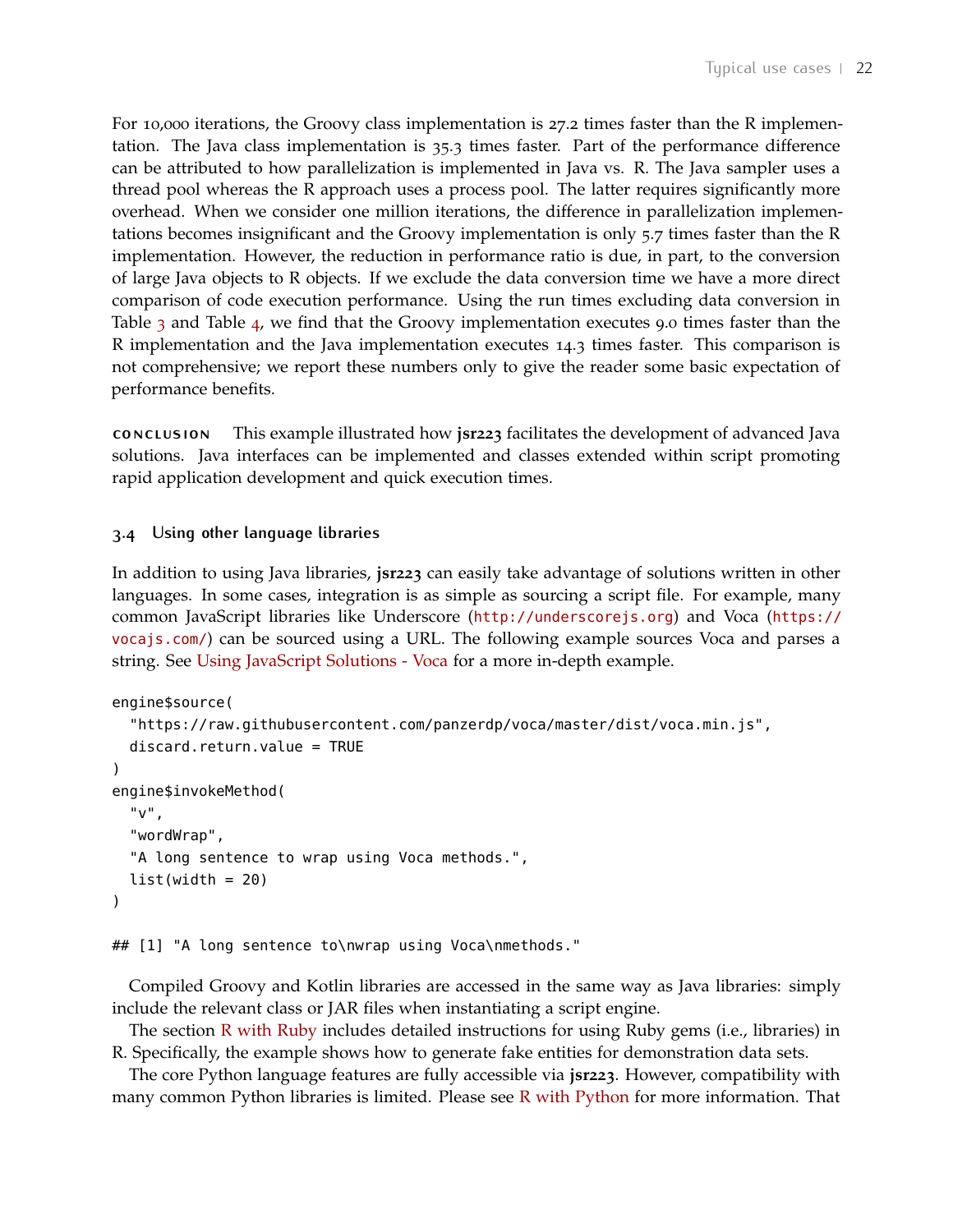section also includes a code example that uses core Python to implement a simple HTTP server. The server uses R callbacks to generate content.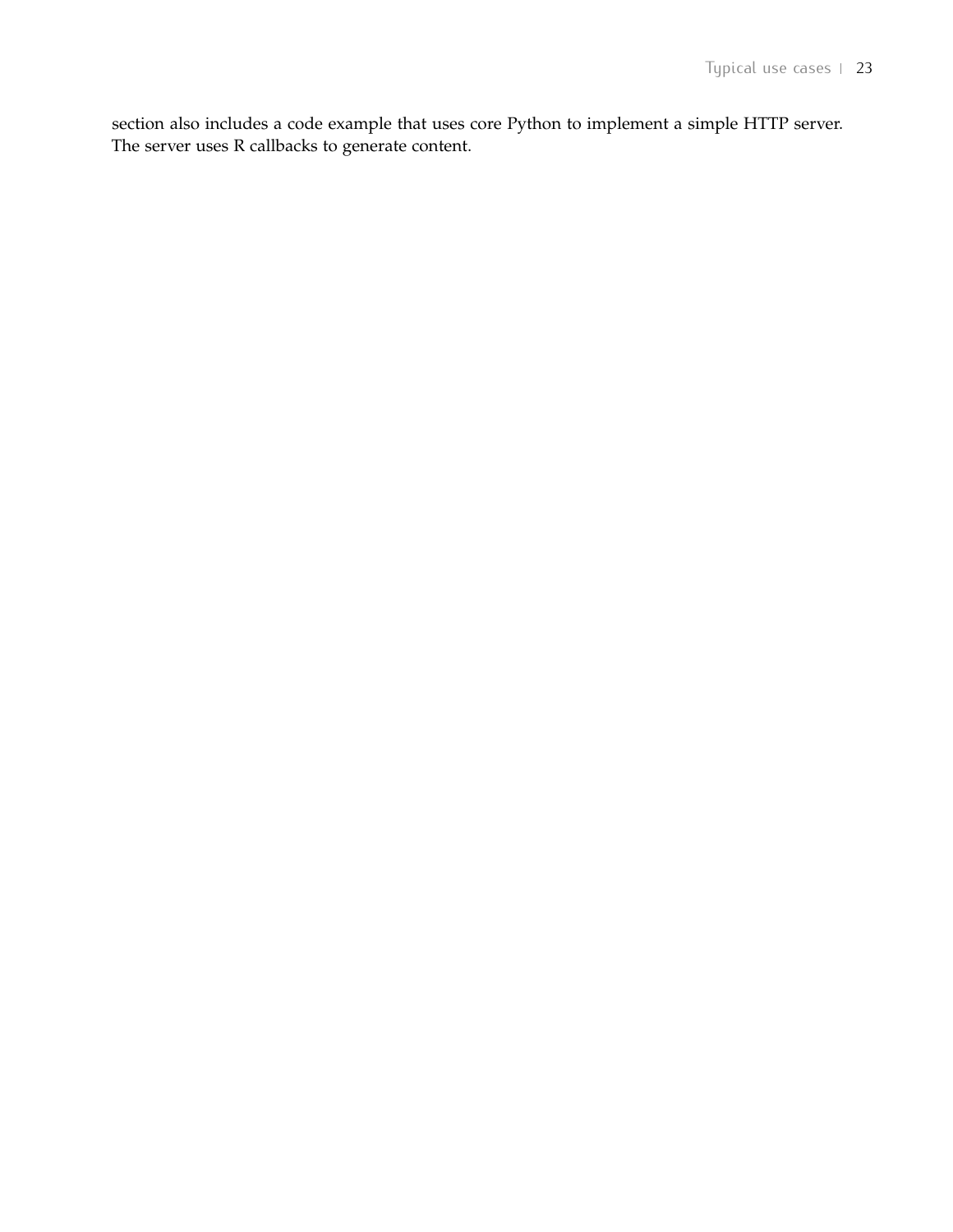## <span id="page-23-0"></span>4 Installation

#### <span id="page-23-1"></span>**4.1 Package installation**

The **jsr223** package requires Java 8 Standard Edition or above. The current version of the Java Runtime Environment (JRE) can be determined by executing 'java -version' from a system command prompt. See the example output below. Java 8 is denoted by version 1.8.x\_xx.

java version "1.8.0\_144" Java(TM) SE Runtime Environment (build 1.8.0\_144-b01) Java HotSpot(TM) 64-Bit Server VM (build 25.144-b01, mixed mode)

The JRE can be obtained from [Oracle's web site.](http://www.oracle.com/technetwork/java/javase/downloads/index.html) Select the architecture (32 or 64 bit) that matches your R installation.

**jsr223** runs on a standard installation of R (e.g., the R build option --enable-R-shlib is not required). **jsr223** is available on CRAN and can be installed with the usual command:

```
install.packages("jsr223")
```
This command will also download and install the **rJava** dependency. However, the **rJava** installation will fail if R is not yet configured to use Java on Unix, Linux, or OSX. To configure R for Java, execute 'sudo R CMD javareconf' in a terminal. This command is not required for Windows systems. If the Java reconfiguration command generates errors, address the errors and execute the command again. One common error can be resolved by determining whether the GNU Compiler Collection (GCC) is accessible. To check for GCC, execute 'gcc --help' from a terminal. This command will fail if GCC is not installed or if the license agreement has not been accepted.

#### <span id="page-23-2"></span>**4.2 Script engine installation and instantiation**

To create an instance of a language's script engine, **jsr223** requires access to the associated Java Archive (JAR) files. These instructions will help you obtain the required files and create a script engine instance. For simplicity, these instructions only direct you to download the files directly. For an example using a dependency manager, see [Using Java libraries with complex dependen](#page-10-0)[cies.](#page-10-0)

#### **4.2.1** *Groovy*

[Groovy](http://groovy-lang.org) is a Java-like scripting language. Java code can often be executed by the Groovy engine with little modification. Hence, this Groovy integration essentially brings the Java language to R.

To obtain the standalone Groovy engine, go to <http://groovy-lang.org> and click the 'Download' link. Locate the current binary distribution. Download and extract the archive to a temporary folder. Locate the 'embeddable' subfolder. Copy the file named 'groovy-all-x.x.x.jar' to a convenient location and make note of the path. Specify this path in the class.path parameter of the ScriptEngine\$new constructor to create a Groovy script engine instance:

```
library("jsr223")
engine <- ScriptEngine$new("groovy", class.path = "~/your-path/groovy-all.jar")
```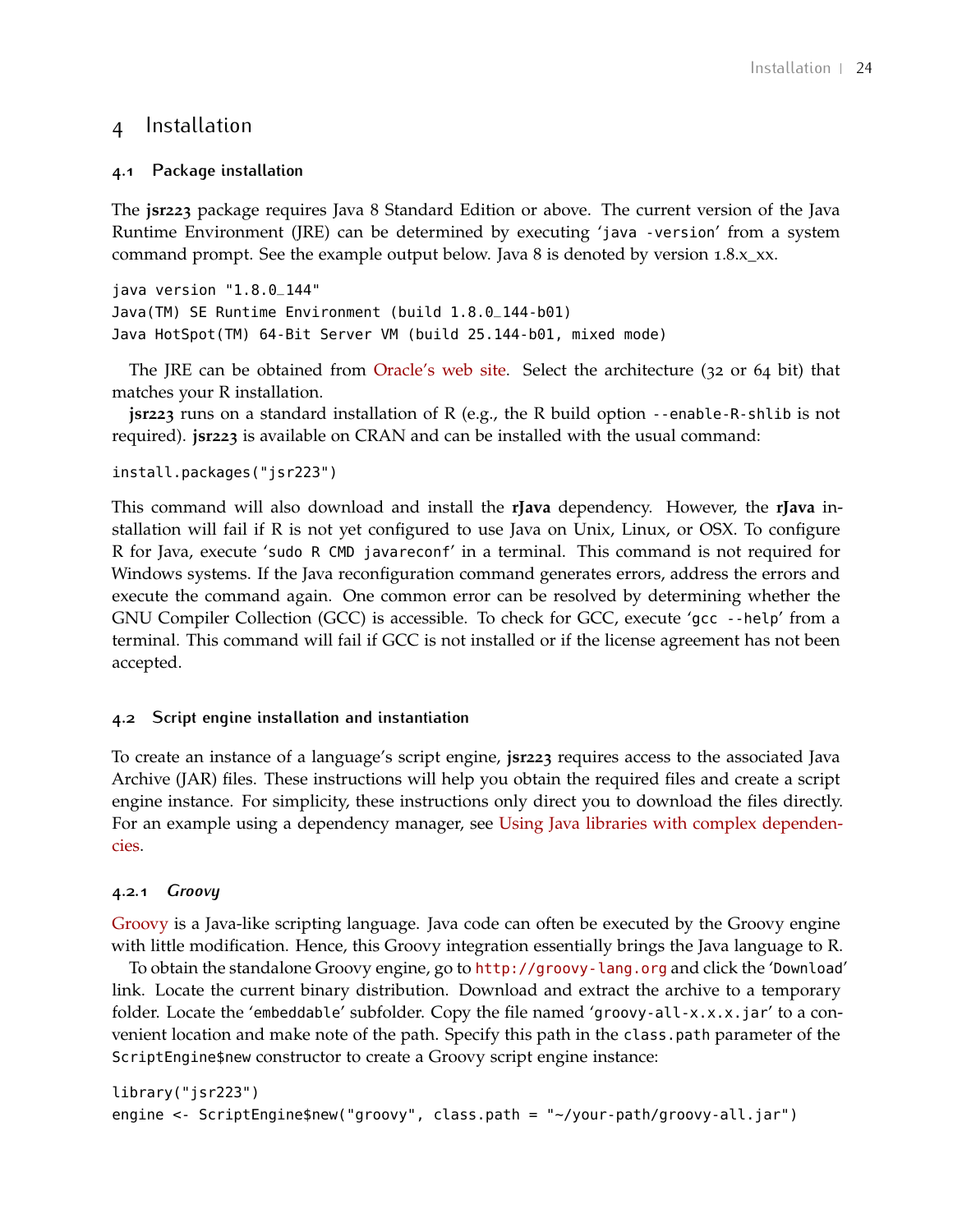#### **4.2.2** *JavaScript (Nashorn)*

[Nashorn](https://docs.oracle.com/javase/8/docs/technotes/guides/scripting/nashorn/) is the JavaScript dialect included in Java 8 through 10. For these versions, Nashorn is included in the JRE, so no downloads are necessary to use JavaScript with **jsr223**. Note: As of Java 11, Nashorn is deprecated. Nashorn will be removed in a future Java release. Technical documentation and examples for Nashorn are available at [Oracle's web site.](https://docs.oracle.com/javase/8/docs/technotes/guides/scripting/nashorn/) Create a JavaScript instance using

library("jsr223") engine <- ScriptEngine\$new("javascript")

#### **4.2.3** *JRuby*

[JRuby](http://jruby.org) is a Java-based implementation of the Ruby programming language. Obtain the standalone JRuby engine by clicking the 'Downloads' link at at <http://jruby.org>. Find 'JRuby x.x.x.x Complete.jar' and save it to a convenient location. Specify the path to the JAR file in the class.path parameter of the ScriptEngine\$new constructor to create a JRuby script engine instance.

```
library("jsr223")
engine <- ScriptEngine$new("ruby", class.path = "~/your-path/jruby-complete.jar")
```
#### **4.2.4** *Jython*

[Jython](http://www.jython.org) is a Java-based implementation of the Python programming language. The standalone Jython engine is available at <http://www.jython.org>. Follow the 'Download' link. Click 'Download Jython x.x.x - Standalone Jar' to start the download. Save the JAR file to a convenient location and remember the path. This path will be used by **jsr223** to load the script engine as in the following code.

```
library("jsr223")
engine <- ScriptEngine$new(
  "python",
  class.path = "~/your-path/jython-standalone.jar"
)
```
#### **4.2.5** *Kotlin*

[Kotlin](https://kotlinlang.org/) is a relatively new programming language that is interoperable with Java. As of this writing, a standalone JAR file is not available for the script engine. The most straight-forward way to obtain the files is to use selected files from the Community Edition of the [JetBrains](https://www.jetbrains.com/idea/) [IntelliJ Idea](https://www.jetbrains.com/idea/) integrated development environment (IDE). The IDE doesn't need to be installed. Download the IDE's archive file (e.g., a zip file, not the executable installer package). Create an empty target folder on your system for the Kotlin files. Extract the 'bin' and 'plugins/Kotlin' folders to the target folder preserving the original folder structures. **Note:** The 'bin' folder isn't strictly required, but it will eliminate warnings on some systems. Make note of the fully-qualified path to the 'plugins/Kotlin' folder; it will be used by **jsr223** to load the script engine.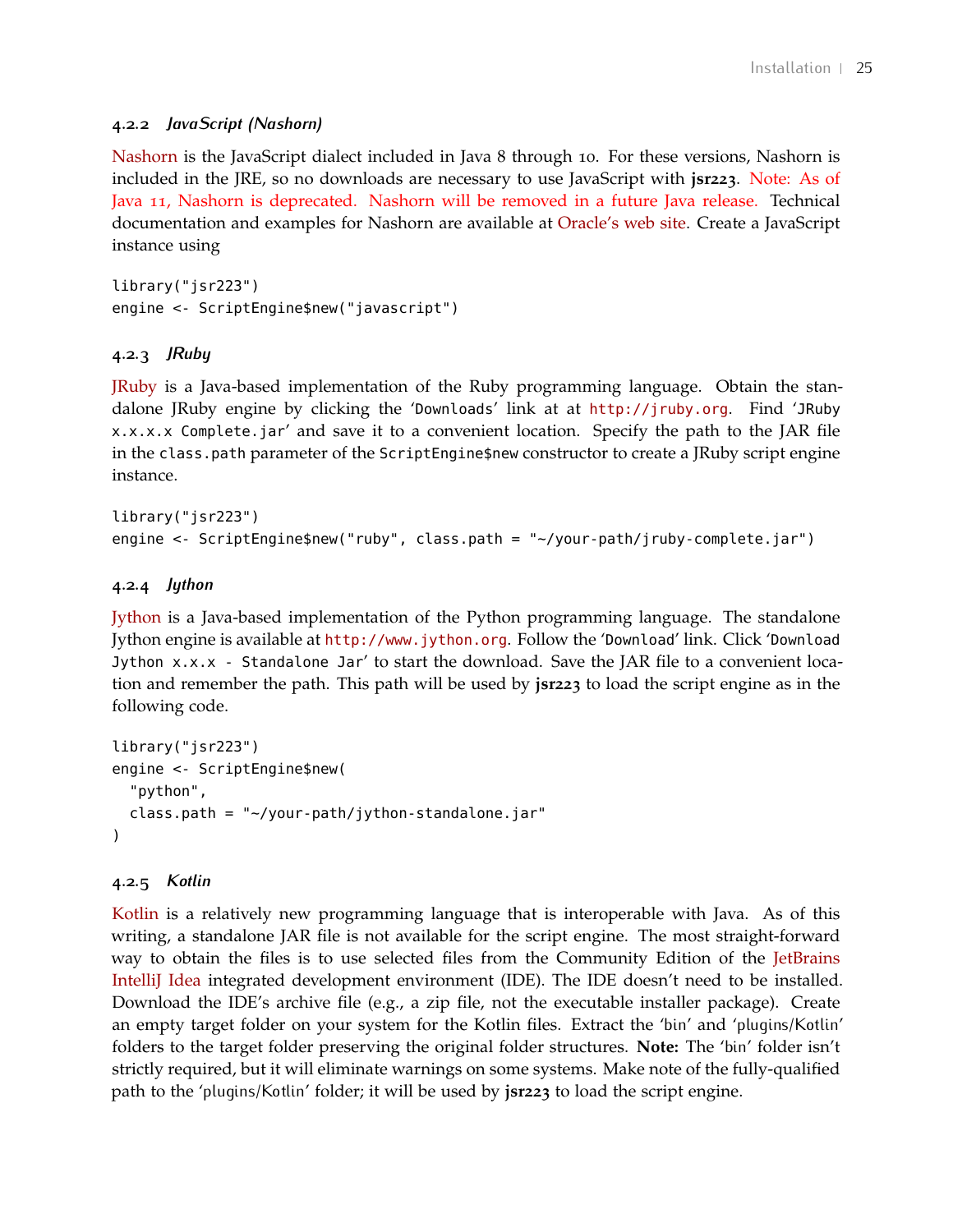If you are already using a current version of IntelliJ Idea, or if you decide to install the IDE, locate the path to the 'plugins/Kotlin' subfolder of the IDE's installation path. This folder will be used to load the script engine.

Because Kotlin does not provide a standalone script engine JAR file, **jsr223** includes a convenience function getKotlinScriptEngineJars to simplify adding JAR files to the class path. The following code demonstrates creating a Kotlin script engine instance using only the minimum required JAR files. The kotlin.path variable contains the path to the 'plugins/Kotlin' folder on your system.

```
library("jsr223")
engine <- ScriptEngine$new(
  "kotlin",
  class.path = getKotlinScriptEngineJars(kotlin.path)
\lambda
```
To include all Kotlin system JAR files in the class path, use this example instead.

```
library("jsr223")
engine <- ScriptEngine$new(
 "kotlin",
 class.path = getKotlinScriptEngineJars(kotlin.path, minimum = FALSE)
)
```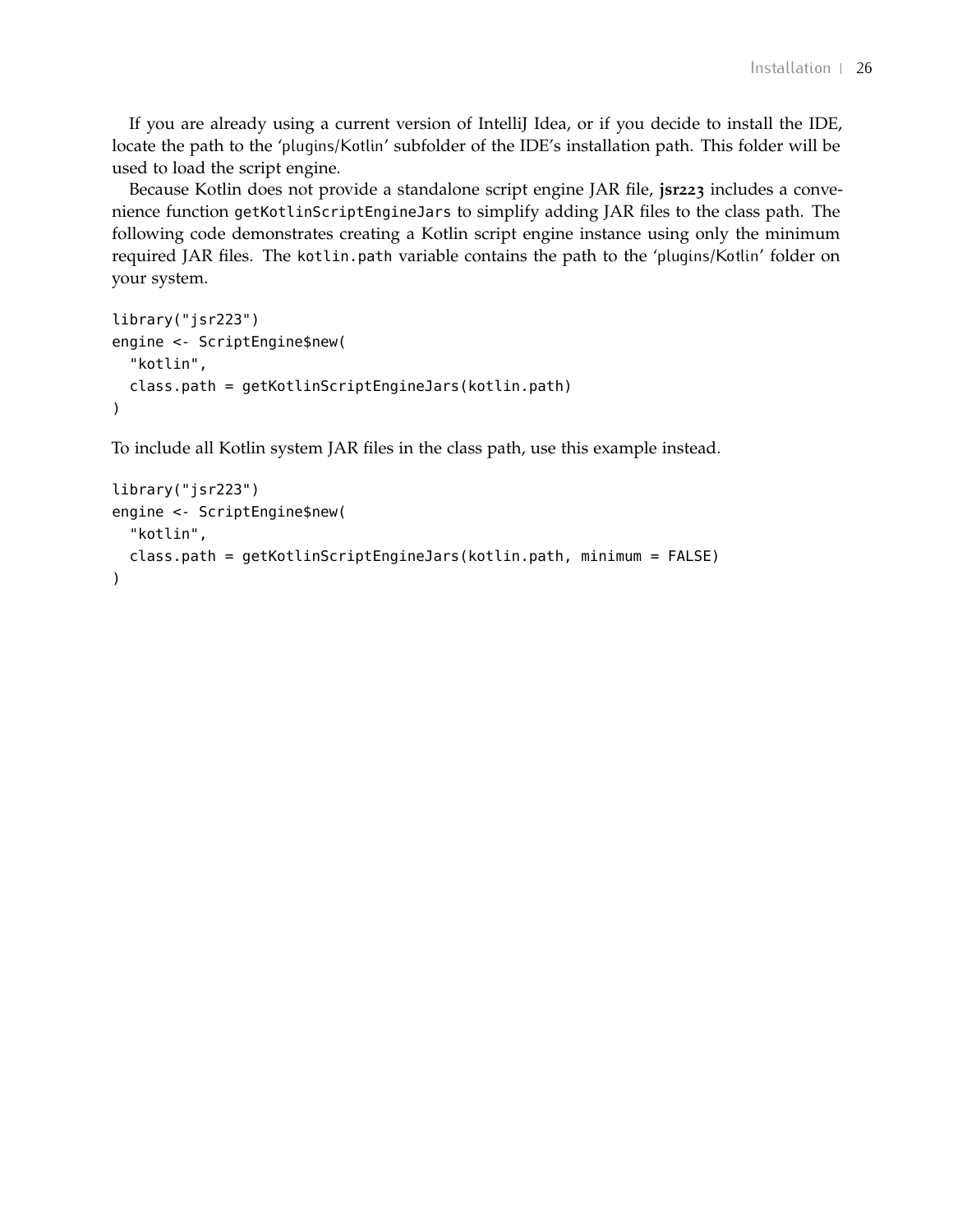## <span id="page-26-0"></span>5 Feature documentation

The primary features of **jsr223** are designed to be accessible to R programmers of all experience levels. This quick start guide illustrates these features with simple code examples. In general, the code samples work with all supported script engines with two exceptions.

- 1. Global variables in Ruby script must be prefixed with a dollar sign.
- 2. Kotlin script engine bindings are not created as global variables. See [Kotlin idiosyncrasies.](#page-58-1)

#### <span id="page-26-1"></span>**5.1 Hello world**

The R code snippet below demonstrates the basic elements required to embed a scripting language: start a script engine, optionally pass data to the script engine environment, execute a script, and terminate the script engine when it is no longer needed.

```
library("jsr223")
engine <- ScriptEngine$new("javascript")
engine$message <- "Hello world"
engine %~% "print(message);"
## Hello world
engine$terminate()
```
The ScriptEngine\$new constructor method creates a script engine instance. In the preceding example, we assign the new script engine object to the variable engine. The first argument of ScriptEngine\$new specifies the type of script engine to create. In this case, we create a JavaScript engine. The third line assigns the value "Hello world" to a global variable named message in the script engine environment. The next line executes a JavaScript code snippet using the %∼% operator. The snippet uses the JavaScript print method to write the message to the console. The last line in the example terminates the script engine and releases the associated resources.

To create a script engine other than JavaScript, specify a different script engine name and a character vector containing the required script engine JAR files. (See [Script engine installation](#page-23-2) for instructions to obtain script engines.) The supported script engine names are listed in Table [6](#page-27-1). These names are defined by the script engine provider. **Note:** Script engine names are case sensitive.

The next example reproduces the "Hello world" example in Ruby script.

```
library("jsr223")
engine <- ScriptEngine$new(
  engine.name = "ruby",
  class.path = "~/your-path/jruby-complete.jar"
\lambdaengine$message <- "Hello world"
engine %~% "puts $message"
```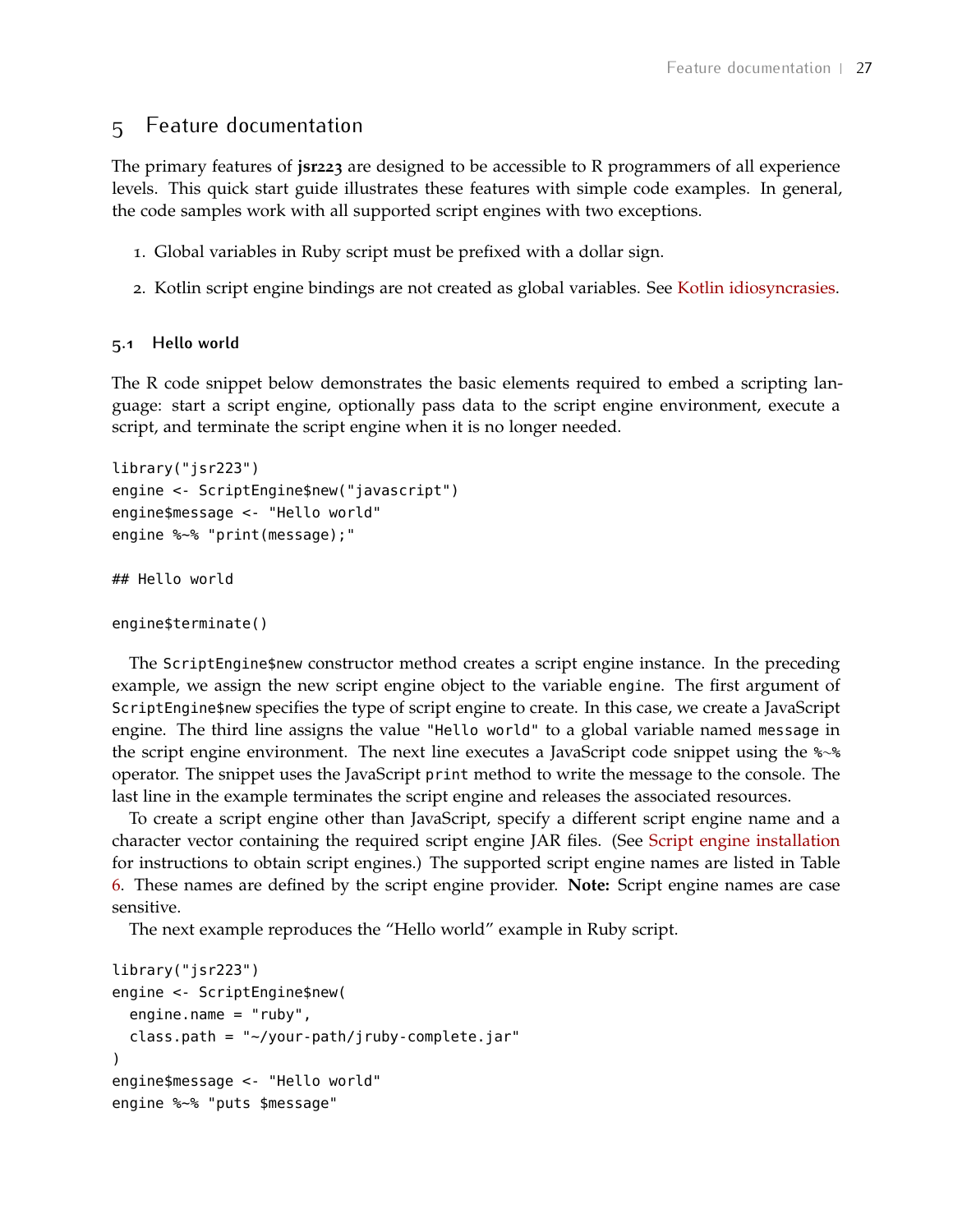## Hello world

```
engine$terminate()
```
In this case, two parameters are passed to the ScriptEngine\$new method: the script engine name "ruby", and the path to the JRuby script engine JAR file. As before, we assign the value "Hello world" to a global variable named message and print it to the console. Notice that we prefix the global variable with a dollar sign: \$message. This syntax is peculiar to global variables in the Ruby language.

<span id="page-27-1"></span>

| Language             | Script engine names                                                         |
|----------------------|-----------------------------------------------------------------------------|
| Groovy               | groovy, Groovy                                                              |
| JavaScript (Nashorn) | js, JS, JavaScript, javascript, nashorn, Nashorn,<br>ECMAScript, ecmascript |
| JRuby (Ruby)         | jruby, ruby                                                                 |
| Jython (Python)      | jython, python                                                              |
| Kotlin.              | kotlin                                                                      |

**Table 6:** The ScriptEngine\$new constructor method creates a new script engine instance for a given language using the associated names in this table. Script engine names are case sensitive.

#### <span id="page-27-0"></span>**5.2 Executing script**

**jsr223** provides several methods to execute script. The lines

```
return.value <- engine %~% script
return.value <- engine$eval(script)
```
both evaluate the expression in the character vector script. The return value is the result of the last expression in the script, if any, or NULL otherwise. Text written to standard output by the script engine is printed to the R console. The following line executes JavaScript code and assigns the result to an R variable.

```
result <- engine %~% "isFinite(1);"
```
The following lines also execute script, but there are no return values. This notation is convenient if the last expression in the snippet returns unneeded data or an unsupported type (like a function).

```
engine %@% script
engine$eval(script, discard.return.value = TRUE)
```
To execute a script file, use either of the following lines where file.name is the path or URL to the script file.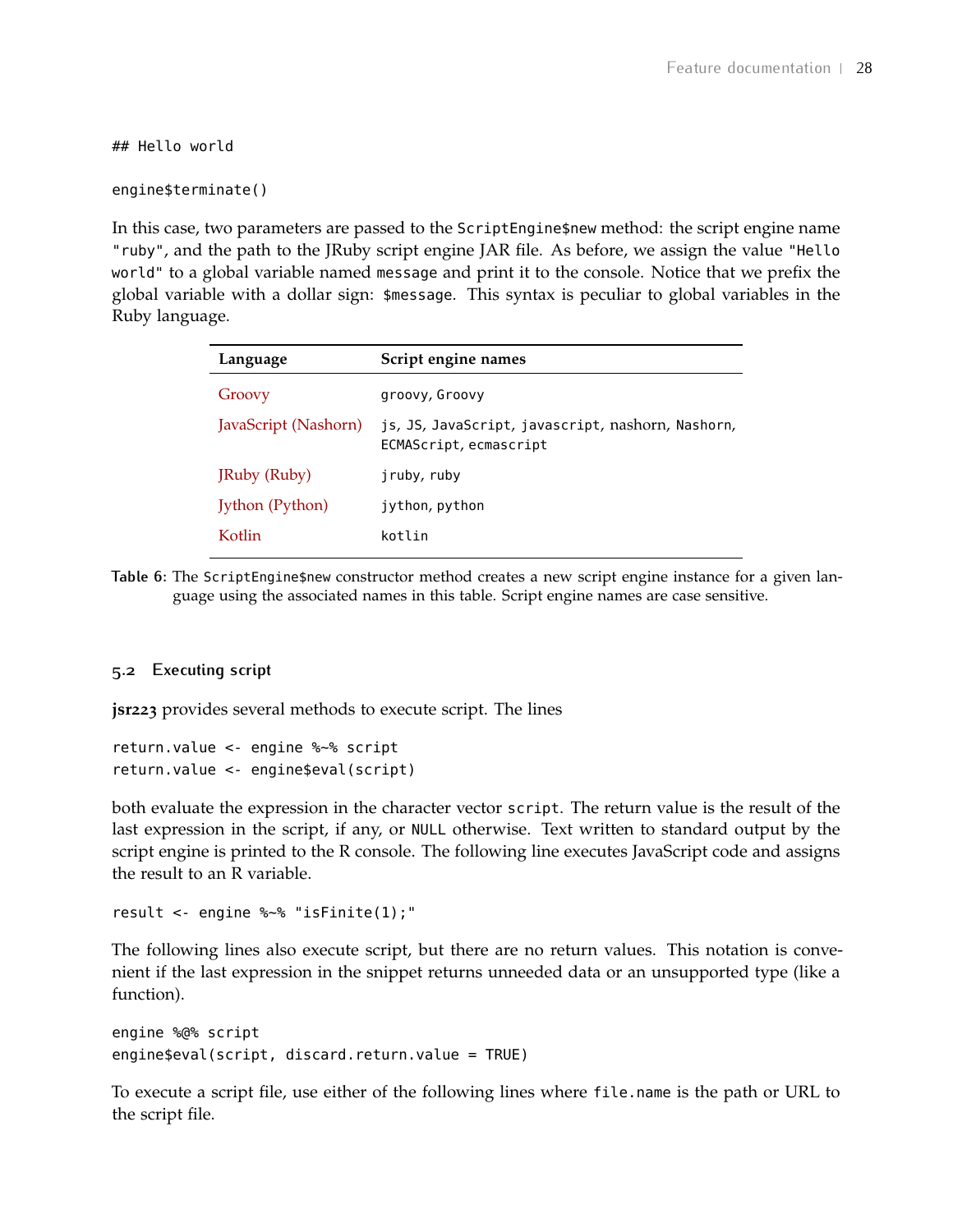```
engine$source(file.name)
engine$source(file.name, discard.return.value = TRUE)
```
The methods eval and source take an argument named bindings that accepts an R named list. The name/value pairs in the list replace the script engine's global bindings during script execution. The following JavaScript example demonstrates this functionality. Notice that the result of a + b changes when bindings are specified.

```
engine$a <- 2
engine$b <- 3
engine$eval("a + b")
## 5
```
 $lst1$  <-  $list(a = 6, b = 7)$ engine  $\text{eval}("a + b", \text{ bindings} = \text{lst1})$ 

#### ## 13

This script would throw an error because 'b' is not defined in the list.

```
lst2 \le- list(a = 6)engine$eval("a + b", binding = lst2)
```
When the bindings parameter is not specified, the script engine reverts to the default global bindings.

```
engine$eval("a + b")
```
<span id="page-28-0"></span>## 5

#### **5.3 Sharing data between language environments**

The following two lines of R code are equivalent: they convert an R object to a Java object and assign the new object to a variable myValue in the script engine's environment. This syntax is the same for all supported R data structures.

```
engine$myValue <- iris
engine$set("myValue", iris)
```
To retrieve myValue from the script engine (i.e., to convert a Java object to an R object), use either of the following lines.

```
engine$myValue
engine$get("myValue")
```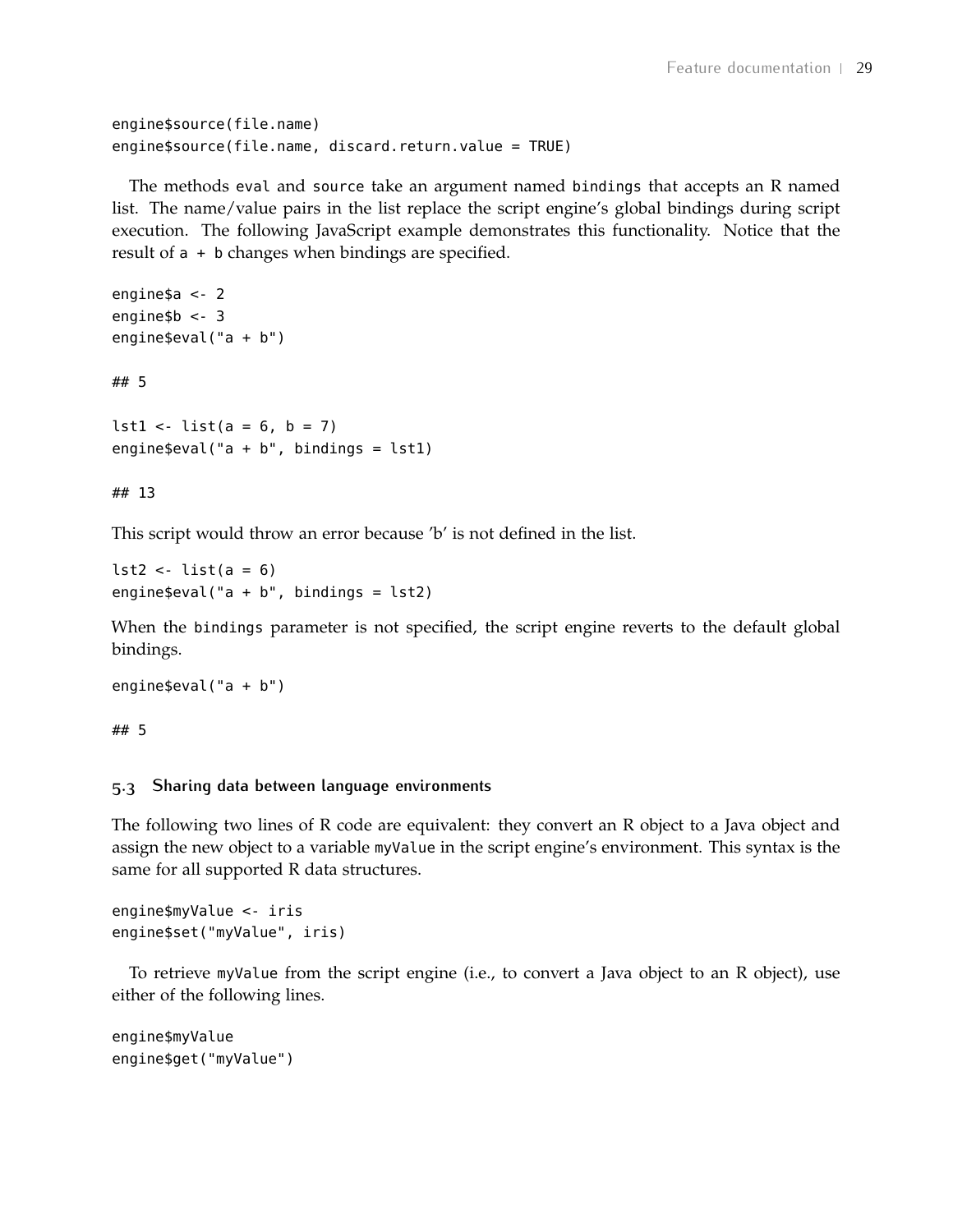Remove the myValue variable with engine\$remove("myValue"). List all bindings in the script engine's environment with engine\$getBindings().

Bindings are synonymous with global variables in most script engine environments. For example, the following sample creates a binding using the R interface and retrieves the value through JavaScript.

```
engine$myValue1 <- 5
engine %~% "myValue1;"
```
## [1] 5

This example does the opposite; it creates a new global variable in JavaScript and returns its value through the **jsr223** binding interface.

```
engine %@% "var myValue2 = 6;"
engine$myValue2
```
## [1] 6

The Kotlin language is an exception to this behavior. It handles bindings through a the global object jsr223Bindings as follows. See [Kotlin idiosyncrasies](#page-58-1) for more information.

```
engine$myValue1 <- 5
engine %~% 'jsr223Bindings["myValue1"]'
```
## [1] 5

```
engine %@% 'jsr223Bindings["myValue2"] = 6'
engine$myValue2
```
## [1] 6

All data structures in Java-based languages are backed by Java objects. Hence, **jsr223** can usually convert what appears to be a native language construct to an appropriate R object (e.g. JavaScript objects and Python tuples). Discover the Java class for any global variable using engine\$getJavaClassName("identifier") where identifier is the variable's name.

Behind the scenes, **jsr223**'s simplified data exchange is provided by the R package **[jdx](https://CRAN.R-project.org/package=jdx)**: Java Data Exchange for R and **rJava**. The **jdx** package's functionality was originally part of **jsr223**, but it was broken out into a separate package to simplify maintenance and to make its features available to other developers.

The **jdx** package (and hence **jsr223**) supports converting R vectors, factors, n-dimensional arrays, data frames, named lists, unnamed lists, nested lists (i.e., lists containing lists), and environments to generic Java objects. Row-major and column-major ordering options are available for arrays and data frames. R data types numeric, integer, character, raw, and logical are supported. Complex types and date/time classes are not supported.

Java scalars, n-dimensional arrays, collections, and maps can be converted to standard objects in the R environment. These structures cover all of the primary data types in the supported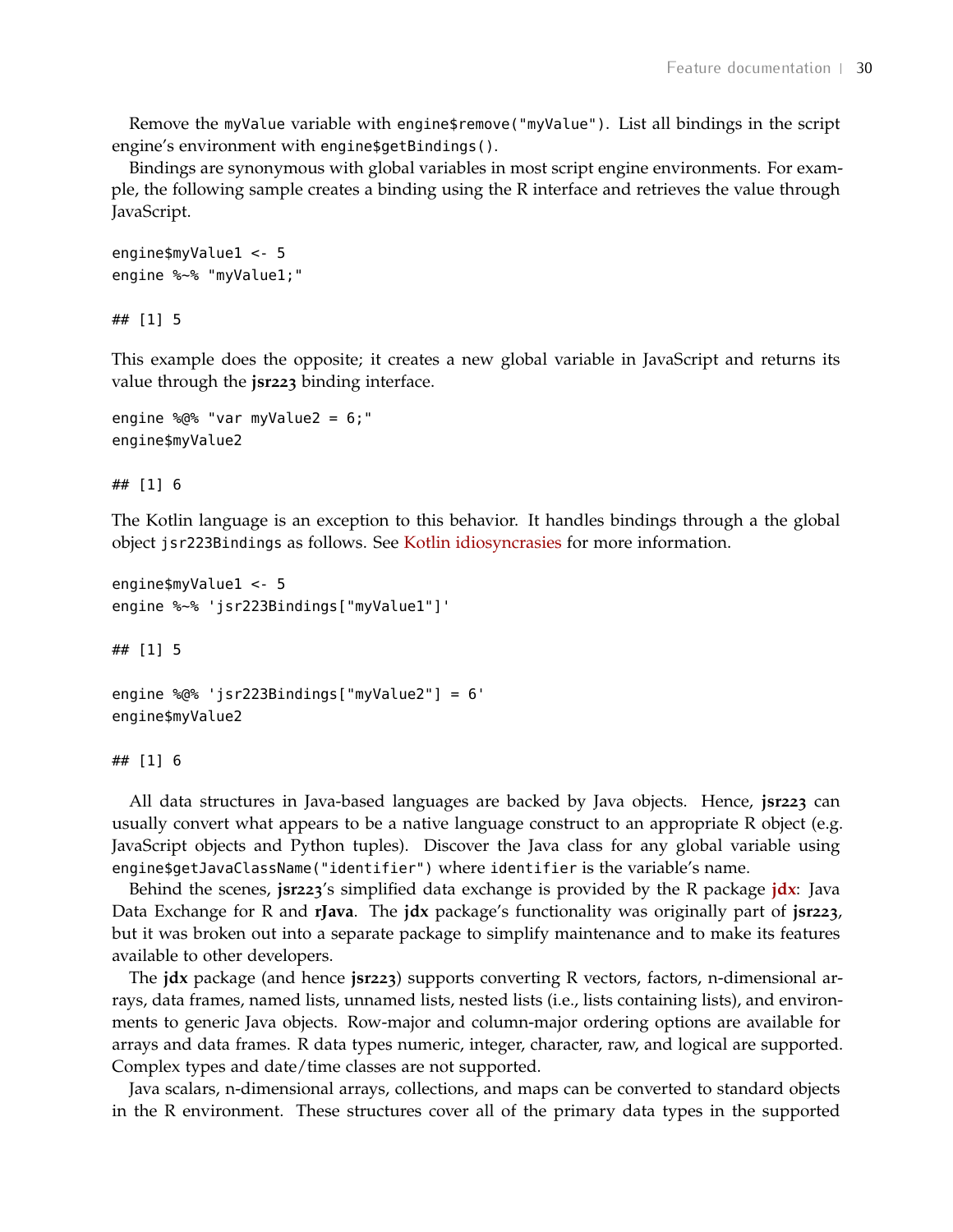scripting languages. Moreover, collections and maps are ubiquitous in Java APIs; providing support for these structures gives R developers easy access to a vast number of data structures available on the Java platform. This includes most scripting language structures such as Python dictionaries and native JavaScript objects.

All **jdx** data conversion options are mirrored by settings in **jsr223**. The most pertinent details are discussed in the following sections. For a more thorough discussion, see the vignette included with the **jdx** package.

#### <span id="page-30-0"></span>**5.4 Setting and getting script engine options**

The **jsr223** "ScriptEngine" class exposes several methods that control settings for a script engine instance. These methods are named using the Java getter/setter convention: methods that set values are prefixed with "set" and methods that retrieve values begin with "get". For example, if engine is a script engine object, engine\$setArrayOrder('column-major') will change the *array order* setting. The code engine\$getArrayOrder() will retrieve the current *array order* setting.

## <span id="page-30-1"></span>**5.5 Handling R vectors**

By default, length-one R vectors are converted to Java scalars when passed to the script engine environment. If a Java length-one array is desired, wrap the value in the R "as-is" function (e.g., I(myValue)), or set the *length one vector as array* setting to TRUE using the

setLengthOneVectorAsArray method. By default, length-one vectors are converted to Java scalars as demonstrated here.

```
engine$setLengthOneVectorAsArray(FALSE)
engine$myScalar <- 1
engine$getJavaClassName("myScalar")
```

```
## [1] "java.lang.Double"
```
Wrap a length-one vector with I() to indicate that an array should be created instead. In this case, the resulting Java class name is "[D" which denotes a primitive, double one-dimensional array.

To change the conversion behavior for all length-one vectors, set the *length one vector as array* setting to TRUE.

```
engine$setLengthOneVectorAsArray(TRUE)
engine$myArray <- 1
engine$getJavaClassName("myArray")
```
## [1] "[D"

Vectors of any length other than one are always converted to primitive Java arrays. The following code passes a vector of ten random normal deviates to the script engine environment. The first element of the resulting array is returned. **Note:** Java arrays use zero-based indexes.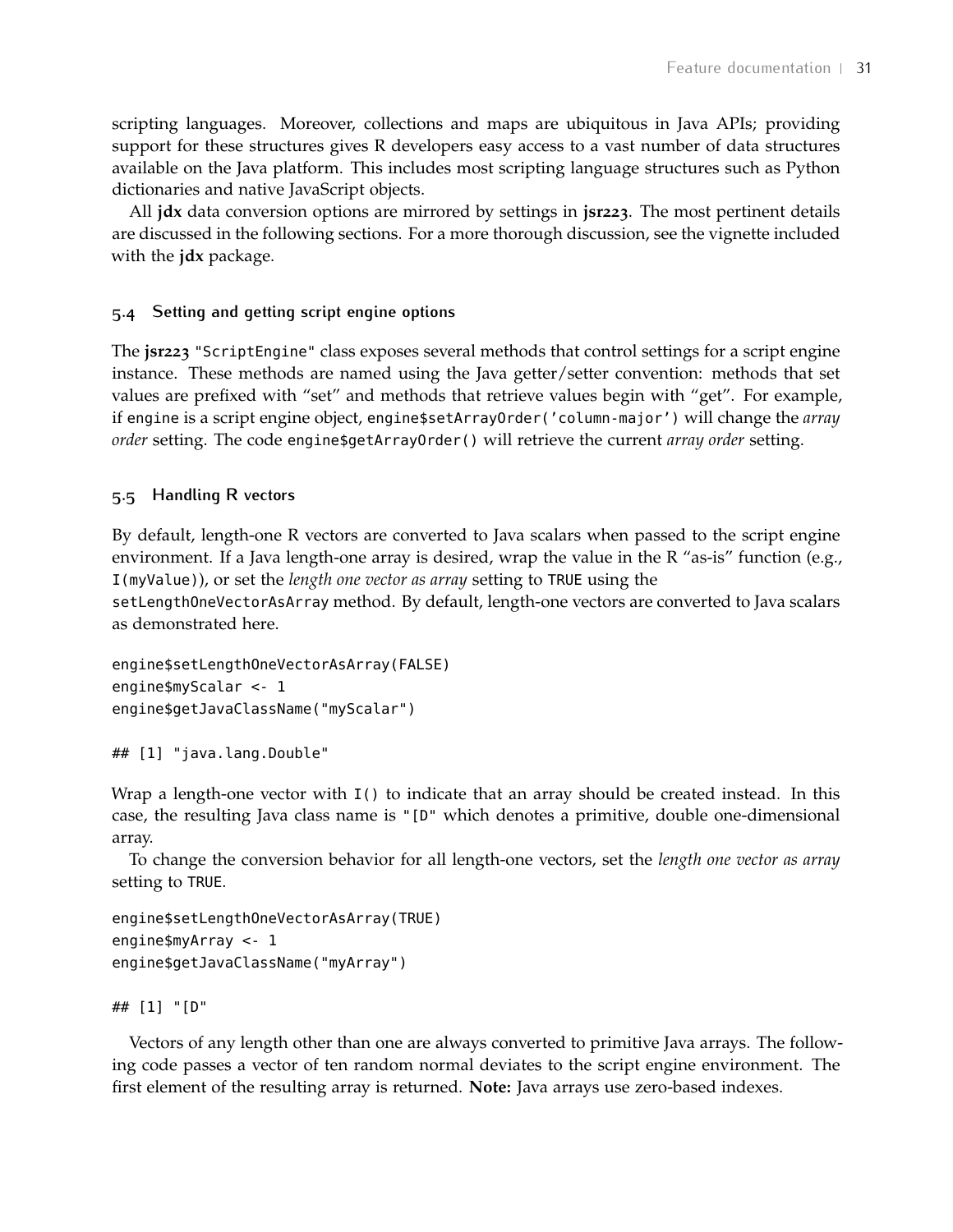```
set.seed(10)
engine$norms <- rnorm(10)
engine %~% "norms[0]"
## [1] 0.01874617
 text
```
#### <span id="page-31-1"></span><span id="page-31-0"></span>**5.6 Handling R matrices and other n-dimensional arrays**

By default, n-dimensional arrays are copied in row-major order. The following example demonstrates converting a simple 2 x 2 R matrix. Because the order is row-major, the last line of code returns the element in the first row, second column. Remember, Java arrays use zero-based indexes.

```
m <- matrix(1:4, 2, 2)
m
\# \# [, 1] [, 2]
\# \# [1,] 1 3
## [2,] 2 4
engine$m <- m
engine %~% "m[0][1]"
```
#### ## [1] 3

The setArrayOrder script engine method controls ordering for arrays converted from R to Java, and vice versa. Three array index ordering schemes are available: 'row-major', 'column-major', and 'column-minor'. These settings control how the destination Java array is constructed.

Before describing the ordering schemes, it is helpful to think of n-dimensional arrays as collections of smaller structures. A one-dimensional array (a vector) is a collection of scalars. A two-dimensional array (a matrix) is a collection of one-dimensional arrays representing either rows or columns of the matrix. A three-dimensional array (a rectangular prism or cube) is a collection of matrices. A four-dimensional array is a collection of cubes, and so forth.

Now we describe the each of the *array order* settings. We use the notation

```
[row][column][matrix]...[n]
```
to mean that, for a given array, the row index (within a column) comes first, followed by the column index (within a matrix), followed by the matrix index (within a cube), etc.

• 'row-major' – The data of the resulting Java n-dimensional array are ordered [row][column][matrix]...[n]. The **jsr223** package defaults to 'row-major' because R syntax uses this indexing scheme (though R stores the array in memory using columnmajor order). This row-major scheme is not intuitive for Java programmers when  $n > 2$ because Java n-dimensional arrays are constructed as high-order objects containing loworder objects.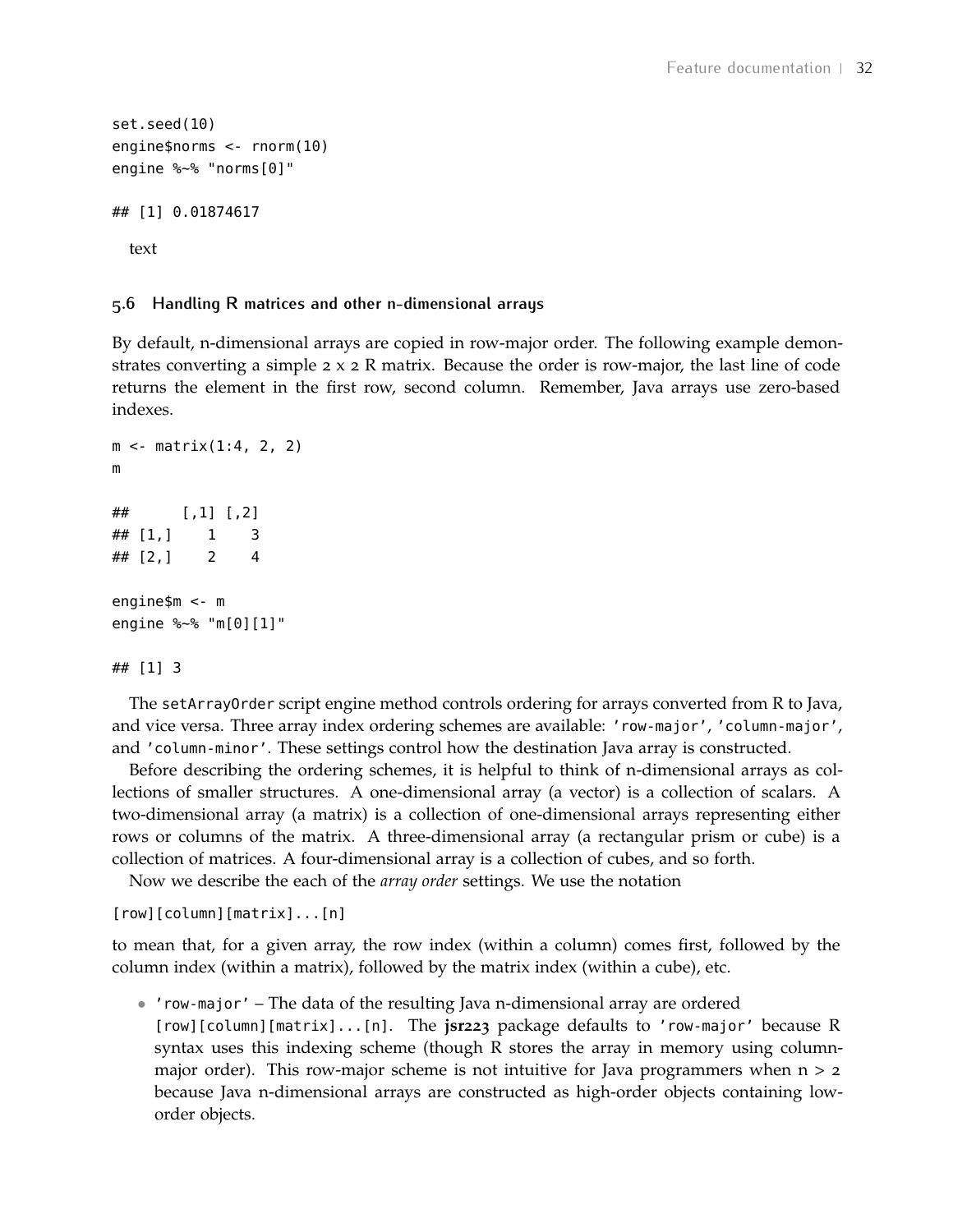- 'column-major' The data of the resulting Java n-dimensional array are ordered [n]...[matrix][column][row]. This ordering scheme is natural for Java programmers: the data contained in the one-dimensional arrays represent columns of the parent matrix.
- 'column-minor' The data of the resulting Java n-dimensional array are ordered [n]...[matrix][row][column]. This provides Java programmers with a natural ordering scheme where the arrays at the one-dimensional level represent rows of the parent matrix. For matrices, 'column-minor' and 'row-major' are equivalent.

**Note:** If an R array is converted to Java using a particular array order, use the same array order when converting it back from Java to R. Otherwise, the data will be in the wrong order.

In the following JavaScript example, a three-dimensional array is copied to the script engine using each of the three indexing options. We use the Java static method deepToString to create a string representation of the array that shows the resulting order of the data in the script engine.

```
a \leq -\arctan(1:8, c(2, 2, 2))a
## , , 1
##
## [,1] [,2]
\# \# [1,] 1 3
\# \# [2,] 2 4
##
## , , 2
##
\# \# [, 1] [, 2]
\# \# [1,] 5 7
\# \# [2,] 6 8
engine$setArrayOrder("row-major")
engine$a <- a
engine %~% "java.util.Arrays.deepToString(a);"
## [1] "[[[1, 5], [3, 7]], [[2, 6], [4, 8]]]"
engine$setArrayOrder("column-major")
engine$a <- a
engine %~% "java.util.Arrays.deepToString(a);"
## [1] "[[[1, 2], [3, 4]], [[5, 6], [7, 8]]]"
engine$setArrayOrder("column-minor")
engine$a <- a
engine %~% "java.util.Arrays.deepToString(a);"
## [1] "[[[1, 3], [2, 4]], [[5, 7], [6, 8]]]"
```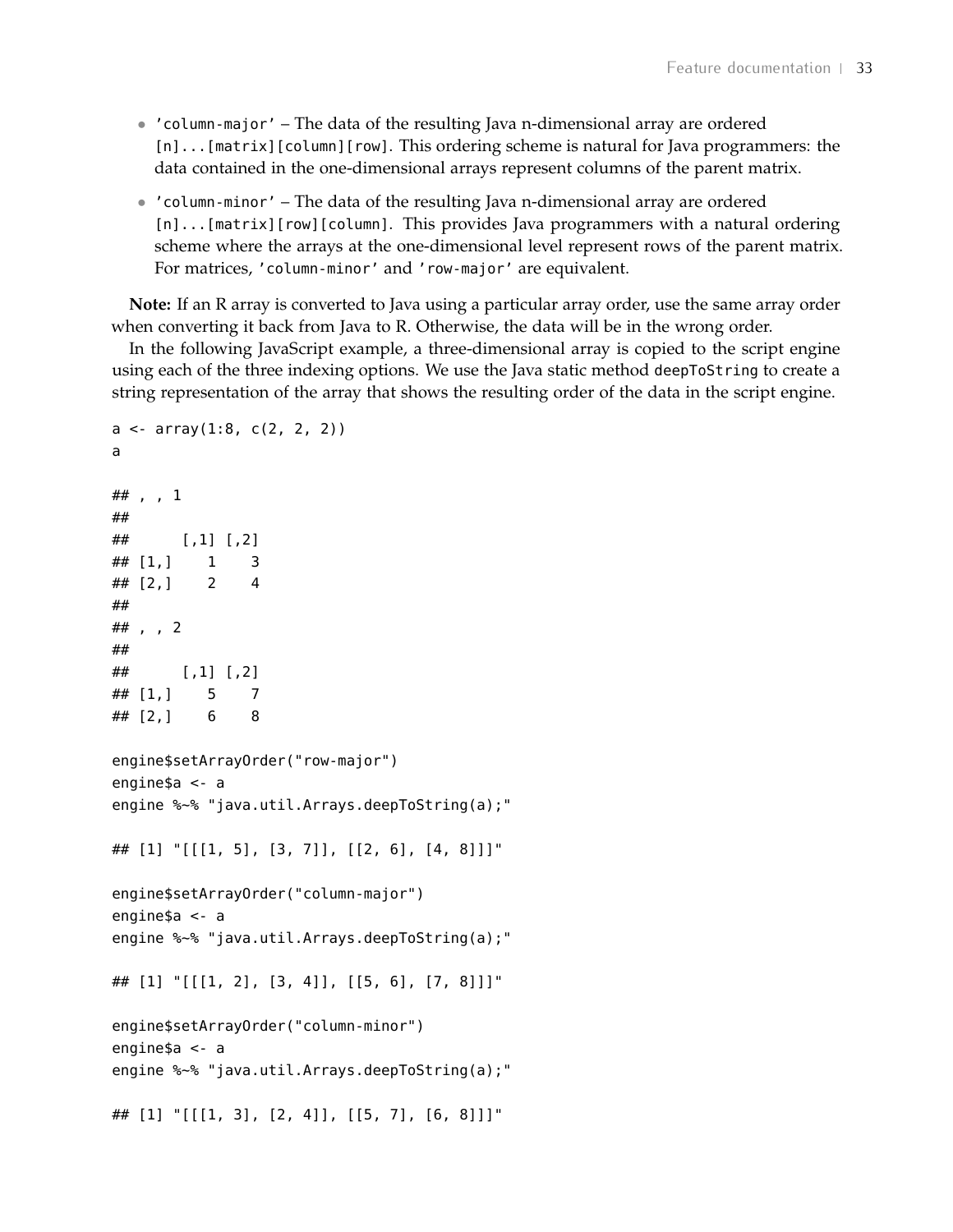#### **5.7 Handling R data frames**

R data frames can be converted to the script engine using either row-major or column-major order. Row-major order (the default) creates a list of records. This representation is perhaps the most common in programming for tabular data. Column-major order, on the other hand, creates a list of columns. Column-major structures are faster to create and are generally preferred for aggregate column calculations. Change the *data frame order* setting with the setDataFrameRowMajor method.

When the row-major setting is selected (i.e., engine\$setDataFrameRowMajor(TRUE)), an R data frame is converted to a [java.util.ArrayList](https://docs.oracle.com/javase/8/docs/api/java/util/ArrayList.html) object. The list contains [java.util.LinkedHashMap](https://docs.oracle.com/javase/8/docs/api/java/util/LinkedHashMap.html) objects that represent the rows of the data frame. Each member of the hash map is a name/value pair of a single field in the data frame. The name of the field is the corresponding column's name. The following example uses R's built-in iris data set to illustrate using row-major data frames in the script environment.

```
engine$setDataFrameRowMajor(TRUE)
engine$iris <- iris
# Return the number of rows.
engine %~% "iris.size()"
## [1] 150
# Retrieve the sepal length in the first row.
engine %~% "iris[0].get('Sepal.Length')"
## [1] 5.1
# Retrieve the second row as a list.
engine %~% "iris[1]"
## $`Sepal.Length`
## [1] 4.9
##
## $Sepal.Width
## [1] 3
##
## $Petal.Length
## [1] 1.4
##
## $Petal.Width
## [1] 0.2
##
## $Species
```

```
## [1] "setosa"
```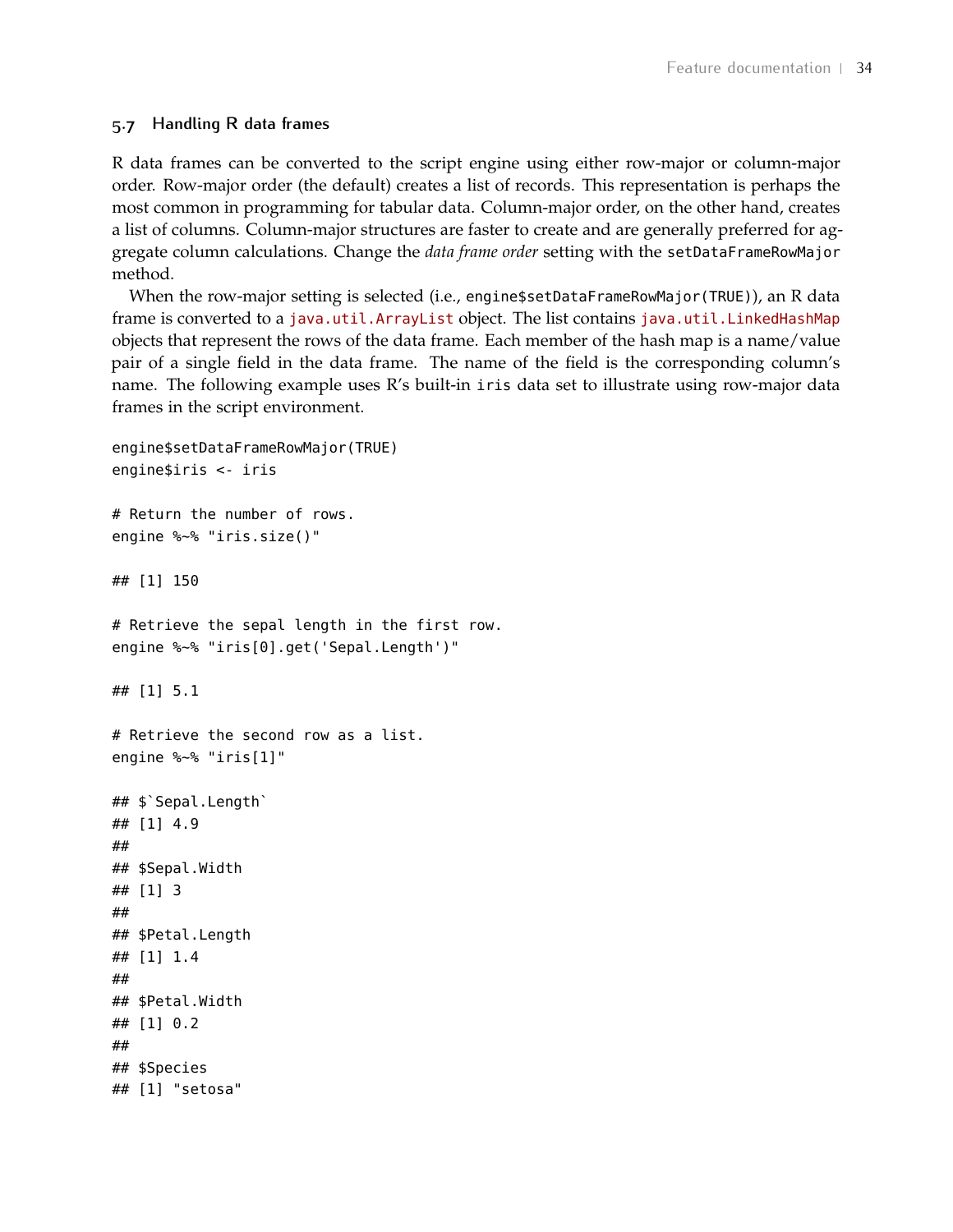When the column-major setting is selected (i.e., engine\$setDataFrameRowMajor(FALSE)), an R data frame is converted to a [java.util.LinkedHashMap](https://docs.oracle.com/javase/8/docs/api/java/util/LinkedHashMap.html) object. The map members are arrays representing the columns in the data frame.

Row names for data frames are not preserved during conversion. To include row names in the conversion, simply add them as a column in your data frame. We do not automatically include row names in conversion because it would require us to create an additional element in the Java map with a reserved key value such as \_row. Instead, we leave the decision of how to handle row names to the developer.

The following commented example uses R's built-in mtcars data set to illustrate basic functionality.

```
engine$setDataFrameRowMajor(FALSE)
# 'mtcars' is an R data frame containing information for 32 cars. 'mtcars'
# stores vehicle names as row names. Row names are not preserved during
# conversion. This line creates a new R data frame with the vehicle names as
# a new column 'name'.
df <- data.frame(name = row.names(mtcars), mtcars)
# This line converts the new data frame to a Java map named 'mtcars'.
engine$mtcars <- df
# Return the number of columns in the map.
engine %~% "mtcars.size()"
## [1] 12
# Access each column using the map's 'get' method and the column's name. This
# line returns the first element of the column 'name'.
engine %~% "mtcars.get('name')[0]"
## [1] "Mazda RX4"
# Add a new column named 'cylsize' representing the size of a single cylinder.
engine$cylsize <- mtcars[, "disp"] / mtcars[, "cyl"]
engine %@% "mtcars.put('cylsize', cylsize)"
# Remove the columns 'name' and 'cylsize'.
engine %@% "mtcars.remove('name')"
engine %@% "mtcars.remove('cylsize')"
# Compare the contents of the map to the original data frame in R.
all.equal(mtcars, engine$mtcars, check.attributes = FALSE)
```
## [1] TRUE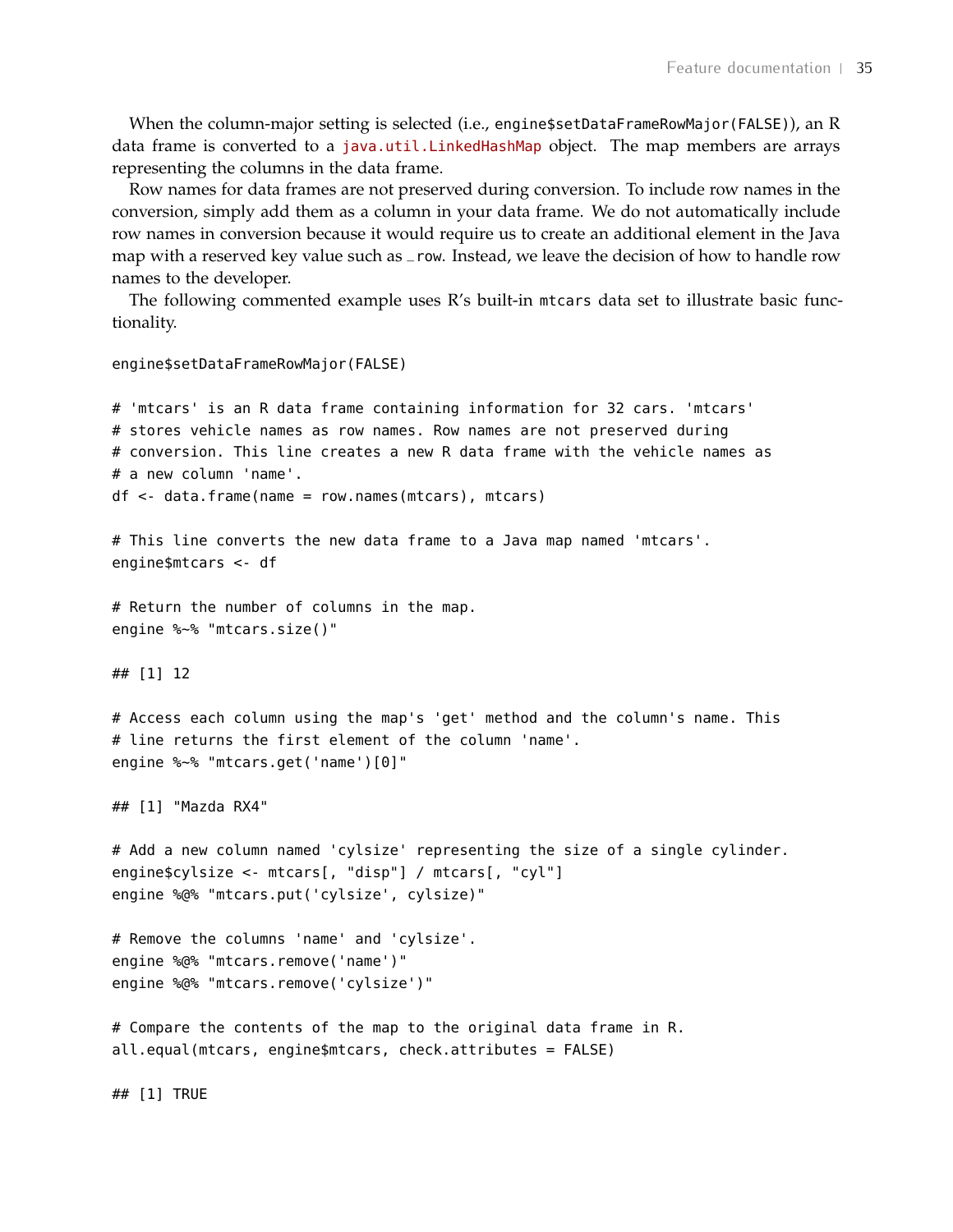Groovy and JavaScript support an additional syntax that allows map elements to be accessed like object properties instead of using the get and put methods.

```
# The following two lines are equivalent in Groovy and JavaScript.
engine %~% "mtcars.cyl[0];"
engine %~% "mtcars.get('cyl')[0];"
```
#### <span id="page-35-0"></span>**5.8 Handling R factors**

R factors are comprised of a character vector of levels and an integer vector of indexes that reference the levels. For example, if the integer vector 5:7 is converted to a factor, the levels will be c("5", "6", "7") and the indexes will be c(1L, 2L, 3L). The script engine *coerce factors* setting determines how the factor levels are handled when converting the factor to a Java array. When this setting is enabled (e.g., engine\$setCoerceFactors(TRUE)), an attempt is made to coerce the factor levels to integer, numeric, or logical values. If coercion fails, the character levels are used. When *coerce factors* is disabled, the factor is always converted to a string array. The *coerce factors* setting applies to standalone factors as well as factors in data frames.

After **jsr223** converts an R factor to a Java array, there is no consistent way to determine whether the array was originally created from an R factor. Therefore, if an R factor is copied to the script engine, and then the resulting array is returned to R, it will be converted to an R vector, not a factor.

When creating a data frame in R, character vectors are converted to factors by default. The **jsr223** package follows this standard when a qualifying Java object is converted to an R data frame. The setStringsAsFactors method modifies this behavior. The method takes one of three values: NULL, TRUE, and FALSE. If NULL is specified (the default), the R system setting is used (see getOption("stringsAsFactors")). A value of TRUE ensures that character vectors are always converted to factors for new data frames. Finally, a setting of FALSE disables conversion to factors.

#### <span id="page-35-1"></span>**5.9 Handling R lists and environments**

The **jsr223** package converts R lists and environments to Java objects. List elements may be any R data structure supported by **jsr223**, including other lists (i.e., nested lists). There is no limitation to the levels of nesting.

R named lists and environments are converted to Java [java.util.HashMap](https://docs.oracle.com/javase/8/docs/api/java/util/HashMap.html) objects. See [Han](#page-32-0)[dling R data frames](#page-32-0) for map code examples. The only difference is that a data frame's contents are always converted to a map of arrays. For lists, the map elements may be any data structure.

R unnamed lists are converted to Java objects implementing the [java.util.ArrayList](https://docs.oracle.com/javase/8/docs/api/java/util/ArrayList.html) interface. The following code demonstrates basic java.util.ArrayList functionality.

```
# Create an unnamed list with three elements.
engine$list <- list(c("a", "b", "c"), TRUE, pi)
```

```
# Members in the list are accessed by index. This line returns the first element.
engine %~% "list[0]"
```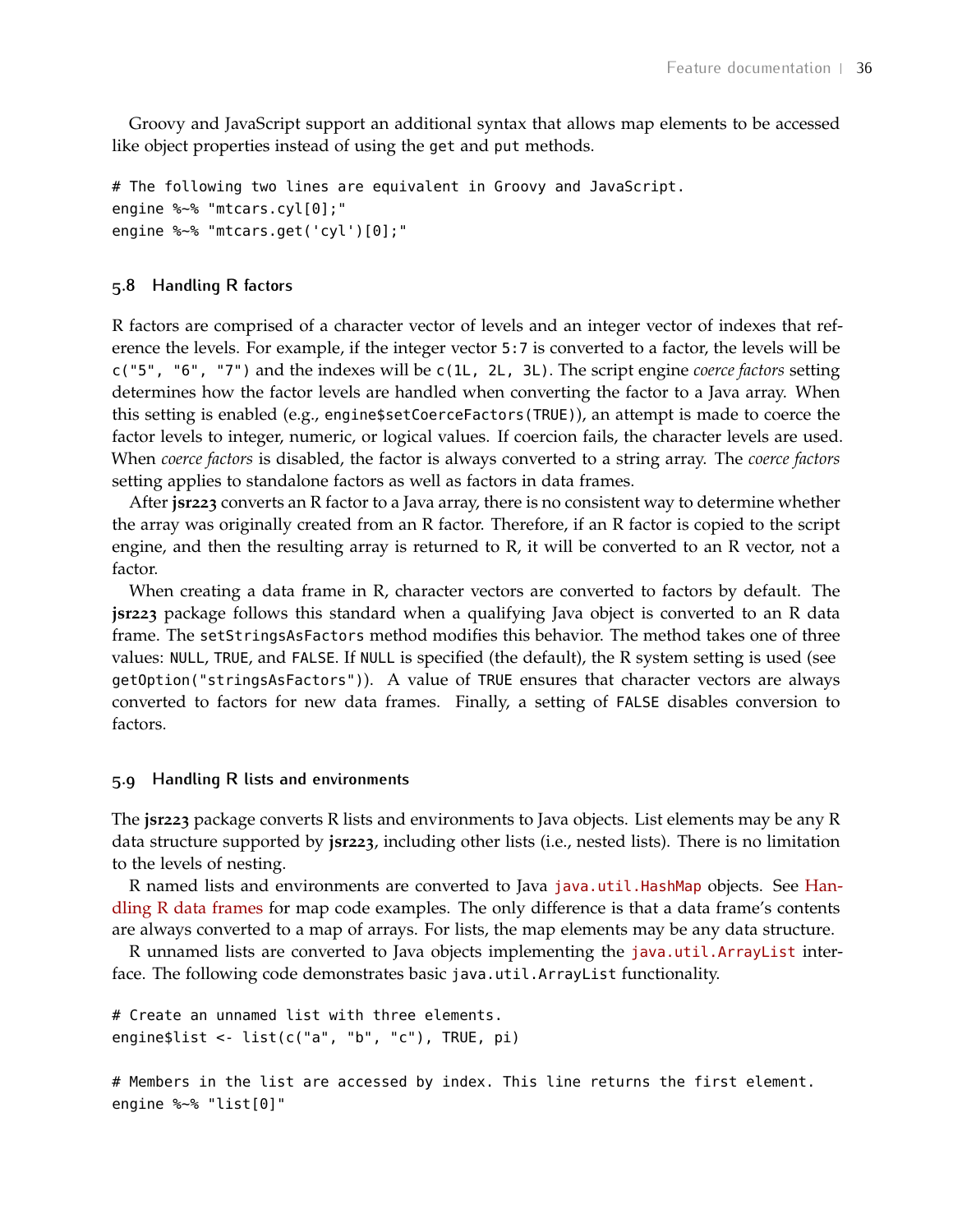```
## [1] "a" "b" "c"
# Replace an element in the list.
engine \mathcal{A} \otimes \mathcal{A} "list[0] = 'replaced'"
# Add a new element to the end of the list.
engine %@% "list.add('last item')"
# Insert a new item before the first item.
engine %@% "list.add(0, 'first item')"
# Remove the last item.
engine %@% "list.remove(list.size() - 1)"
# Return the number of elements
engine %~% "list.size()"
## [1] 4
```
#### <span id="page-36-0"></span>**5.10 Data exchange details**

So far, we have discussed all of the basic functionality and settings related to data exchange. This section includes a few additional notes for data exchange. A comprehensive guide, including details for unexpected conversion behaviors, is included in the **jdx** package vignette.

R reserves special NA values to indicate missing types. Table [7](#page-36-1) outlines how NA values are handled for different R data types. Table [8](#page-37-0), in turn, describes how Java null values are interpreted when converting Java objects to R.

<span id="page-36-1"></span>Because **jsr223** converts data to generic Java data structures, R attributes such as names cannot always be included in conversion. For example, R vectors are converted to native Java arrays, therefore names associated with vector elements must be discarded. Likewise, dimension names are not preserved for n-dimensional structures. Column names for data frames are preserved, but row names are not. To preserve data frame row names, simply copy the names to a new column before converting the data frame.

|           | R Structure NA Behavior               |
|-----------|---------------------------------------|
| numeric   | NA_real_ maps to a reserved value.    |
| integer   | NA_integer_ maps to a reserved value. |
| character | NA_character_ maps to Java null.      |
| logical   | NA maps to Java false with a warning. |

**Table 7:** R reserves special NA values to indicate missing types. This table outlines how NA values are converted to Java values.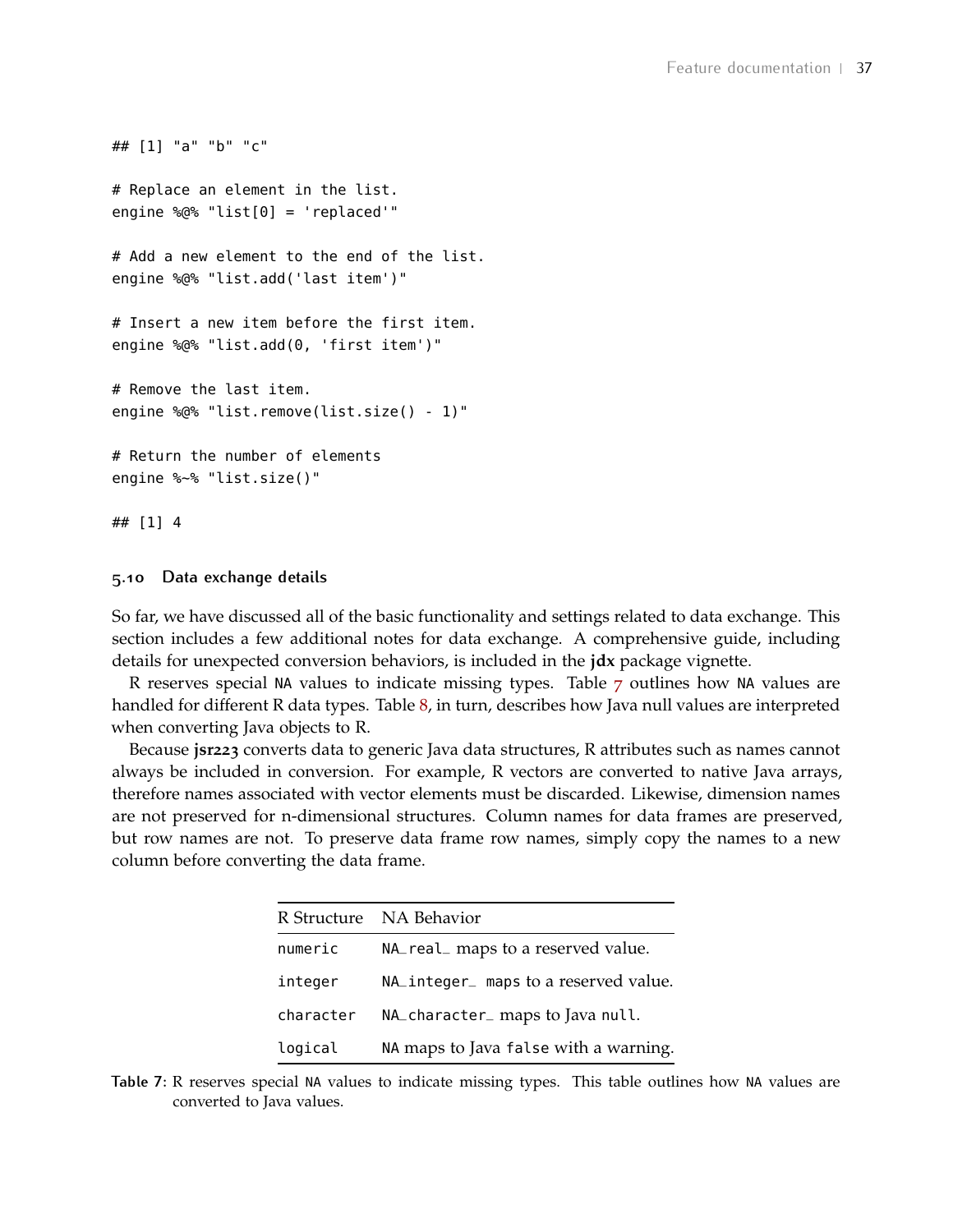<span id="page-37-0"></span>

| Java Structure           | Java null Conversion                  |
|--------------------------|---------------------------------------|
| $Boolean[]$ $[]$         | null maps to FALSE with a warning.    |
| $Byte[]$ $[]$            | null maps to raw 0x00 with a warning. |
| $Character[]$            | null maps to NA_character_.           |
| $Double[]$ $[]$          | null maps to NA_real                  |
| $Float[]$                | null maps to NA_real                  |
| Inter[][]                | null maps to NA_integer_.             |
| java.math.BigDecimal[][] | null maps to NA_real                  |
| java.math.BigInteger[][] | null maps to NA_real_.                |
| $Long[]$ $[]$            | null maps to NA_real                  |
| $Object[]$ $[]$          | null maps to NULL.                    |
| $Short[]$ $[]$           | null maps to NA_integer_.             |
| java.lang(String[][]     | null maps to NA_character_.           |

**Table 8:** Java null indicates missing or uninitialized values. This table outlines how null is interpreted when converting Java objects to R. The syntax  $[ ] . . [ ]$  is used to indicate an array of one or more dimensions.

The **jsr223** package always converts R vectors and arrays to Java arrays. Java arrays are intuitive to use in all of the supported scripting environments. However, the supported scripting languages can also create array structures that are not native Java arrays. **jsr223** also supports converting these language-specific array and collection structures to R vectors and arrays.

Java n-dimensional arrays whose subarrays of a given dimension are not the same dimension are known as *ragged arrays*. Ragged arrays cannot be converted to R arrays. Instead, **jsr223** translates ragged arrays to lists of the appropriate object. For example, a matrix containing subarrays of different lengths will be converted to an R list of vectors. Likewise, a three-dimensional array containing two matrices of different dimensions will be converted to an R list of matrices.

As described earlier, R unnamed lists are converted to [java.util.ArrayList](https://docs.oracle.com/javase/8/docs/api/java/util/ArrayList.html) objects. The ArrayList class implements the [java.util.Collection](https://docs.oracle.com/javase/8/docs/api/java/util/Collection.html) interface. This is one of the most basic interfaces in Java and it is common to a large number of structures. **jsr223** converts Java objects implementing the java.util.Collection interface to vectors, n-dimensional arrays, data frames, and unnamed lists, depending on the structure's content. In some cases an R list converted to a Java object, and then converted back to an R object, may not produce an R list. See the sections "Java Collections" and "Conversion Issues" in the **jdx** package vignette for conversion rules and in-depth explanations.

The jdx package converts R raw values to Java byte values and vice versa. R raw values and Java byte values are both 8 bits, but they are interpreted differently. R raw values range from o to 255 (i.e., unsigned bytes). Java byte values range from -128 to 127 (i.e., signed bytes). The 8-bit value oxff represents 255 in R, but is -1 in Java. Usually this discrepancy is not an issue because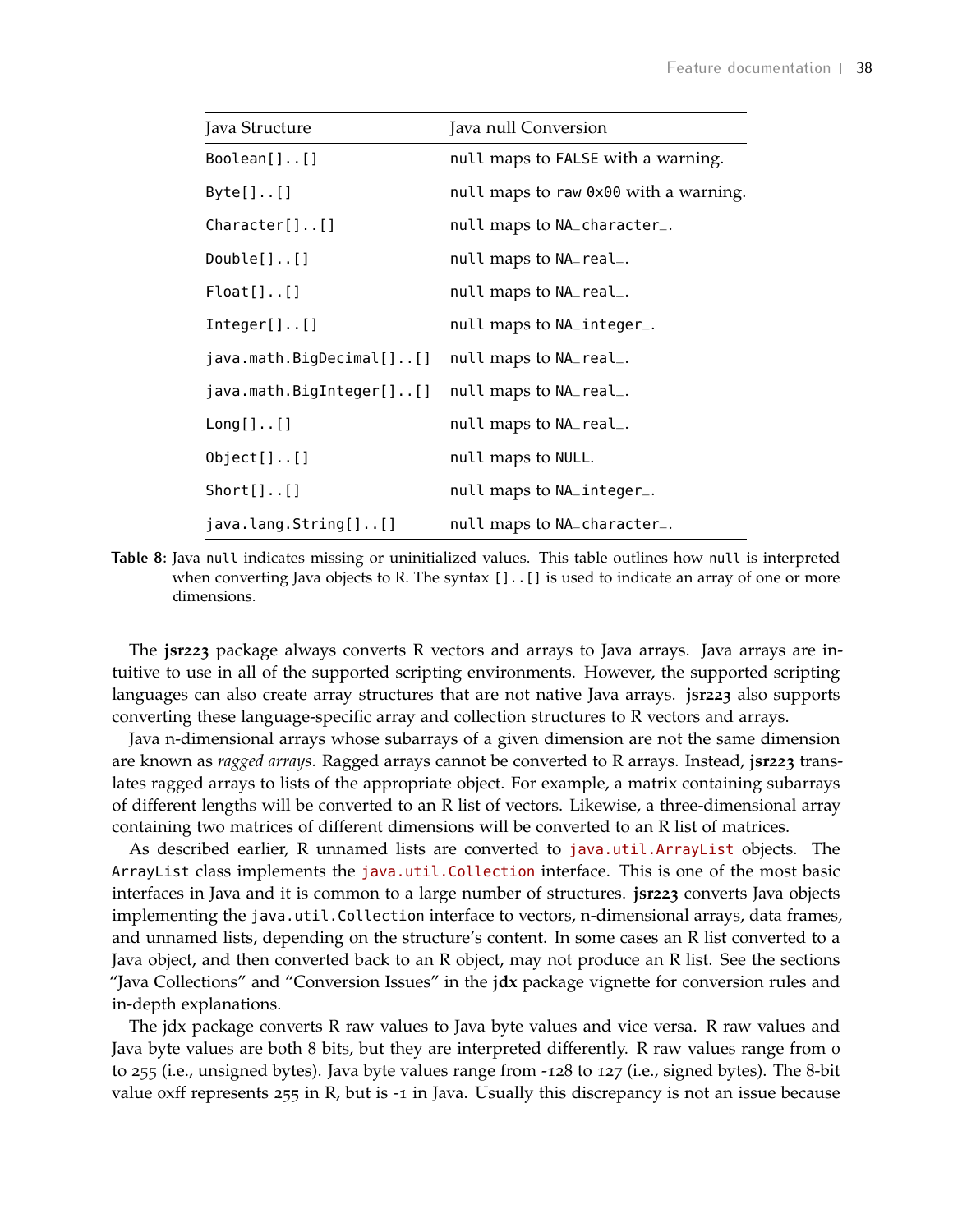raw and byte values are used to store and transfer binary data such as images. If human-readable values are important, use integer vectors instead.

#### <span id="page-38-0"></span>**5.11 Calling script functions and methods**

Functions and methods defined in script can be called directly from R via the invokeFunction and invokeMethod script engine methods. Any number of supported R structures can be passed as parameter values.

**Note:** The Groovy, Python, and Kotlin engines can use invokeMethod to call methods of Java objects. The JavaScript and Ruby engines only support calling methods of native scripting objects. For the latter two engines, we recommend wrapping Java objects in native functions or methods to facilitate their use from R.

As described in [Handling R vectors,](#page-30-1) length-one vectors are converted to Java scalars by default. One way to ensure that a vector is always converted to a Java array is by wrapping it in the "asis" function I(). This feature is particularly useful when passing multiple parameters to a script function. In the same function, some parameters may require scalars while others require arrays. Simply use I() to indicate which vectors should be converted to arrays.

The following example demonstrates calling a simple JavaScript function, sumThis, that sums the elements of an array. If the first parameter is not an array, the function throws an error.

```
# Define a simple global function 'sumThis'.
engine %@% "
function sumThis(a) {
  if (!a.getClass().isArray())
   throw 'Not an array.';
  sum = 0;
  for (i = 0; i < a.length; i++) {
      sum += a[i];}
  return sum;
}
"
# Set the default length-one vectors setting so the example works as intended.
engine$setLengthOneVectorAsArray(FALSE)
# Call the function with a vector with length > 1.
vector < -c(1, 2, 3)engine$invokeFunction("sumThis", vector)
```
## [1] 6

# If the vector is length-one, an error is thrown because an array parameter # is expected. vector <- 1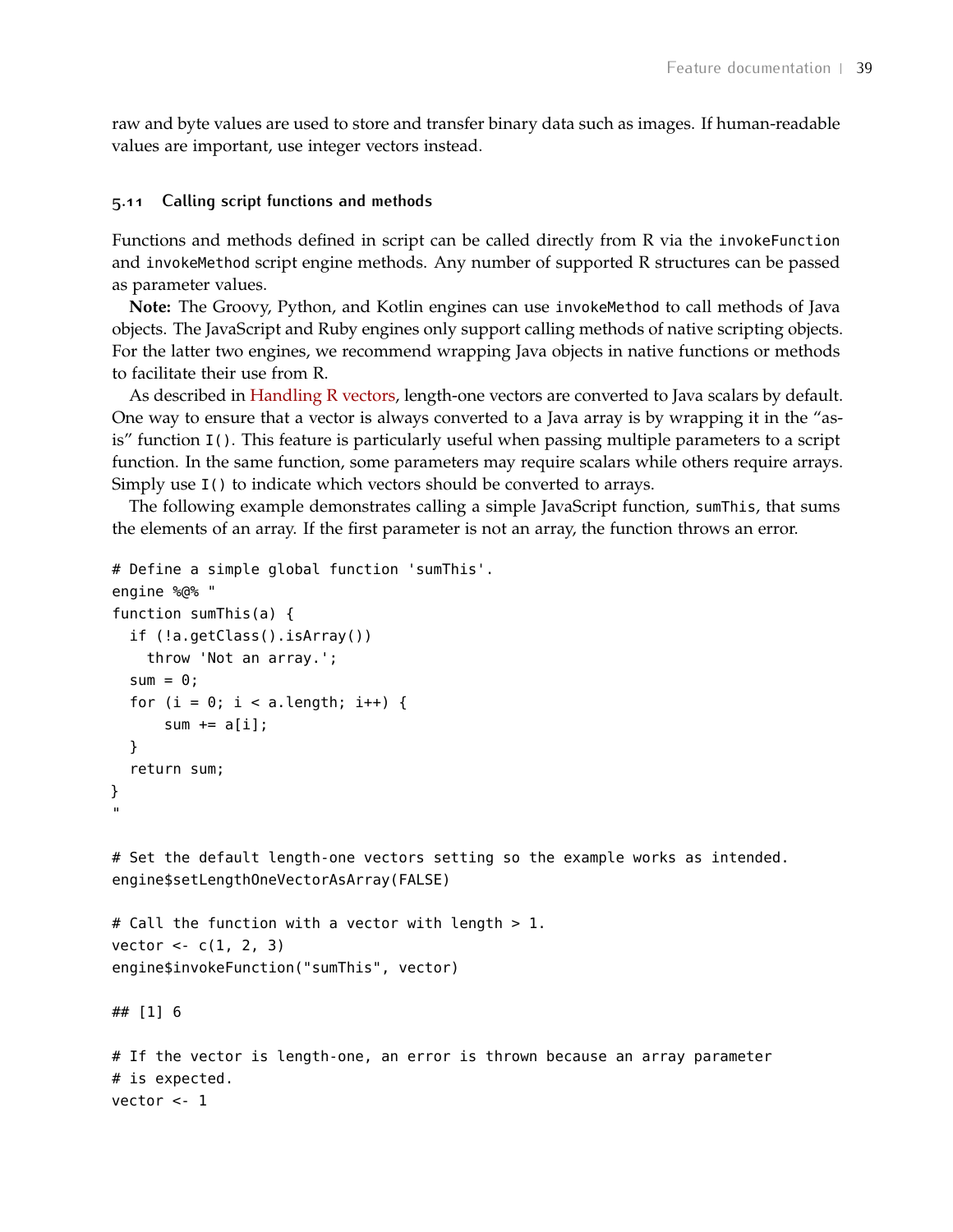```
engine$invokeFunction("sumThis", vector)
## javax.script.ScriptException: Not an array. in <eval> at line number 4 at
## column number 4
# Try again, this time marking the vector as-is, meaning that it should
# always be converted to an array.
vector <- 1
engine$invokeFunction("sumThis", I(vector))
```
## [1] 1

The next example demonstrates using invokeMethod. It is essentially the same as invokeFunction except that the first two parameters require the object's name and method, respectively.

```
# Invoke the 'abs' (absolute value) method of the JavaScript 'Math' object.
engine$invokeMethod("Math", "abs", -3)
```
## [1] 3

#### <span id="page-39-0"></span>**5.12 String interpolation**

**jsr223** features string interpolation before code evaluation. R code placed between @{ and } in a code snippet is evaluated and replaced by the a string representation of the return value before the snippet is executed by the script engine. A script may contain multiple @{...} expressions. String interpolation is enabled by default. It can be disabled using

```
engine$setInterpolation(FALSE)
```
**Note:** Interpolated decimal values may lose precision when coerced to a string.

This example simply sums two numbers. The section [Callbacks](#page-40-0) includes a more interesting interpolation example involving recursion.

```
a \le -1; b \le -2engine %~% "@{a} + @{b}"
```
#### ## 3

Interpolation expressions are evaluated in the current scope. The following example shows that interpolation locates the value defined in the function's scope before the global variable of the same name.

```
a \leq -1constantFunction <- function() {
  a \le -3
```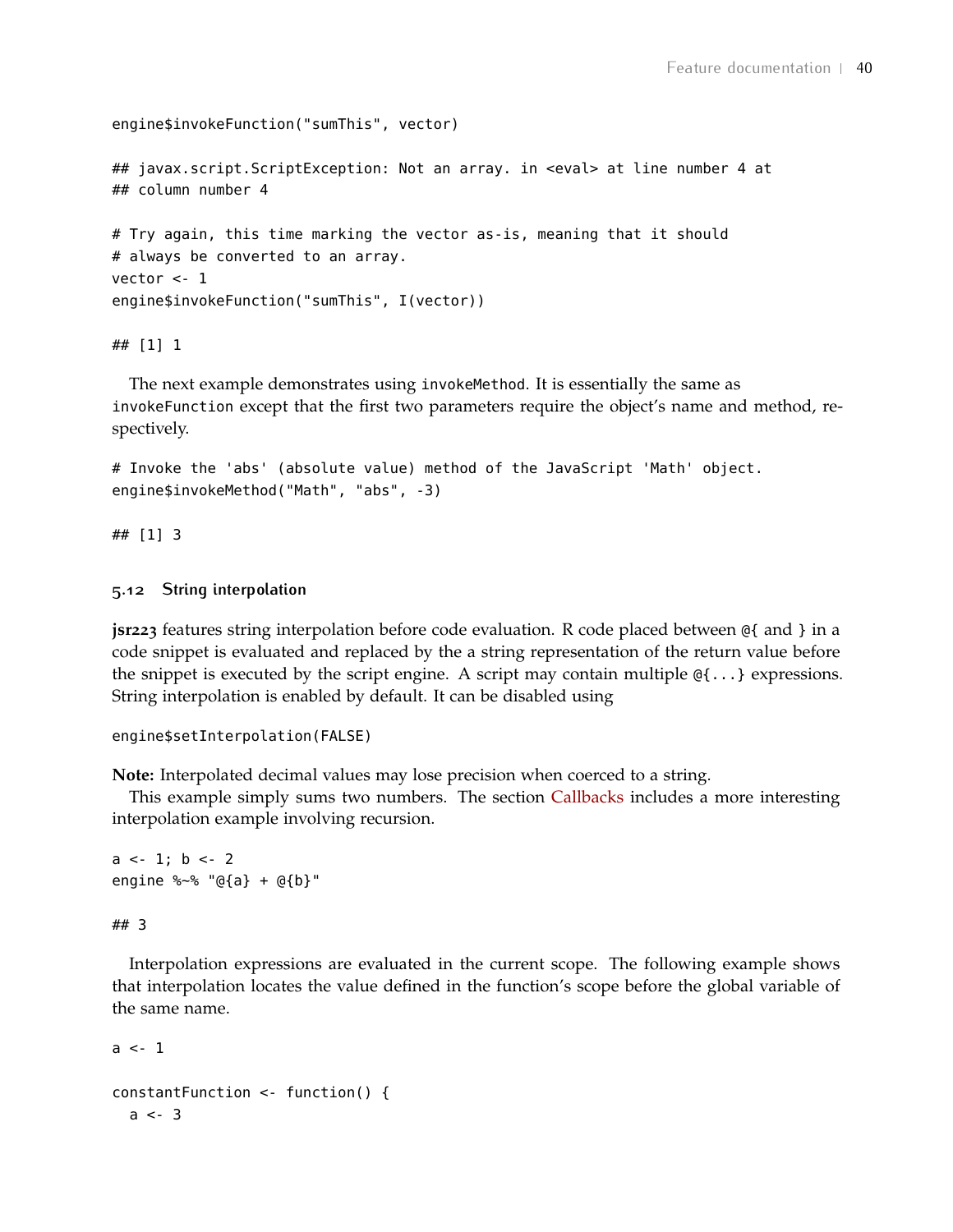```
engine %~% "@{a}"
}
constantFunction()
## [1] 3
```
#### <span id="page-40-0"></span>**5.13 Callbacks**

Embedded scripts can access the R environment using the **jsr223** callback interface. When a script engine is started, **jsr223** creates a global object named R in the script engine's environment. This object is used to execute R code and set/get variables in the R session's global environment.

This code example demonstrates setting and getting a variable in the R environment. For Ruby, remember to prefix the global variable R with a dollar sign.

```
engine %@% "R.set('a', [1, 2, 3])"
engine %~% "R.get('a')"
```
#### ## [1] 1 2 3

**Note:** Changing any of the data exchange settings will affect the behavior of the callback interface. For example, using engine\$setLengthOneVectorAsArray(TRUE) will cause R.get("pi") to return an array with a single element instead of a scalar value.

Execute R script with R.eval(script) where script is a string containing R code. This example returns a single random normal draw from R.

```
set.seed(10)
engine %~% "R.eval('rnorm(1)')"
```
## [1] 0.01874617

Infinite recursive calls between R and the script engine are supported. The only limitation is available stack space. The following code demonstrates recursive calls and string interpolation with a countdown.

```
recursiveCountdown <- function(start.value) {
  cat("T minus", start.value, "\n", sep = "")if (start.value > 0)
    engine %~% "R.eval('recursiveCountdown(@{start.value - 1})');"
}
engine %~% "R.eval('recursiveCountdown(3)')"
## T minus 3
## T minus 2
## T minus 1
## T minus 0
```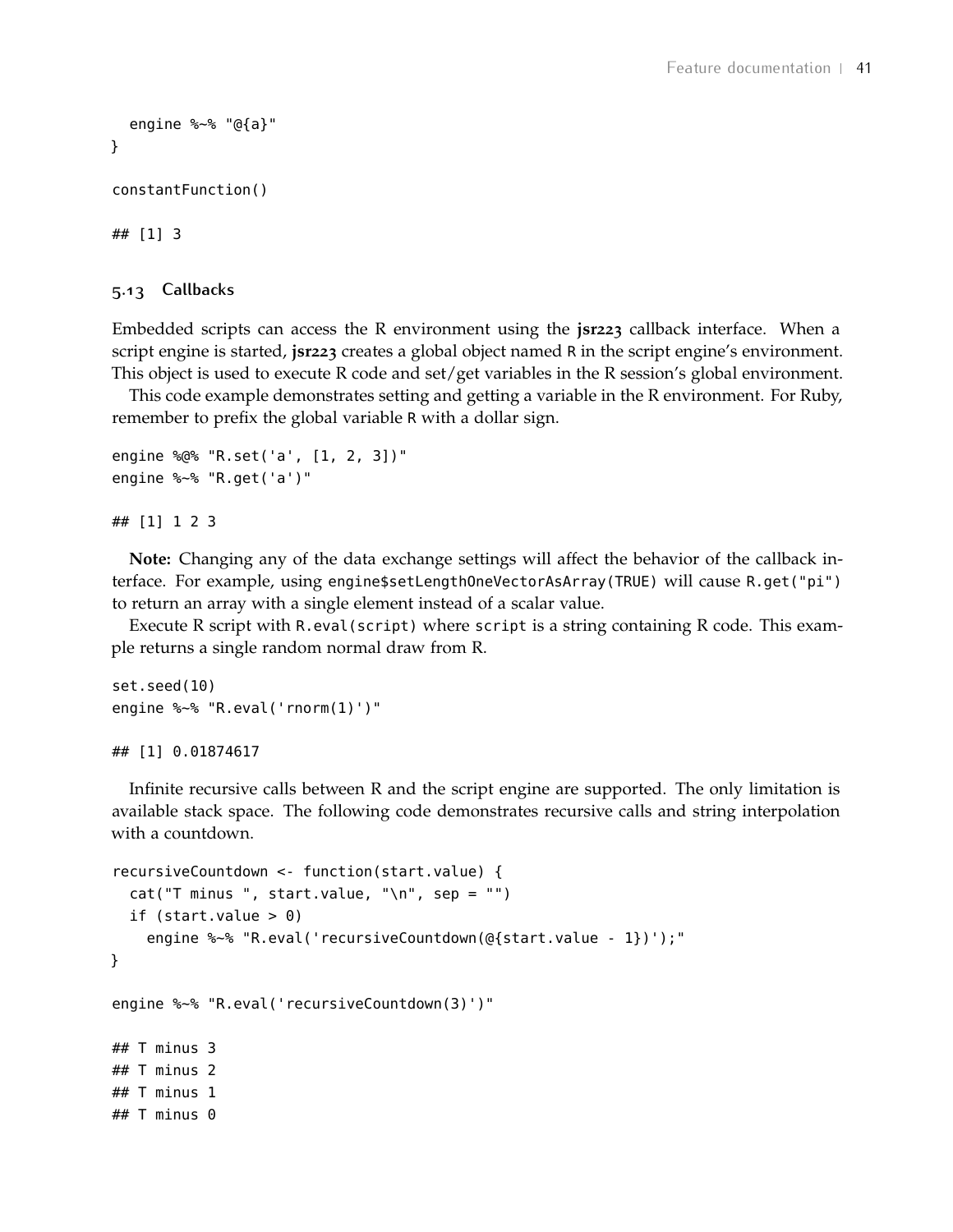### **5.14 Embedding R in another scripting language**

It is often desirable to use R as an embedded language. The **jsr223** interface does not provide a standalone interface to call into R. However, the same functionality can be achieved with the RScript command line executable, a simple launch script, and the **jsr223** callback interface. The following R script is an example of a launch script for Groovy. It executes any Groovy script file provided as a command line parameter.

```
library("jsr223")
engine <- ScriptEngine$new("groovy", "groovy-all.jar")
tryCatch (
 engine$source(commandArgs(TRUE)[1], discard.return.value = TRUE),
 error = function(e) { cat(e$message, "\\n", sep = "") },finally = { engine$terminate() }
)
```
The following command line uses the launch script to execute a Groovy script. The launch script is named 'groovy-launcher.R' and 'source.groovy' is an arbitrary Groovy source file.

#### RScript groovy-launcher.R source.groovy

With this setup, a developer can author a Groovy script in a dedicated script editor. The Groovy script can embed R using the **jsr223** callback interface as if it were a standalone interface. The command line above can be provided to a code editor to execute the Groovy script on demand. The Groovy code below is an example of embedding R.

```
// Set a variable named 'probabilities' in the R global environment.
R.set('probabilities', [0.25, 0.5, 0.20, 0.05]);
```

```
// Take a random draw of size two using the given probabilities.
draws = R.event('sample(4, 2, prob = probabilities)');
```
#### <span id="page-41-0"></span>**5.15 Compiling script**

The Java Scripting API supports compiling script to Java bytecode before evaluation. If unstructured code (i.e., code not encapsulated in methods or functions) is to be executed repeatedly, compiling it will improve performance. This feature does not apply to methods and functions as they are compiled on demand.

The following two lines show how to compile code snippets and source files, respectively. For the latter, local disk files or URLs can be specified. In both cases, a compiled script object is returned.

```
cs <- engine$compile(script)
cs <- engine$compileSource(file.name)
```
The compiled script object has a single method, eval, that is used to execute the compiled code. It can be argued that the method should be called exec in this case, but our interface follows the Java Scripting API naming scheme. The following trivial example demonstrates the compiled script interface.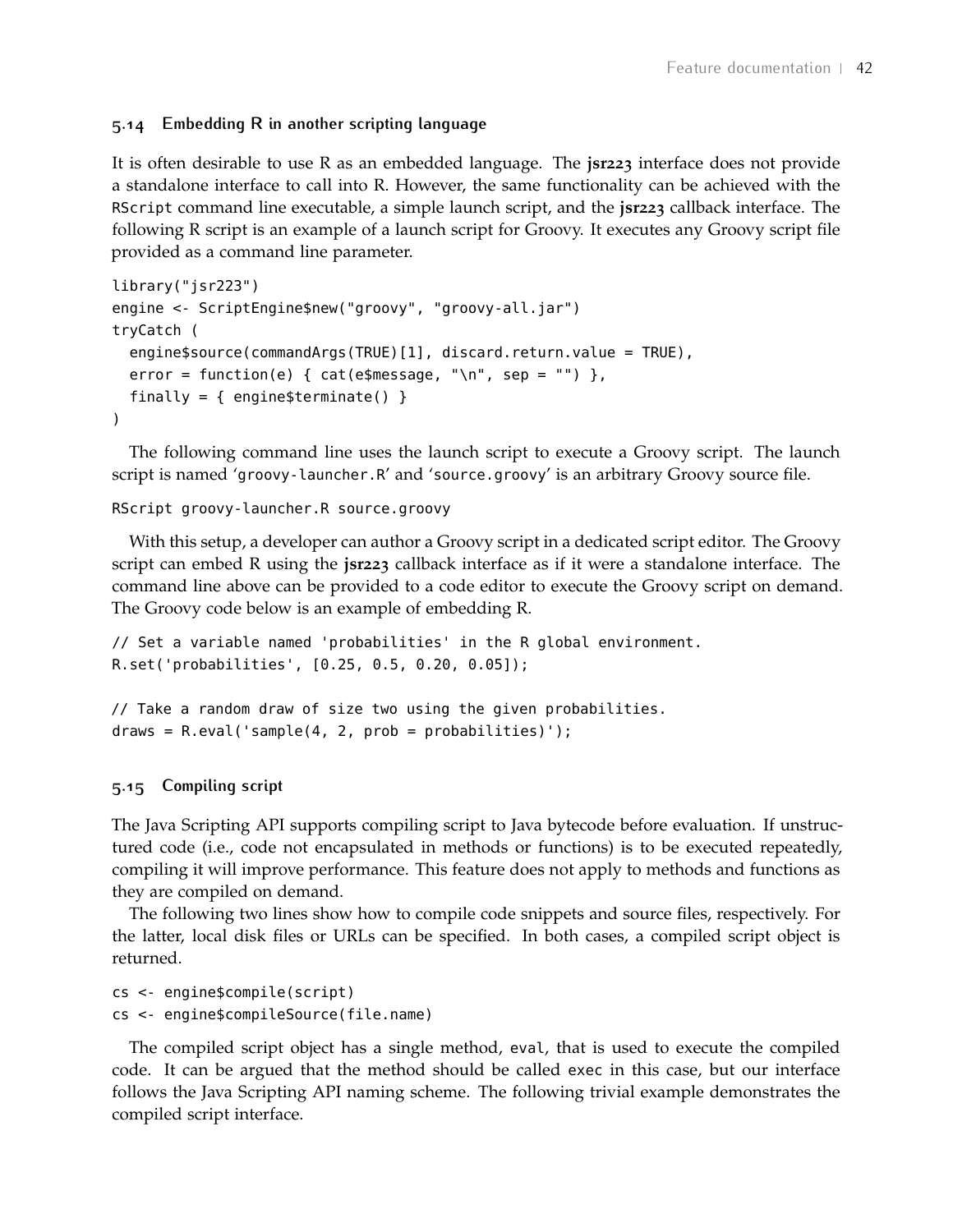```
# Compile a code snippet.
cs <- engine$compile("c + d")
# This line would throw an error because 'c' and 'd' have not yet been declared.
## cs$eval()
engine$c <- 2
engine$d <- 3
cs$eval()
```
## 5

The eval method takes an argument named bindings that accepts an R named list. The name/value pairs in the list replace the script engine's global bindings during script execution as shown in this code sample.

```
lst <- list(c = 6, d = 7)
cs$eval(bindings = lst)
```
## 13

```
# When 'bindings' is not specified, the script engine reverts to the original
# environment.
cs$eval()
```
## 5

The discard.return.value argument of the eval method determines whether the return value of a script is discarded. The default is FALSE. The following line executes code but does not return a value.

```
cs$eval(discard.return.value = TRUE)
```
#### <span id="page-42-0"></span>**5.16 Handling console output**

When script is evaluated, any text printed to standard output appears in the R console by default. Console output can be disabled entirely with engine\$setStandardOutputMode('quiet'). To resume printing output to the console, use engine\$setStandardOutputMode('console').

Text printed to the console by a script engine cannot be captured using R's sink or capture.output methods. To capture output, set the *standard output mode* setting to 'buffer'. In this JavaScript example, the print method output will not appear in the R console; it will be stored in an internal buffer. The contents of the buffer can be retrieved and cleared using the getStandardOutput method.

```
engine$setStandardOutputMode("buffer")
engine %@% ("print('abc');")
engine$getStandardOutput()
```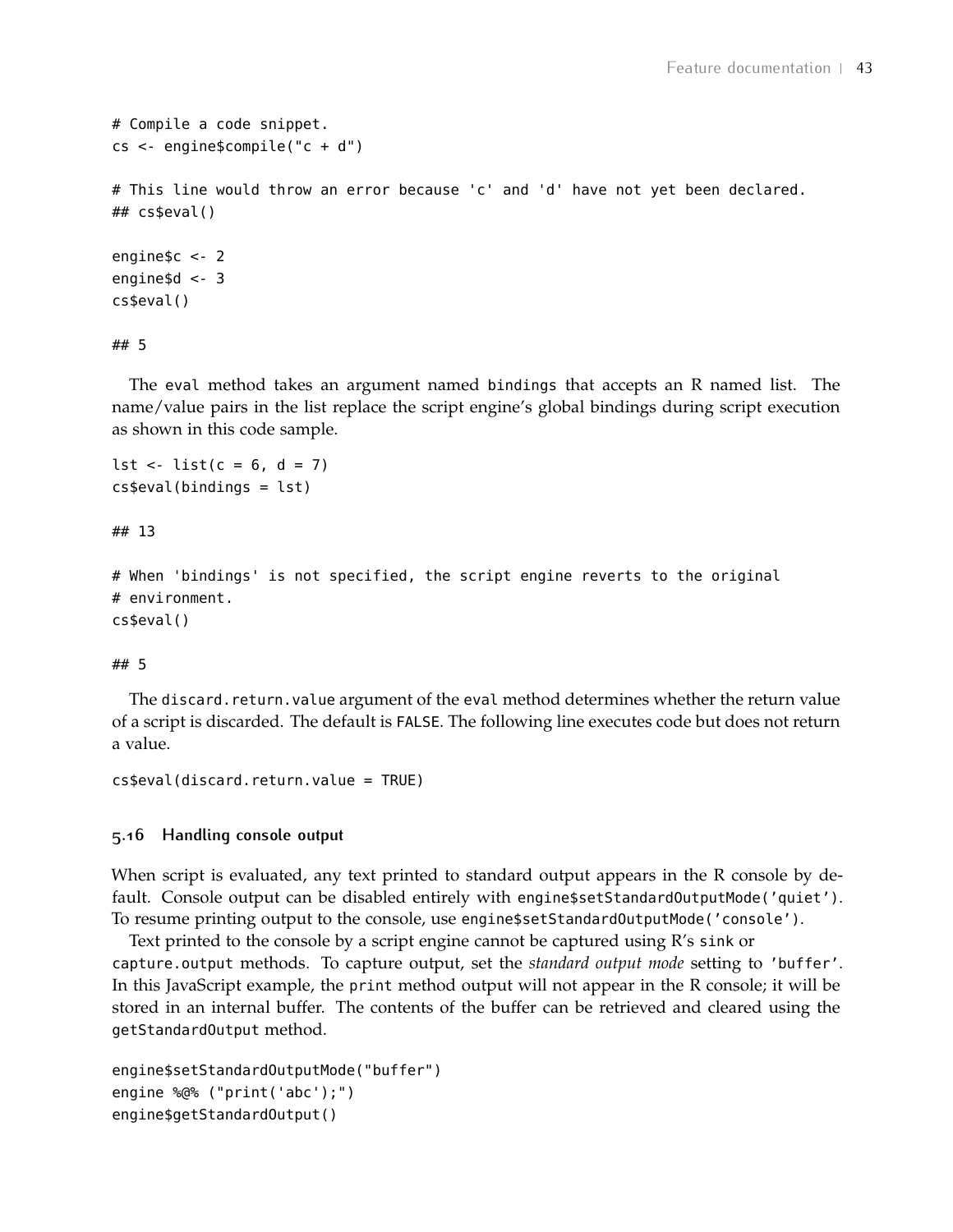#### ## [1] "abc\n"

Alternatively, the buffer can be discarded using the clearStandardOutput method.

```
engine %@% ("print('abc');")
engine$clearStandardOutput()
```
#### <span id="page-43-0"></span>**5.17 Console mode: a simple REPL**

**jsr223** provides a simple read-evaluate-print-loop (REPL) for interactive code execution. This feature is inspired by Jeroen Ooms's **V8** package. The REPL is useful for quickly setting and inspecting variables in the script engine. Returned values are printed to the console using base::dput. The base::cat function is not used because it does not handle complex data structures.

Use engine\$console() to enter the REPL. Enter 'exit' to return to the R prompt. The REPL supports only single line entry: no line continuations or carriage returns are allowed. This limitation arises from the fact that the Java Scripting API does not support code validation.

The following output was produced by a Python REPL session. The code creates a Python dictionary object and accesses the elements. The tilde character ('∼') indicates a prompt.

```
python console. Press ESC, CTRL + C, or enter 'exit' to exit the console.
\sim dict = {"first": 1, "second": 2}
~ dict["first"]
1
~ dict["second"]
\mathcal{L}~ exit
Exiting console.
```
Most developers are familiar with the command history in the R REPL. Unfortunately, command history for the **jsr223** REPL is unreliable or non-existent because there is no functional standard for saving and restoring commands in R consoles.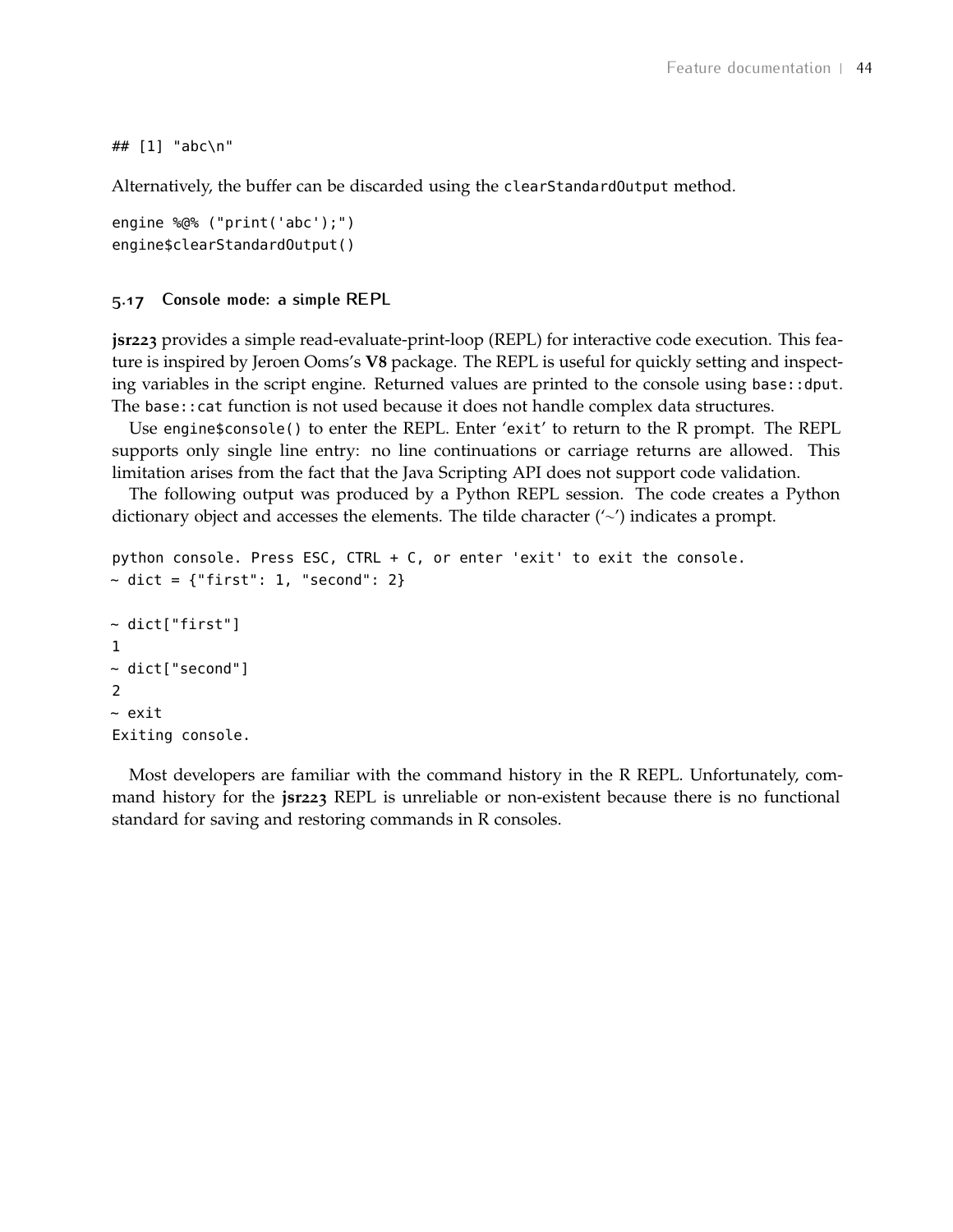## <span id="page-44-0"></span>6 R with Groovy

[Groovy](http://www.groovy-lang.org/) is a dynamically typed programming language that closely follows Java syntax. Hence, the **jsr223** integration for Groovy enables developers to essentially embed Java language solutions in R. There are some minor language differences between Groovy and Java; they are described in the online guide [Differences with Java.](http://groovy-lang.org/differences.html)

#### <span id="page-44-1"></span>**6.1 Groovy idiosyncrasies**

Top-level (i.e., global) variables created in Groovy script will be discarded after script evaluation unless the variables are declared using specific syntax. To create a binding that persists in the script engine environment, declare a top-level variable omitting the type definition and Groovy's def keyword. For example myValue = 42 will create a global variable. The @myValue notation cannot be used. To specify a data type for a global variable, use a constructor (myVar = new Integer(42)) or a type suffix (myVar = 42L).

#### <span id="page-44-2"></span>**6.2 Groovy and Java classes**

If you already know Java, using Java classes in Groovy will be very familiar. Java package members are imported (i.e., made accessible to the script) using the import statement. Groovy automatically imports many common Java packages by default such as java.io. $*,$  java.lang. $*,$ java.net.\*, and java.util.\*. If the package is not part of the JRE, add the package's JAR file to the class.path parameter of the ScriptEngine\$new constructor when creating the script engine.

**Tip:** Supply class paths as separate elements of a vector instead of concatenating the paths with the usual path delimiters (";" for Windows, and ":" for all others). This will make your code platform-independent and easier to read.

This example demonstrates using Java objects in R. We use the [Apache Commons Mathematics](http://commons.apache.org/proper/commons-math/) [Library](http://commons.apache.org/proper/commons-math/) to sample from a bivariate normal distribution.

```
library("jsr223")
```

```
# Include both the Groovy script engine and the Apache Commons Mathematics
# libraries in the class path. Specify the paths seperately in a character
# vector.
engine <- ScriptEngine$new(
  engine.name = "groovy",
  class.path = c("groovy-all.jar", "commons-math3-3.6.1.jar")
)
# The getClassPath method displays the current class path.
engine$getClassPath()
# Define the means vector and covariance matrix that will be used to create the
# bivariate normal distribution.
```

```
engine$means <- c(\theta, 2)
```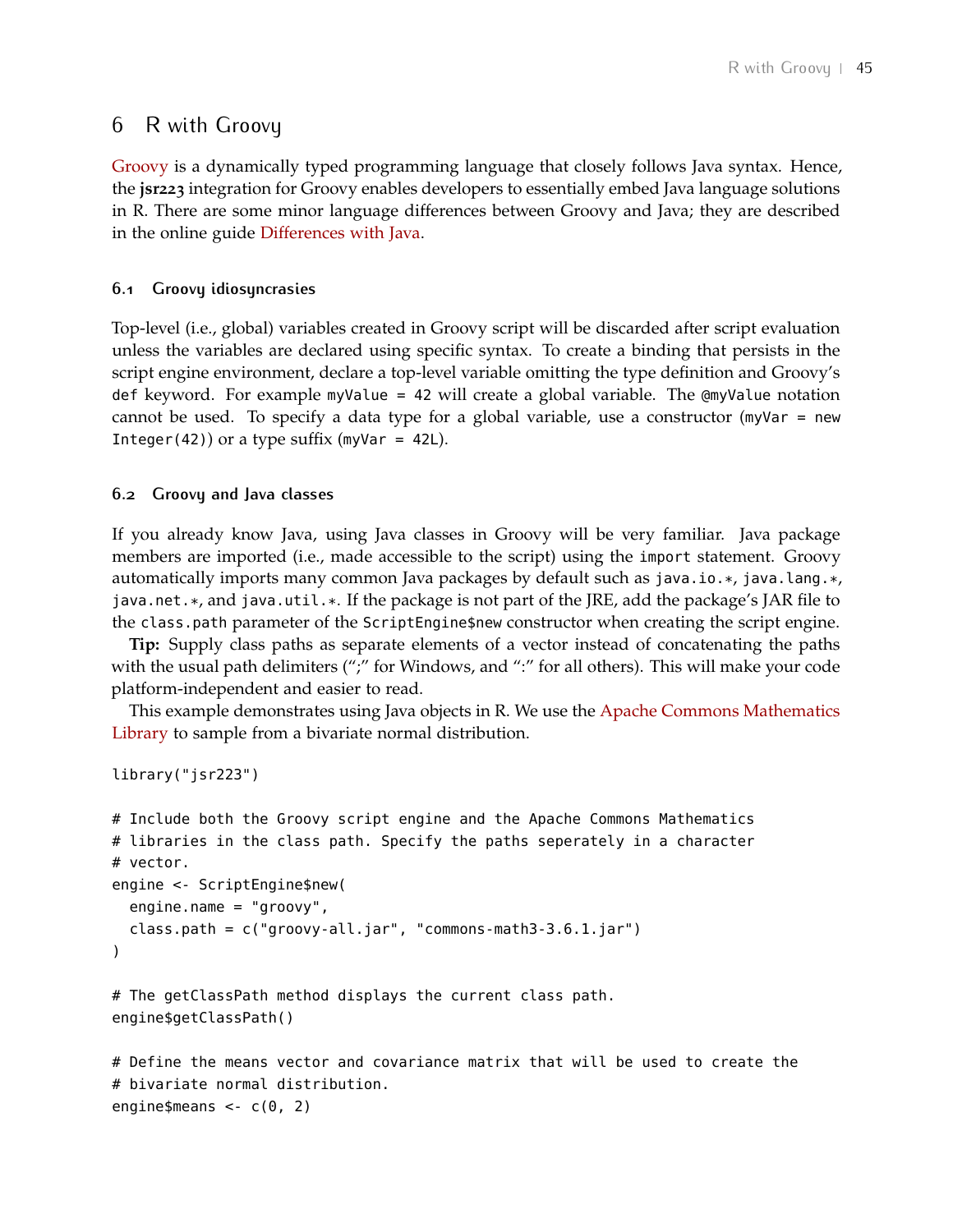```
engine$covariances <- diag(1, nrow = 2)
# Import the package member and instantiate a new class. For Groovy, excluding
# the type and 'def' keyword will make 'mvn' a global variable.
engine %@% "
 import org.apache.commons.math3.distribution.MultivariateNormalDistribution;
 mvn = new MultivariateNormalDistribution(means, covariances);
\mathbf{u}# Take a sample.
engine$invokeMethod("mvn", "sample")
## [1] 0.3279374 0.8652296
# Take three samples.
replicate(3, engine$invokeMethod("mvn", "sample"))
\# [,1] [,2] [,3]
## [1,] 0.9924368 -1.295875 0.2025815
## [2,] 2.5145855 2.128243 1.1666272
engine$terminate()
```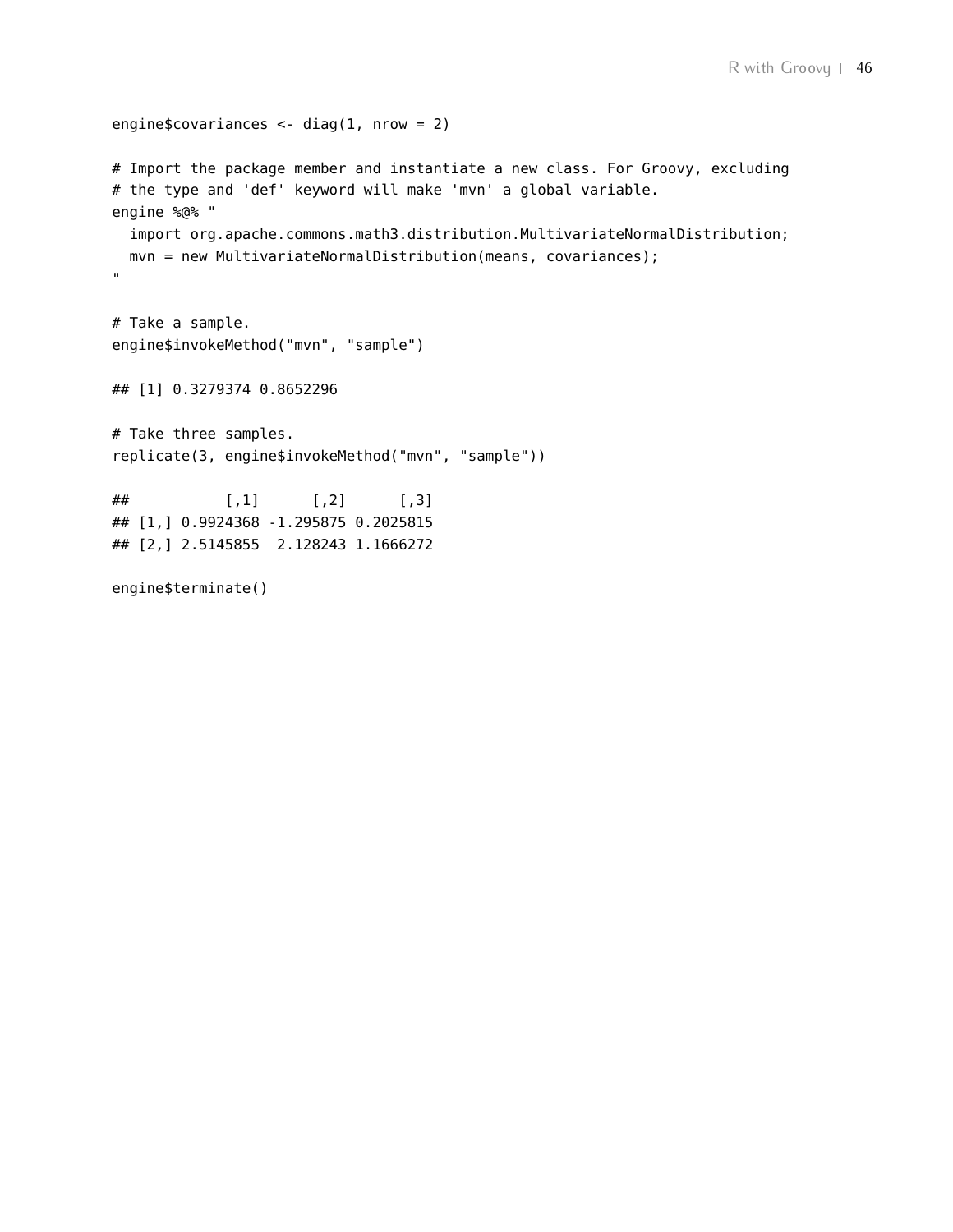## <span id="page-46-0"></span>7 R with JavaScript

#### Note: As of Java 11, Nashorn JavaScript is deprecated. See [JEP](https://openjdk.java.net/jeps/335) 335.

The popularity of JavaScript has overflowed the arena of web development into standalone solutions involving databases, charting, machine learning, and network-enabled utilities, to name just a few. Many of these solutions can be harnessed by R with the help of **jsr223**. Even browserbased scripts that require a document object model (DOM) can be executed using Java's WebView browser. Popular JavaScript solutions can be found at [JavaScripting,](https://www.javascripting.com/) an online database of JavaScript solutions. [Github](https://github.com/trending/javascript?since=monthly) also lists trending solutions for JavaScript, as well as other languages.

[Nashorn](https://docs.oracle.com/javase/8/docs/technotes/guides/scripting/nashorn/) is the JavaScript dialect included in Java 8. Nashorn implements ECMAScript 5.1. No download is required to use JavaScript with **jsr223**. JavaScript Nashorn provides wide support for Java classes, including the ability to extend classes and implement interfaces. For details, see the [official Nashorn documentation.](https://docs.oracle.com/javase/8/docs/technotes/guides/scripting/nashorn/)

Data in JavaScript objects can be converted to R named lists or data frames, depending on content. The following converts a simple JavaScript object to an R named list. Other native JavaScript types, such as lists, are also converted to R objects.

```
engine %@% 'var person = {fname:"Jim", lname:"Hyatt", title:"Principal"};'
engine$person
```
 $##$ \$`fname` ## [1] "Jim" ## ## \$lname ## [1] "Hyatt" ## ## \$title ## [1] "Principal"

#### <span id="page-46-1"></span>**7.1 JavaScript and Java classes**

Nashorn provides several methods to reference JavaScript classes. We demonstrate the two most common methods. The first approach is the one recommended in the Nashorn documentation; it uses the built-in Java.type method to create a JavaScript reference to the class. This reference can be used to access static members or to create instances. In this example, we use a static method of the java.util.Arrays class to sort a vector of integers.

```
engine %~% "
 var Arrays = Java.type('java.util.Arrays');
 var random = R.eval('sample(5)');
 Arrays.sort(random);
  random;
"
```
## [1] 1 2 3 4 5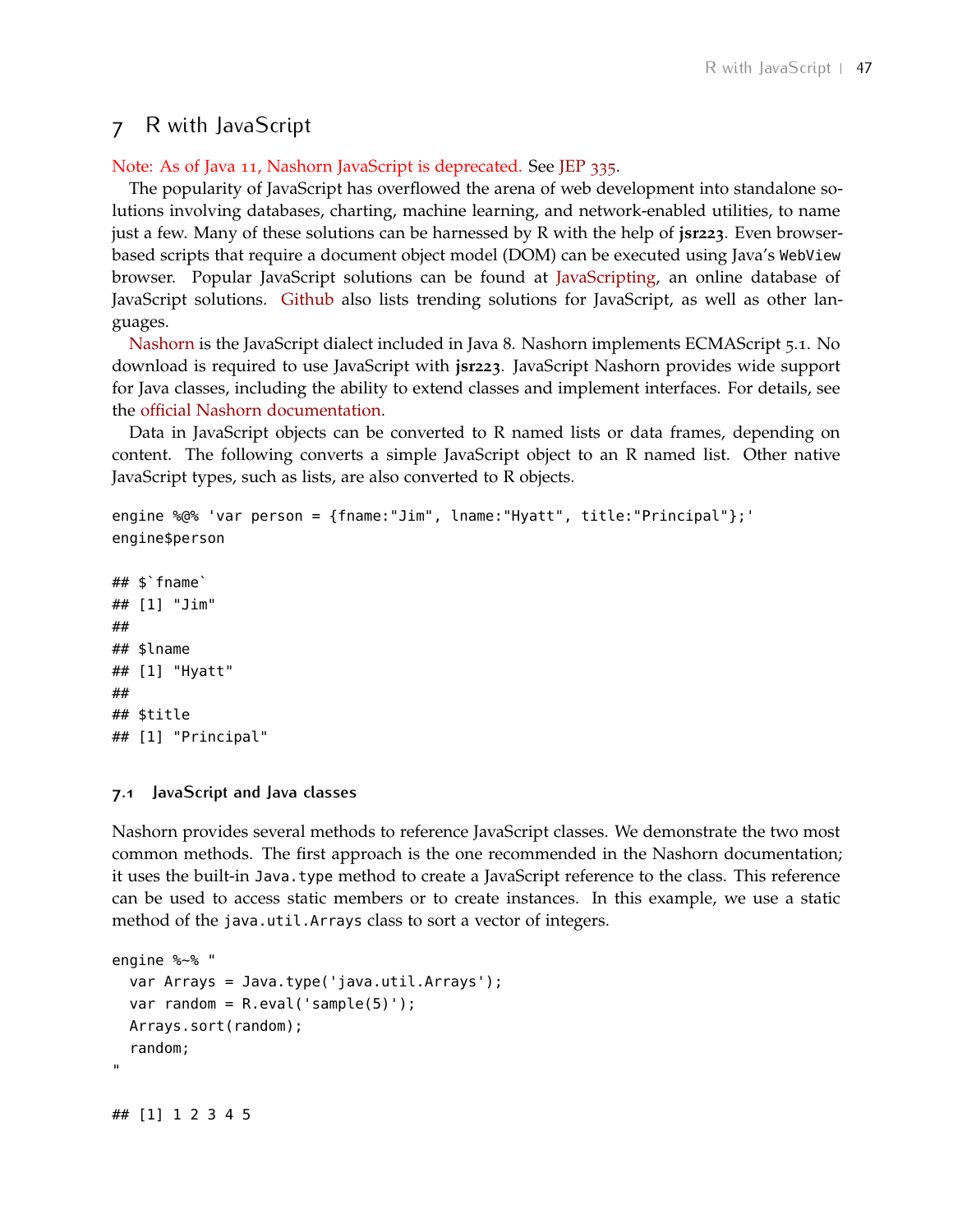A second approach involves accessing the target class using its fully-qualified name. This approach requires more overhead per call, but it is more convenient than using Java.type. The following code is functionally equivalent to the previous example.

```
engine %~% "
  var random = R.event('sample(5)');
 java.util.Arrays.sort(random);
  random;
"
```
#### ## [1] 1 2 3 4 5

The Java.type method is required to create Java primitives. In this example, we create a Java integer array with five elements.

```
engine %~% "
 var IntegerArrayType = Java.type('int[]');
 var myArray = new IntegerArrayType(5);
 myArray;
"
```
## [1] 0 0 0 0 0

Next, we reproduce the Groovy bivariate normal example in JavaScript. The code demonstrates importing an external library and highlights an important limitation in Nashorn regarding invokeMethod.

```
library("jsr223")
# Include the Apache Commons Mathematics library in class.path.
engine <- ScriptEngine$new(
  engine.name = "js",class.path = "commons-math3-3.6.1.jar"
)
# Define the means vector and covariance matrix that will be used to create the
# bivariate normal distribution.
engine$means <- c(\theta, 2)engine$covariances <- diag(1, nrow = 2)
# Import the package member and instantiate a new class.
engine %@% "
 var MultivariateNormalDistributionClass = Java.type(
    'org.apache.commons.math3.distribution.MultivariateNormalDistribution'
  );
 var mvn = new MultivariateNormalDistributionClass(means, covariances);
^{\rm{m}}
```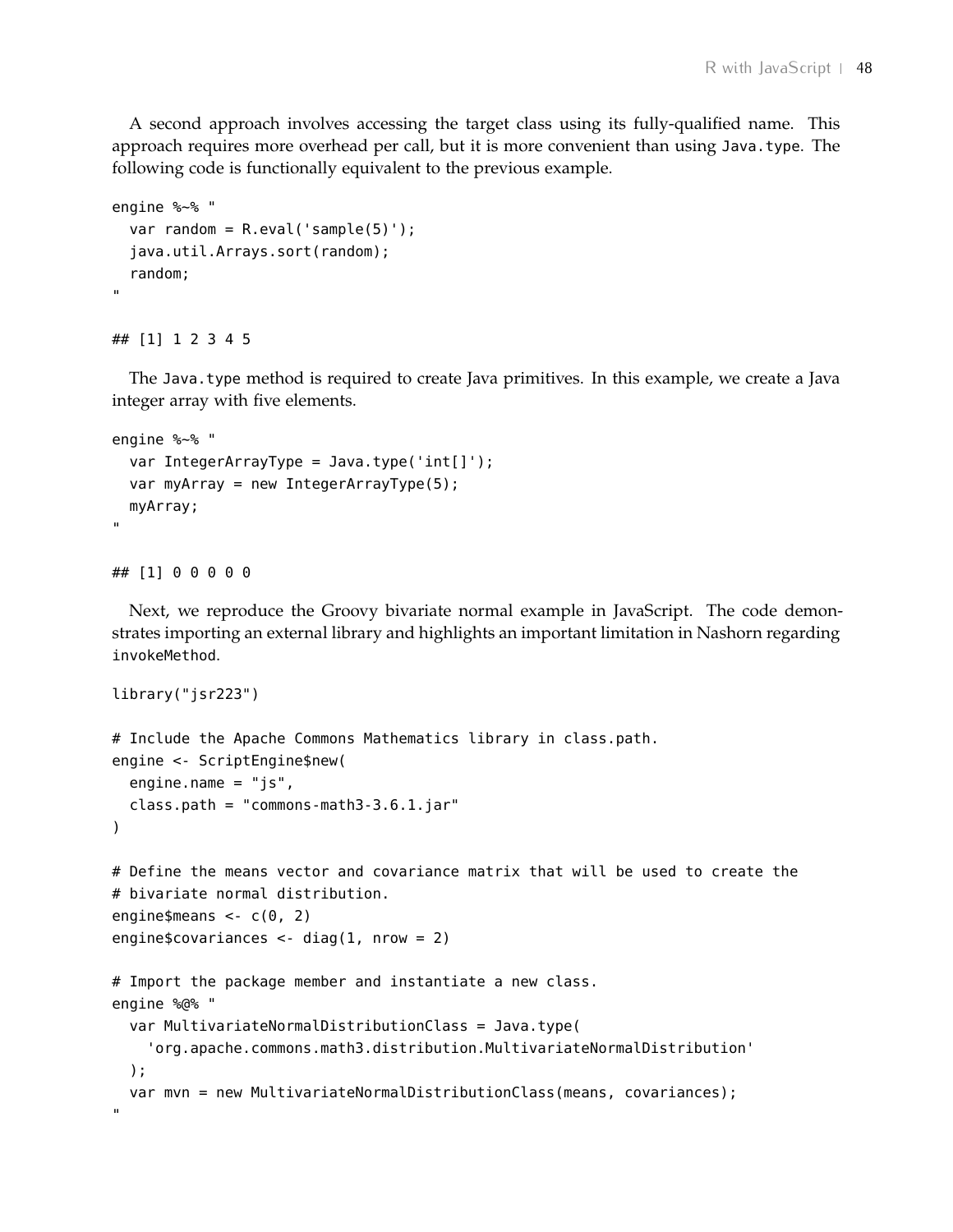```
# This line would throw an error. Nashorn JavaScript supports 'invokeMethod' for
# native JavaScript objects, but not for Java objects.
#
## engine$invokeMethod("mvn", "sample")
# Instead, use script...
engine %~% "mvn.sample();"
## [1] 0.3279374 0.8652296
# ...or wrap the method in a JavaScript function.
engine %@% "function sample() {return mvn.sample();}"
engine$invokeFunction("sample")
## [1] 0.2527757 1.1942332
# Take three samples.
replicate(3, engine$invokeFunction("sample"))
\# [,1] [,2] [,3]
## [1,] 0.9924368 -1.295875 0.2025815
## [2,] 2.5145855 2.128243 1.1666272
engine$terminate()
```
<span id="page-48-0"></span>**7.2 Using JavaScript solutions - Voca**

The **jsr223** package enables developers to access solutions developed in other languages by simply sourcing a script file. For example, [Voca](https://vocajs.com/) is a popular string manipulation library that simplifies many difficult tasks such as word wrapping and diacritic detection (e.g., the "é" café). Using Voca with **jsr223** is simply a matter of sourcing a single script file. This sample script loads Voca and demonstrates its functionality.

```
# Source the Voca library. This creates a utility object named 'v'.
engine$source(
  "https://raw.githubusercontent.com/panzerdp/voca/master/dist/voca.min.js",
  discard.return.value = TRUE
\lambda# 'prune' truncates string, without break words, ensuring the given length, including
# a trailing "..."
engine %~% "v.prune('A long string to prune.', 12);"
## [1] "A long..."
# Methods can be invoked from within R using parameters.
```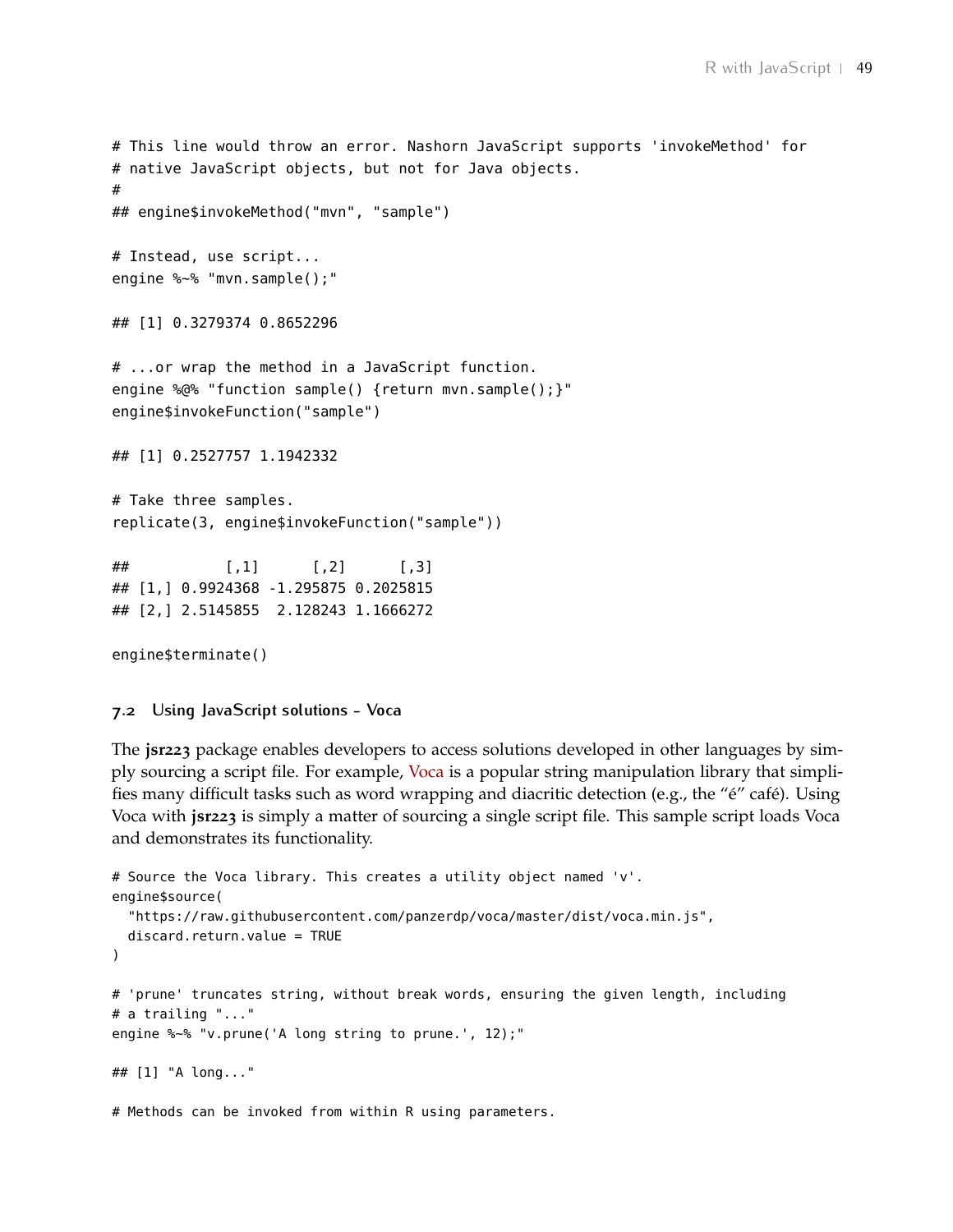```
engine$invokeMethod("v", "prune", "A long string to prune.", 12)
## [1] "A long..."
# Provide a different suffix to 'prune'.
engine$invokeMethod("v", "prune", "A long string to prune.", 12, "(more)")
## [1] "A long (more)"
# Voca supports method chaining.
engine %~% "
v('Voca chaining example')
  .lowerCase()
  .words()
"
## [1] "voca" "chaining" "example"
# Split graphemes.
engine$invokeMethod("v", "graphemes", "cafe\u0301")
## [1] "c" "a" "f" "é"
# Word wrapping.
engine %~% "v.wordWrap('A long string to wrap', {width: 10});"
## [1] "A long\nstring to\nwrap"
# Notice above, the second method parameter is a JavaScript object. We can still
# use invokeMethod as follows.
engine$invokeMethod(
  "v",
  "wordWrap",
  "A long sentence to wrap using Voca methods.",
  list(width = 20)\lambda## [1] "A long\nstring to\nwrap"
# Word wrapping with custom delimiters.
engine$invokeMethod(
  "v",
  "wordWrap",
  "A long sentence to wrap using Voca methods.",
 list(width = 20, newLine = "chr" , indent="__"))
## [1] "__A long<br/>__string to<br/>__wrap"
```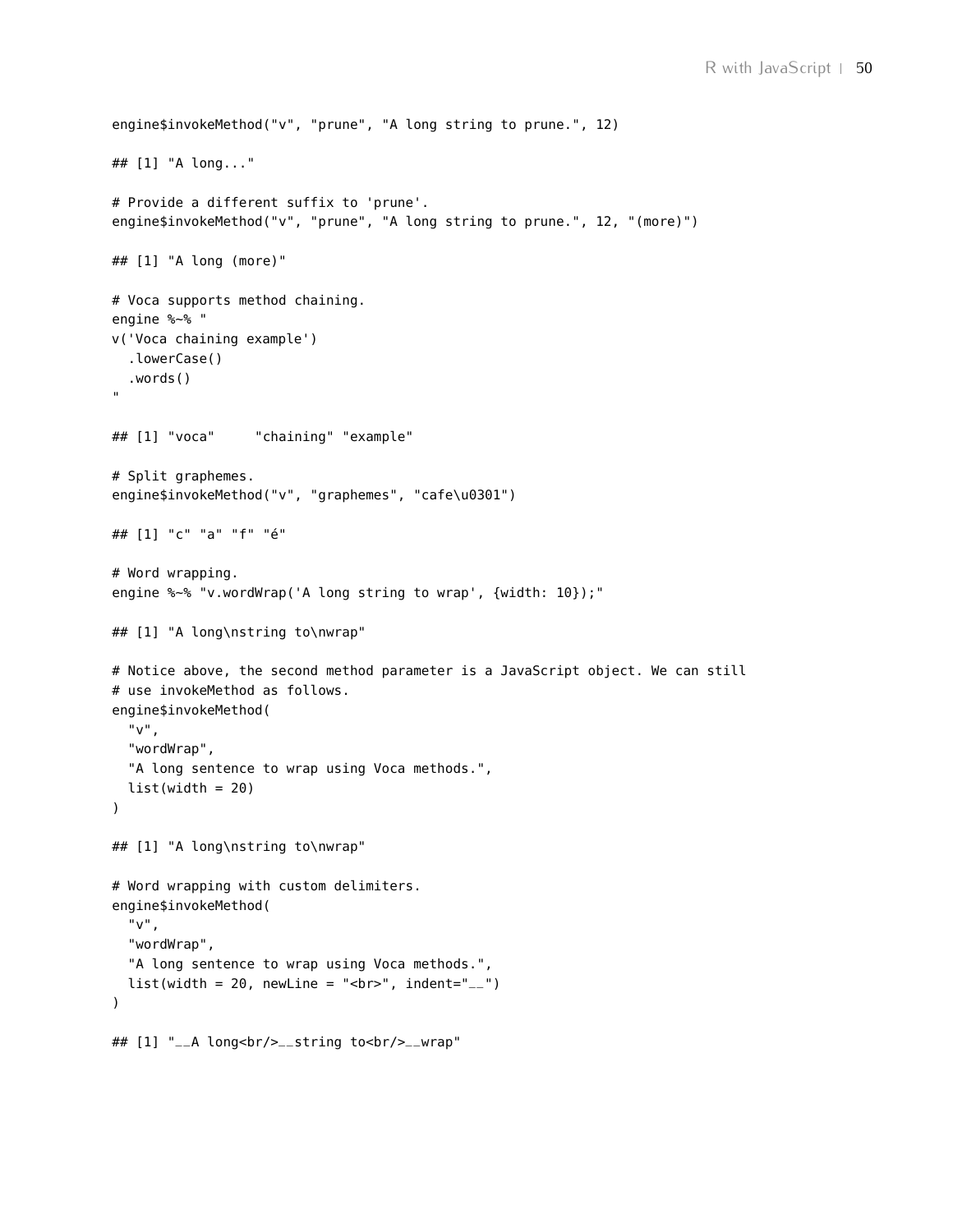## <span id="page-50-0"></span>8 R with Python

Like R, the [Python](https://www.python.org/) programming language is used widely in science and analytics. Python has many powerful language features, yet it is known for being concise and easy to read. The [Jython](http://www.jython.org/) project has migrated core Python to the Java platform. This implementation does not include popular libraries such as NumPy and SciPy. These libraries compile to machine code and, as such, they are not compatible with the JVM. However, JVM implementations of some Python native libraries are being developed in a related project, [JyNI](http://www.jyni.org/) (the Jython Native Interface). To include these libraries in a **jsr223** solution, download the JyNI JAR file and include it in the class path when instantiating a Jython script engine.

The **jsr223** package automatically converts most of the core Python data structures to equivalent R objects. For example, lists, tuples, and sets are converted to R vectors; dicts are converted to R data frames or named lists, depending on content.

#### <span id="page-50-1"></span>**8.1 Python idiosyncrasies**

Leading white space is significant in Python; it is used to delimit code blocks. Avoid syntax errors by left-aligning code in multi-line string snippets as shown in the examples.

#### <span id="page-50-2"></span>**8.2 Python and Java classes**

To create a Java object in Python, simply import the associated package and call the class con-structor. The [Jython User Guide](https://wiki.python.org/jython/NewUsersGuide) provides further details for using Java classes. This example generates a random number using the java.util.Random class. Notice that the Python code is not indented; leading white space is significant.

```
# Create an object from the java.util.Random class.
engine %~% "
from java.util import Random
r =Random(10)"
# Jython supports invoking Java methods.
```
engine\$invokeMethod("r", "nextDouble")

## [1] 0.7304303

Jython's jarray module is required to create native Java arrays. The array method copies a Python sequence to a Java array of the given type. The zeros method initializes a Java array of the requested type with zero or null. This code snippet demonstrates both methods.

```
# Use 'jarray.array' to copy a sequence to a Java array of the requested type.
engine %~% "
from jarray import *myArray = array([3, 2, 1], 'i')
"
```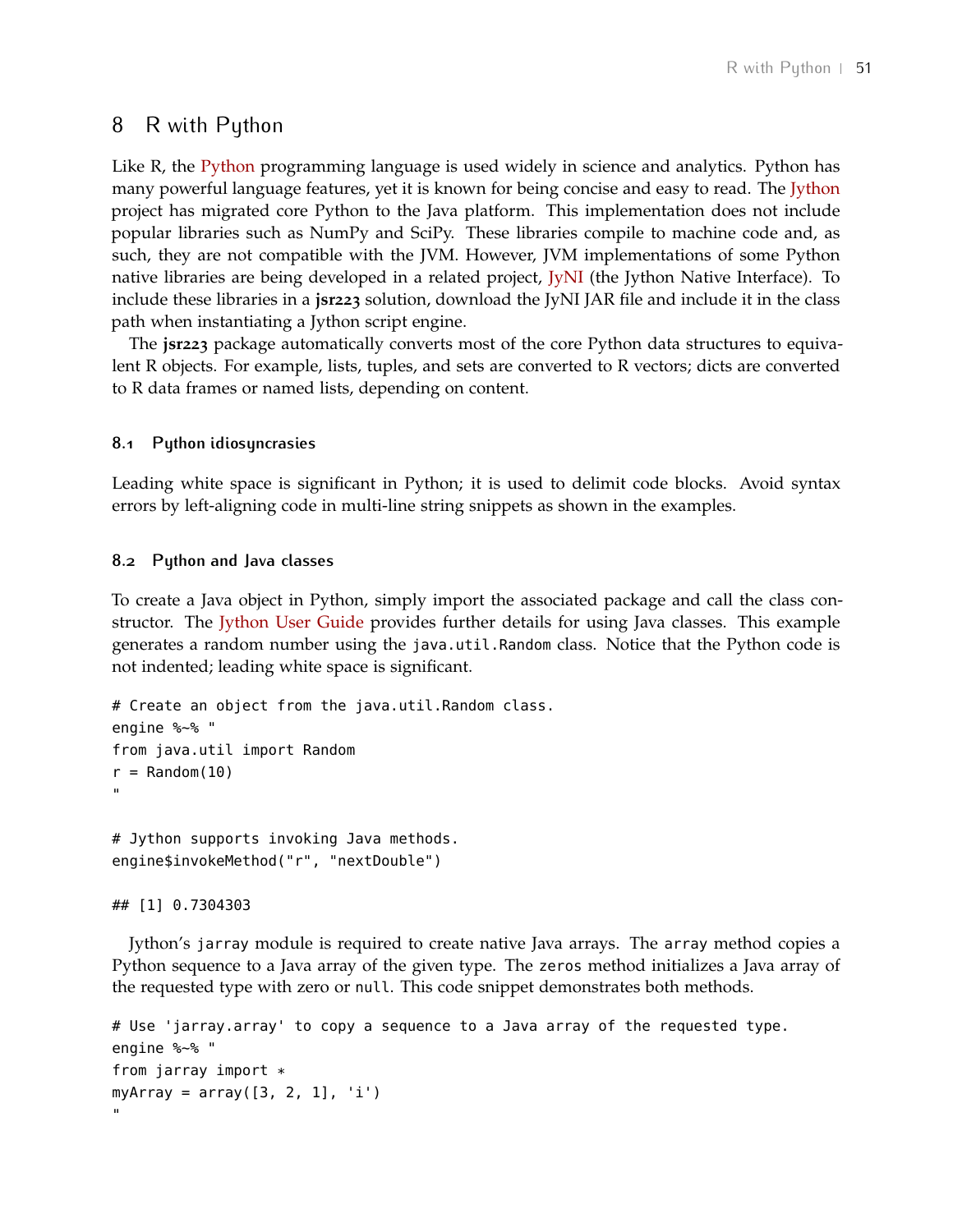```
engine$myArray
```

```
## [1] 3 2 1
# Alternatively, use zeros to initialize an array with zeros or null. This
# example allocates an array and udpates the values with a loop.
engine %~% "
myArray = zeros(5, 'i')for i in range(myArray.__len__()):
  myArray[i] = i..
engine$myArray
## [1] 0 1 2 3 4
```
#### <span id="page-51-0"></span>**8.3 A simple Python HTTP server**

This code sample creates a simple HTTP server using core Python features and libraries. It demonstrates calling Python class members from R and calling R code from Python. The Python script below defines two classes: the MyHandler class processes HEAD and GET requests for the server; and the MyServer class is used from an R script to start and stop the web server. The Python code is adapted from the [Python Wiki.](https://wiki.python.org/moin/BaseHttpServer)

```
import time
import BaseHTTPServer
# HTTP request handler class
class MyHandler(BaseHTTPServer.BaseHTTPRequestHandler):
    def do_HEAD(s):
        s.send_response(200)
        s.send_header("Content-type", "text/html")
        s.end_headers()
    def do_GET(s):
        print time.asctime(), "Received request"
        s.send_response(200)
        s.send_header("Content-type", "text/html")
        s.end_headers()
        s.wfile.write("<html><head><title>R/Python HTTP Server</title></head>")
        html = R.eval('getHtmlTable()') # Get HTML table from R.
        s.wfile.write(html)
        s.wfile.write("</body></html>")
class MyServer:
    def __init__(self, host_name, port_number, timeout):
        self.host_name = host_name
        self.port_number = port_number
        server_class = BaseHTTPServer.HTTPServer
        self.httpd = server_class((self.host_name, self.port_number), MyHandler)
        self.httpd.timeout = timeout
```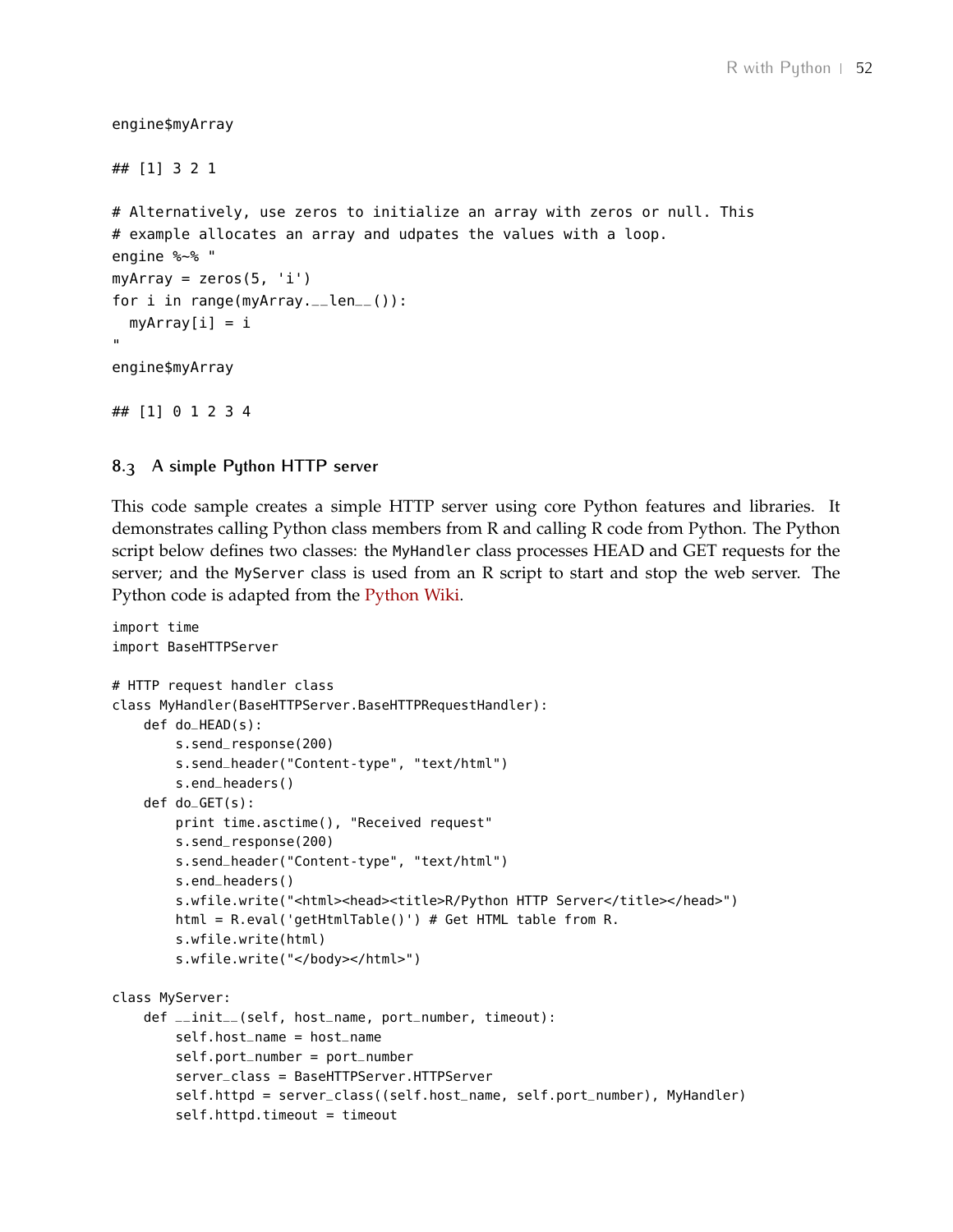```
print time.asctime(), "Server Started - %s:%s" % (self.host_name, self.port_number)
def handle_request(self):
    # This method exists only for demonstration purposes. For a more robust
    # implementation, see 'SocketServer.serve_forever()'.
    self.httpd.handle_request()
def close(self):
    self.httpd.server_close()
    print time.asctime(), "Server Stopped - %s:%s" % (self.host_name, self.port_number)
```
The R script here sources the Python script and starts the web server. It also defines getHtmlTable: a function that generates HTML content for the web server. Run the R script and point a web browser to <http://localhost:8080> to see the result. For demonstration purposes, the R script shuts down the Python web server automatically after 60 seconds.

```
library("xtable")
library("jsr223")
# Format the iris data set as an HTML table. This function will be called from
# the Python web server in response to an HTTP GET request.
getHtmlTable <- function() {
  t <- xtable(iris, "Iris Data")
  html <- capture.output(print(t, type = "html", caption.placement = "top"))
  paste0(html, collapse = "\n")
}
# Start the python engine.
engine <- ScriptEngine$new(
  engine.name = "python",
  class.path = "jython-standalone.jar"
)
# Source the Python script.
engine$source("./python-http-server.py", discard.return.value = TRUE)
runServer <- function(server.runtime = 60) {
  # Automatically shut down server when this function exits.
  on.exit(
    {
      engine$invokeMethod("server", "close")
      engine$terminate()
    }
  )
  # Create an instance of Python 'MyServer' class which starts the server at the
  # specified port with the given request timeout in seconds. A timeout would
  # not be used in a production scenario.
  engine %@% "server = MyServer('localhost', 8080, 2)"
```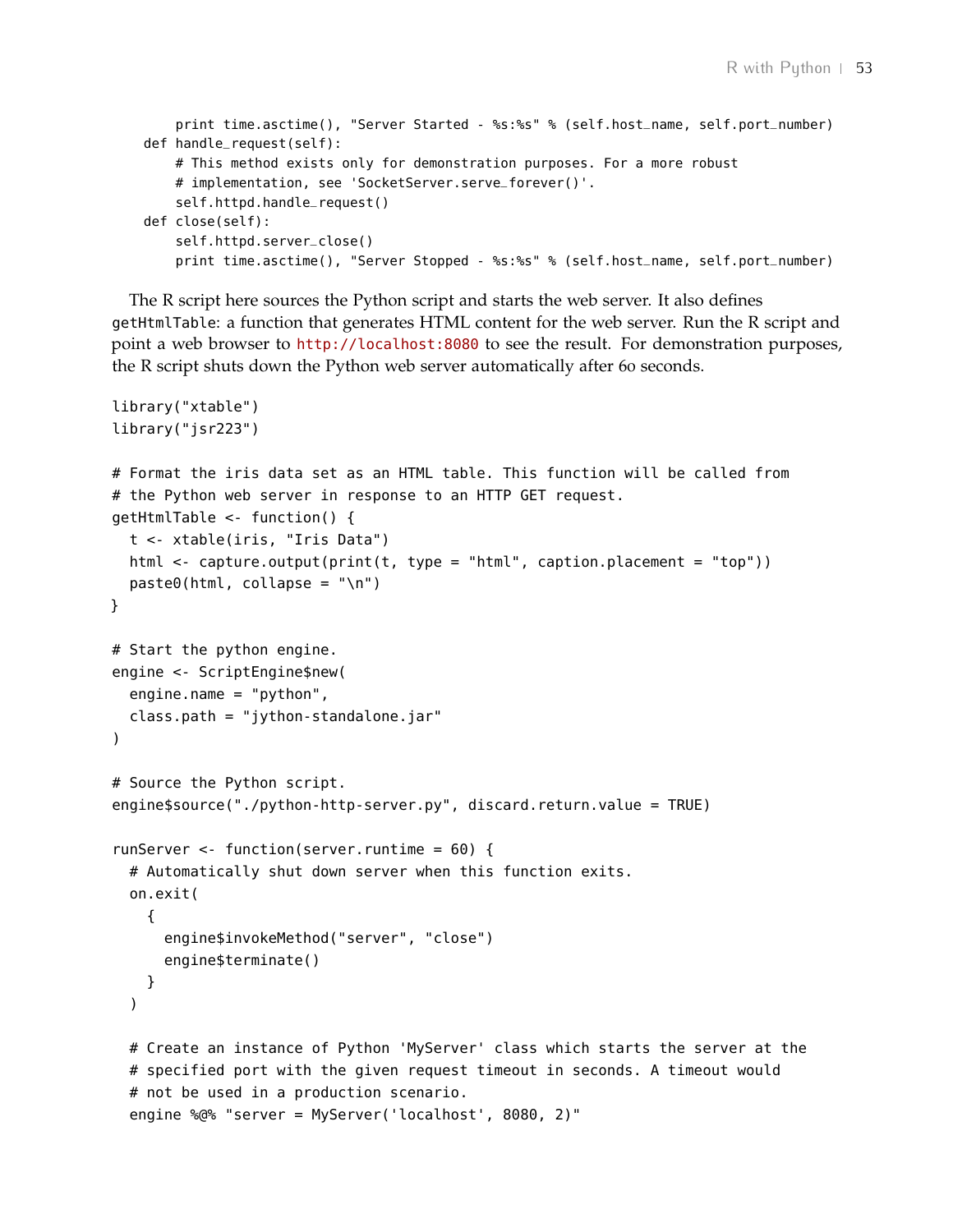```
# Handle requests for 'server.runtime' seconds before shutting down. The
  # 'handle_request' method waits for the timeout specified in the 'MyServer'
  # constructor before returning to the event loop to allow interruptions. In a
  # true web service, the R side would not be involved in monitoring requests.
  # See Python's 'SocketServer.serve_forever()' for more information.
  started <- as.numeric(Sys.time())
  while(as.numeric(Sys.time()) - started < server.runtime)
    engine$invokeMethod("server", "handle_request")
}
```
runServer(60)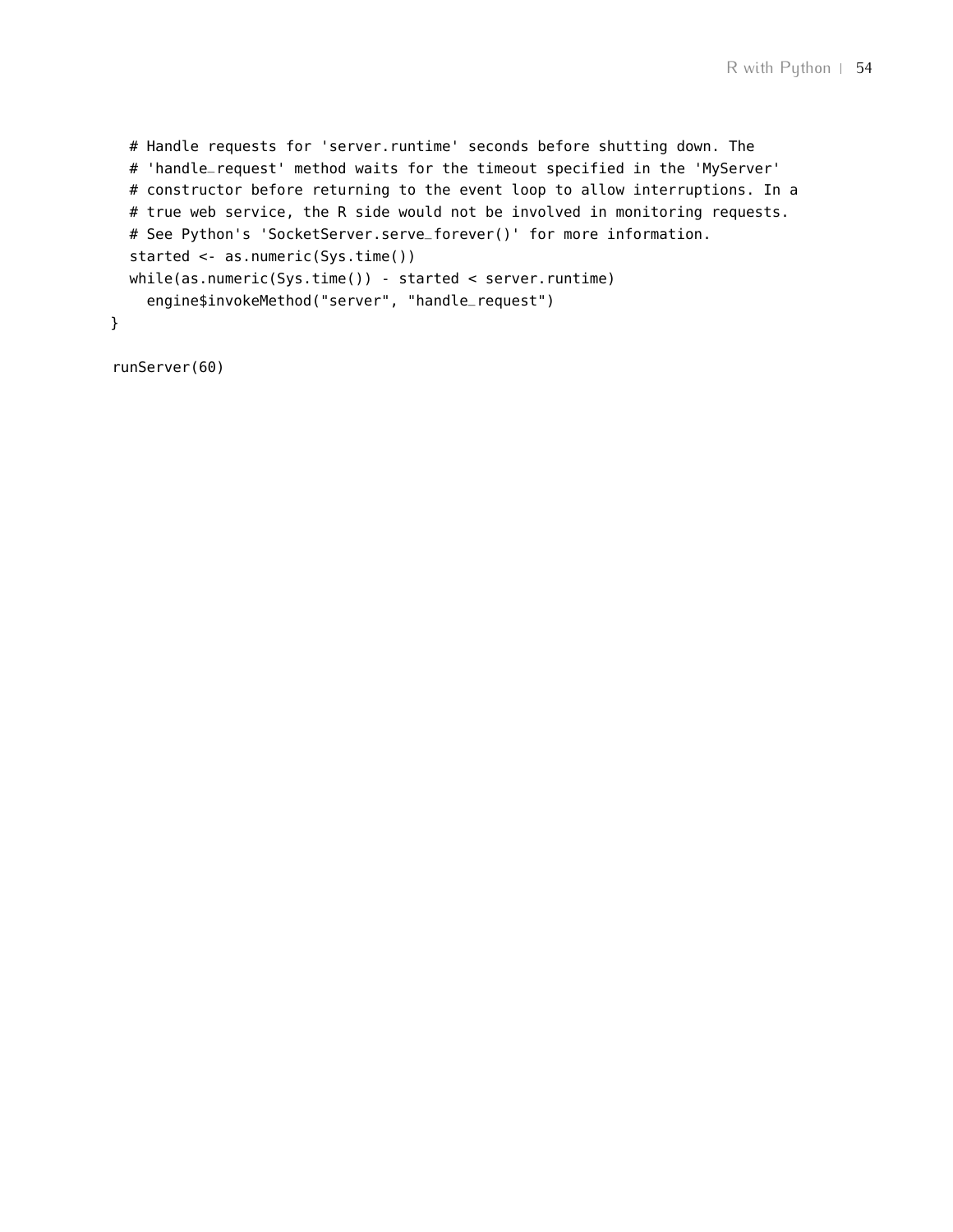## <span id="page-54-0"></span>9 R with Ruby

The [Ruby](https://www.ruby-lang.org) programming language is a general-purpose, object-oriented programming language invented by Yukihiro Matsumoto. According to Matsumoto, he designed the language to "help every programmer in the world to be productive, and to enjoy programming, and to be happy" [\(Matsumoto,](#page-69-8) [2008](#page-69-8)). [JRuby](http://jruby.org/) is a Java implementation of the Ruby language. It is compatible with the popular web application framework [Ruby on Rails.](http://rubyonrails.org/)

The **jsr223** package automatically converts the primary Ruby data structures to equivalent R objects (e.g. Ruby n-dimensional arrays and hashes).

#### <span id="page-54-1"></span>**9.1 Ruby idiosyncrasies**

Global variables in Ruby script must be prefixed with a dollar sign. Hence, if we create a variable myValue using a **jsr223** assignment (e.g., engine\$myValue <- 10), it is accessed in Ruby script as \$myValue. Do not use the dollar sign prefix when accessing global variables via **jsr223** methods (e.g., engine\$get("myValue")).

We have observed a bug in JRuby's exception handling: when JRuby encounters an error, the engine may continue to throw errors erroneously in subsequent evaluation requests. If this happens, restart the script engine.

#### <span id="page-54-2"></span>**9.2 Ruby and Java classes**

JRuby implements several methods to access Java classes in Ruby syntax. For a comprehensive guide, see [Calling Java from JRuby.](https://github.com/jruby/jruby/wiki/CallingJavaFromJRuby) We demonstrate the most intuitive syntax using the multivariate normal random sampler.

```
library("jsr223")
```

```
# Include both the JRuby script engine and the Apache Commons Mathematics
# libraries in the class path. Specify the paths seperately in a character
# vector.
engine <- ScriptEngine$new(
  engine.name = "ruby",
 class.path = c("jruby-complete.jar",
    "commons-math3-3.6.1.jar"
  )
)
# Define the means vector and covariance matrix that will be used to create the
# bivariate normal distribution.
engine$means <- c(0, 2)engine$covariances <- diag(1, nrow = 2)
```
# Import the class and create a new object from the class.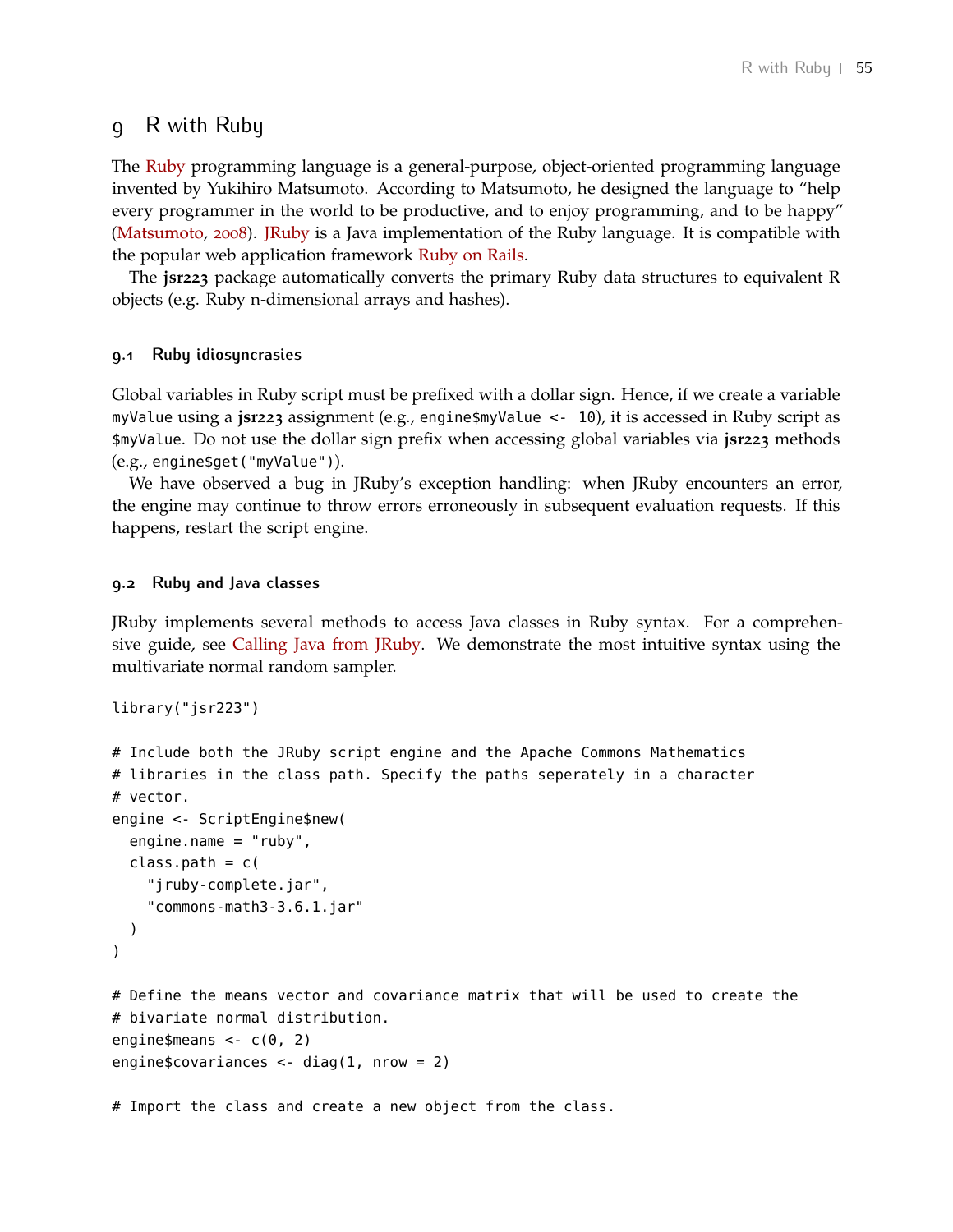```
engine %@% "
java_import org.apache.commons.math3.distribution.MultivariateNormalDistribution
$mvn = MultivariateNormalDistribution.new($means, $covariances)
"
# This line would throw an error. JRuby supports 'invokeMethod' for
# native Ruby objects, but not for Java objects.
#
## engine$invokeMethod("mvn", "sample")
# Instead, use script...
engine %~% "$mvn.sample()"
## [1] 0.3279374 0.8652296
# ...or wrap the method in a function.
engine %@% "
def sample()
  return $mvn.sample()
end
"
engine$invokeFunction("sample")
## [1] 0.2527757 1.1942332
# Take three samples.
replicate(3, engine$invokeFunction("sample"))
\# [,1] [,2] [,3]
## [1,] 0.9924368 -1.295875 0.2025815
## [2,] 2.5145855 2.128243 1.1666272
engine$terminate()
```
#### <span id="page-55-0"></span>**9.3 Ruby gems**

Ruby libraries and programs are distributed in a standardized package format called a *gem*. We demonstrate using gems in **jsr223** with Benjamin Curtis's [faker](https://github.com/stympy/faker): a library used to produce fake records for data sets ([2018](#page-68-4)).

A full installation of JRuby is required to use gems. Install JRuby and using the instructions found in [Getting Started with JRuby.](https://github.com/jruby/jruby/wiki/GettingStarted) Install the faker gem using 'gem install faker' in a terminal.

To access faker with **jsr223**, the paths to the gem and its dependencies must be added to the ScriptEngine\$new class path. These paths can be discovered using the JRuby REPL, jirb, in a terminal session as shown here.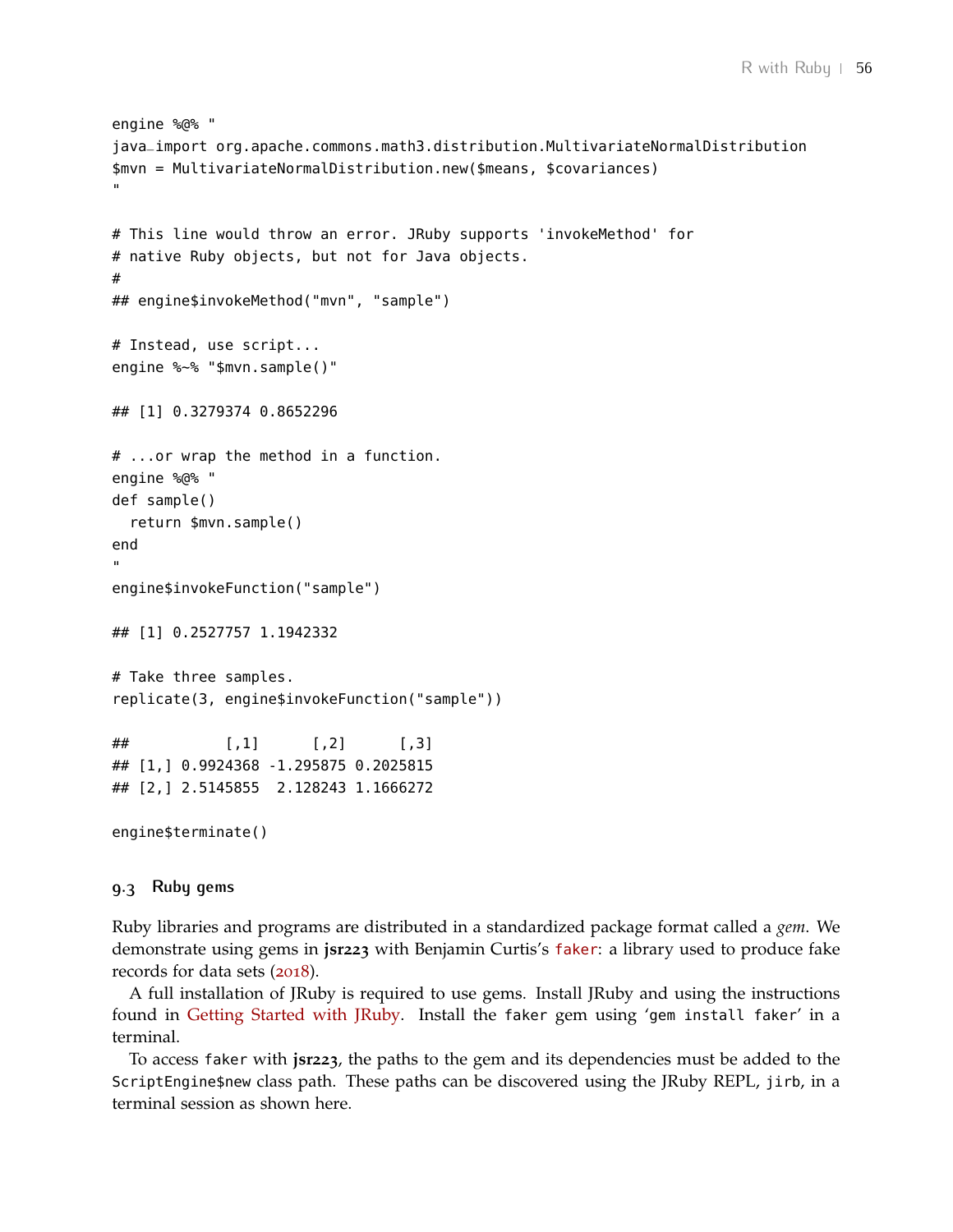```
me@ubuntu:~$ jirb
irb(main):001:0> require 'faker'
=> true
irb(main):002:0> puts $LOAD_PATH
~/jruby-9.1.15.0/lib/ruby/gems/shared/gems/concurrent-ruby-1.0.5-java/lib
~/jruby-9.1.15.0/lib/ruby/gems/shared/gems/i18n-0.9.3/lib
~/jruby-9.1.15.0/lib/ruby/gems/shared/gems/faker-1.8.7/lib
\sim/jruby-9.1.15.0/lib/ruby/2.3/site_ruby
~/jruby-9.1.15.0/lib/ruby/stdlib
=> nil
irb(main):003:0> exit
```
These resulting paths will be required along with the path to 'jruby.jar' (the latter is in the 'lib' subfolder of the JRuby installation). Supply these paths to the class.path parameter of the **jsr223** ScriptEngine\$new method when creating the script engine instance. In our experience, the 'site\_ruby' path did not exist. If ScriptEngine\$new throws an error indicating a path does not exist, simply exclude it from the class path.

The code below uses the faker gem to generate a data frame containing fake names and titles.

```
library("jsr223")
class.path <- "
~/jruby-9.1.12.0/lib/jruby.jar
~/jruby-9.1.12.0/lib/ruby/gems/shared/gems/i18n-0.8.6/lib
~/jruby-9.1.12.0/lib/ruby/gems/shared/gems/faker-1.8.4/lib
~/jruby-9.1.12.0/lib/ruby/stdlib
"
class.path <- unlist(strsplit(class.path, "\n", fixed = TRUE))
engine <- ScriptEngine$new(
  engine.name = "jruby",
  class.path = class.path
)
# Import the required Ruby libraries.
engine %@% "require 'faker'"
# To create data deterministically, set a seed.
engine %@% "Faker::Config.random = Random.new(10)"
# Demonstrate unique, fake name.
engine %~% "Faker::Name.unique.name"
## [1] "Ms. Adrain Torphy"
# Define a Ruby function to return a given number of fake profiles.
```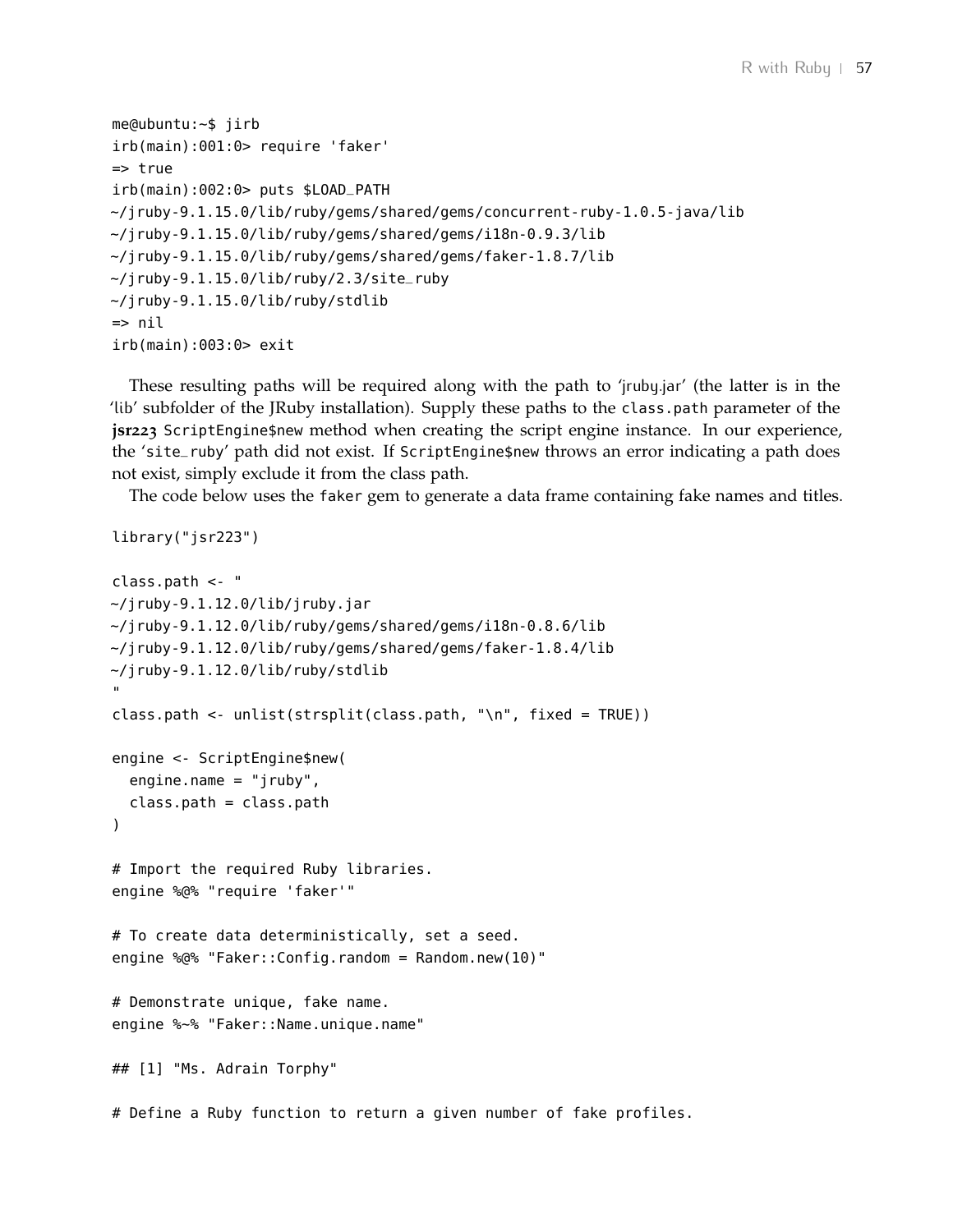```
engine %@% "
def random\_profile(n = 1)fname = Array.new(n)lname = Array.new(n)title = Array.new(n)for i in 0..(n - 1)fname[i] = Faker::Name.unique.first_name
   lname[i] = Faker::Name.unique.last_name
   title[i] = Faker::Name.unique.title
 end
  return {'fname' => fname, 'lname' => lname, 'title' => title}
end
"
# Retrieve 5 fake profiles. The Ruby hash of same-length arrays will be
# automatically converted to a data frame.
engine$invokeFunction("random_profile", 5)
## fname lname title
## 1 Quentin Barton Dynamic Paradigm Agent
## 2 Claud Bernier Regional Metrics Planner
## 3 Kevin Hodkiewicz Investor Marketing Designer
```
## 4 Toni Stracke Legacy Implementation Strategist ## 5 Jannie Haag Dynamic Implementation Architect

```
engine$terminate()
```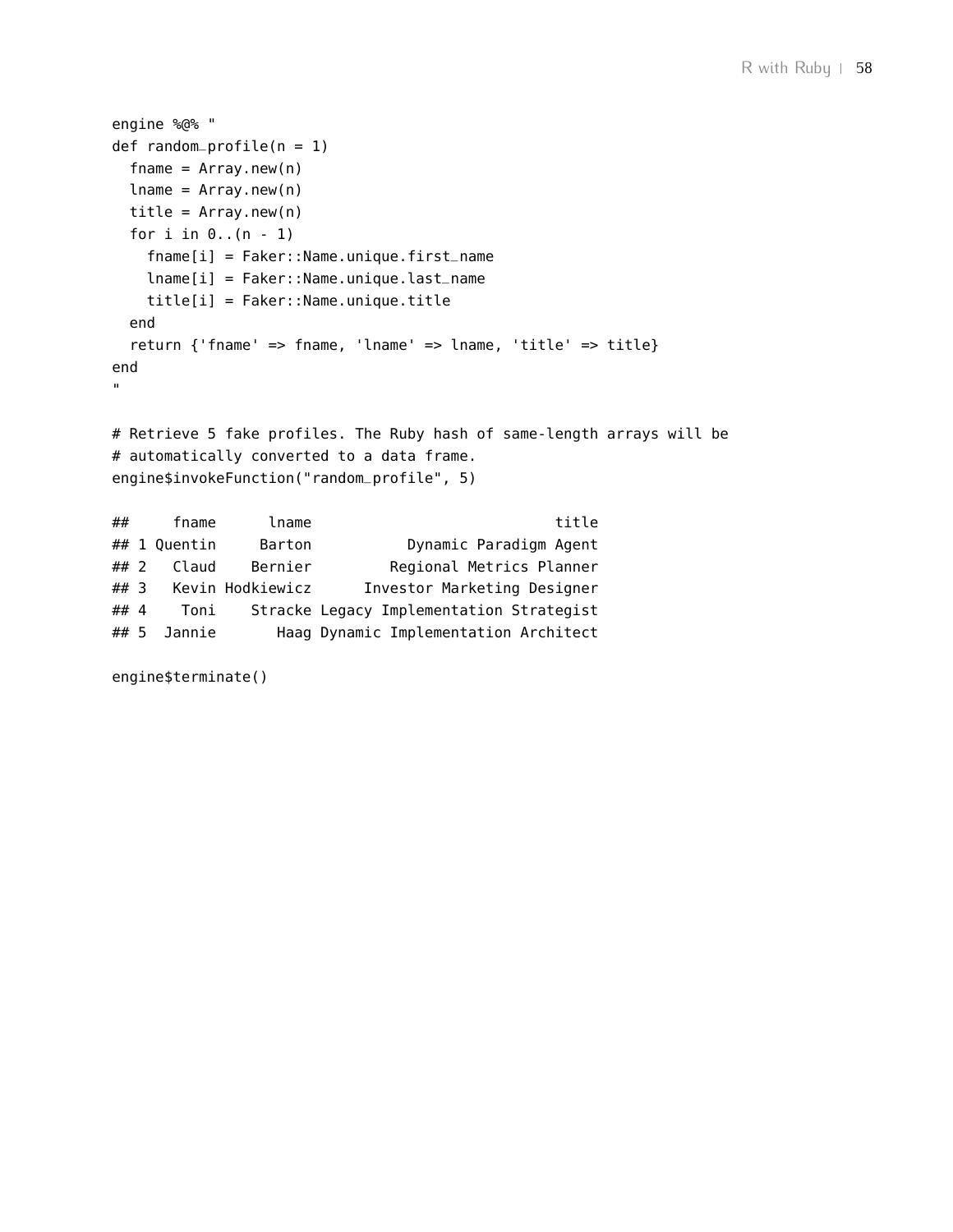## <span id="page-58-0"></span>10 R with Kotlin

[Kotlin](https://kotlinlang.org/) is a statically typed programming language that supports both functional and objectoriented programming paradigms. Kotlin is concise and pragmatic; in many cases, it requires less code than Java to accomplish the same task. Kotlin version 1.0 was released in 2016 [\(Breslav,](#page-68-5) [2016](#page-68-5)) making it the newest of the **jsr223**-supported languages.

Kotlin's JSR-223 implementation is progressing quickly though it is not complete. We will not list the deficiencies here as they will probably be resolved soon. See the **jsr223** [issue tracker](https://github.com/floidgilbert/jsr223/issues) to review pending issues and workarounds. In the issue tracker search dialog, select the "Kotlin issues" label and include both open and closed issues.

#### <span id="page-58-1"></span>**10.1 Kotlin idiosyncrasies**

The Kotlin script engine handles bindings through a global map object instead of creating global variables in the script engine environment. The best way to illustrate this behavior is by example. The following code creates and retrieves a binding myValue as you would expect.

```
engine$myValue <- 4
engine$myValue
```
#### ## [1] 4

However, myValue will not be available as a global variable in Kotlin script environment. Instead, it must be accessed and updated via the jsr223Bindings object as follows.

```
engine %@% 'jsr223Bindings.put("myValue", 5)'
engine %~% 'jsr223Bindings.get("myValue")'
```
#### ## [1] 5

Kotlin documentation demonstrates managing bindings through an object named bindings. However, the bindings object is read-only as of this writing. This is a reported bug. The accepted workaround is to use jsr223Bindings.

In [Callbacks,](#page-40-0) we explain how a global R object is added to the script engine environment to enable callbacks into the R environment. This R object is necessarily present in jsr223Bindings, but we do not recommend accessing it from that structure. Instead, use the global R variable as demonstrated in the code here.

```
# jsr223 automatically creates a variable R in the global scope of the Kotlin
# environment to facilitate callbacks.
engine %@% 'R.set("c", 4)'
# The R object in `jsr223Bindings` is inconvenient to use because it must be
# cast to an explicit type.
```

```
engine %@% '(jsr223Bindings["R"] as org.fgilbert.jsr223.RClient).set("c", 3)'
```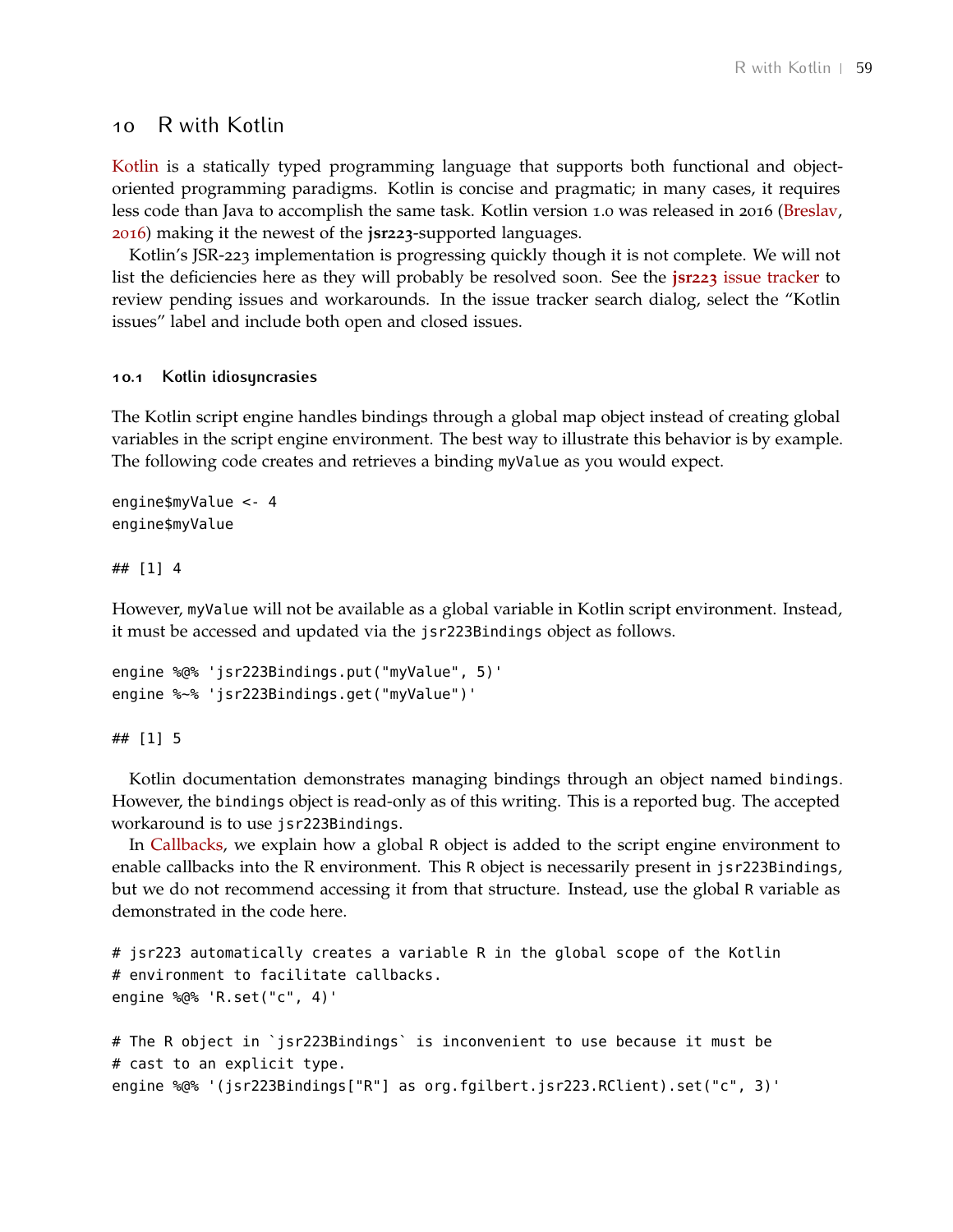#### **10.2 Kotlin and Java classes**

Kotlin is designed to be interoperable with Java. This example uses the [Apache Commons Math](http://commons.apache.org/proper/commons-math/)[ematics Library](http://commons.apache.org/proper/commons-math/) to sample from a bivariate normal distribution.

```
library("jsr223")
# Change this path to the installation directory of the Kotlin compiler.
kotlin.directory <- Sys.getenv("KOTLIN_HOME")
# Include both the Kotlin script engine jars and the Apache Commons Mathematics
# libraries in the class path.
engine <- ScriptEngine$new(
  engine.name = "kotlin"
  , class.path = c(getKotlinScriptEngineJars(kotlin.directory),
    "commons-math3-3.6.1.jar"
 )
)
# Define the means vector and covariance matrix that will be used to create the
# bivariate normal distribution.
engine$means <- c(\theta, 2)engine$covariances <- diag(1, nrow = 2)
# Import the package member and instantiate a new class.
engine %@% '
import org.apache.commons.math3.distribution.MultivariateNormalDistribution
val mvn = MultivariateNormalDistribution(
  jsr223Bindings["means"] as DoubleArray,
  jsr223Bindings["covariances"] as Array<DoubleArray>
)
# This line is a workaround for a Kotlin bug involving `invokeMethod`.
# https://github.com/floidgilbert/jsr223/issues/1
engine %@% 'jsr223Bindings["mvn"] = mvn'
# Take a multivariate sample.
engine$invokeMethod("mvn", "sample")
## [1] -2.286145 2.016230
# Take three samples.
replicate(3, engine$invokeMethod("mvn", "sample"))
```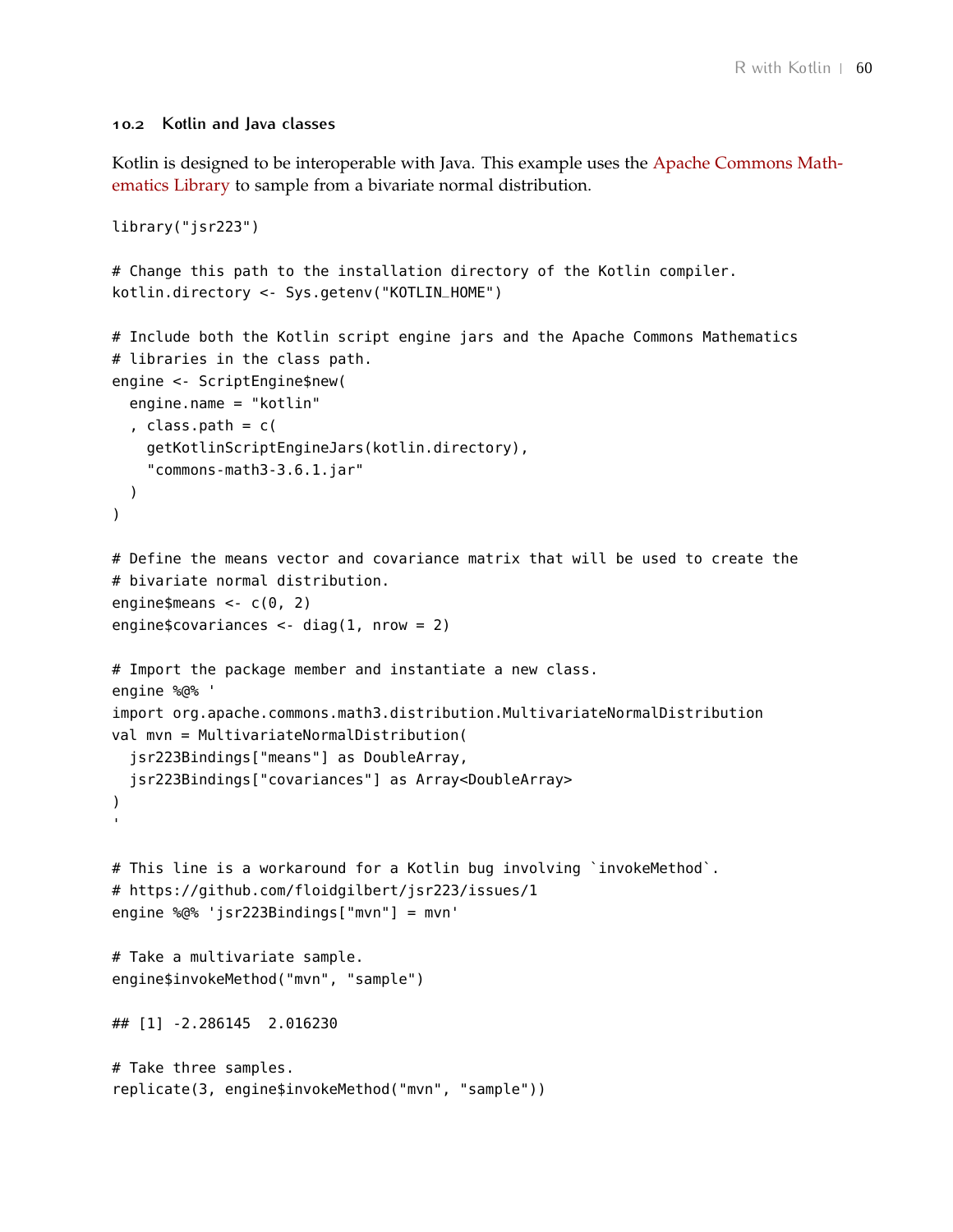## [,1] [,2] [,3] ## [1,] 0.9924368 -1.295875 0.2025815 ## [2,] 2.5145855 2.128243 1.1666272

# Terminate the script engine. engine\$terminate()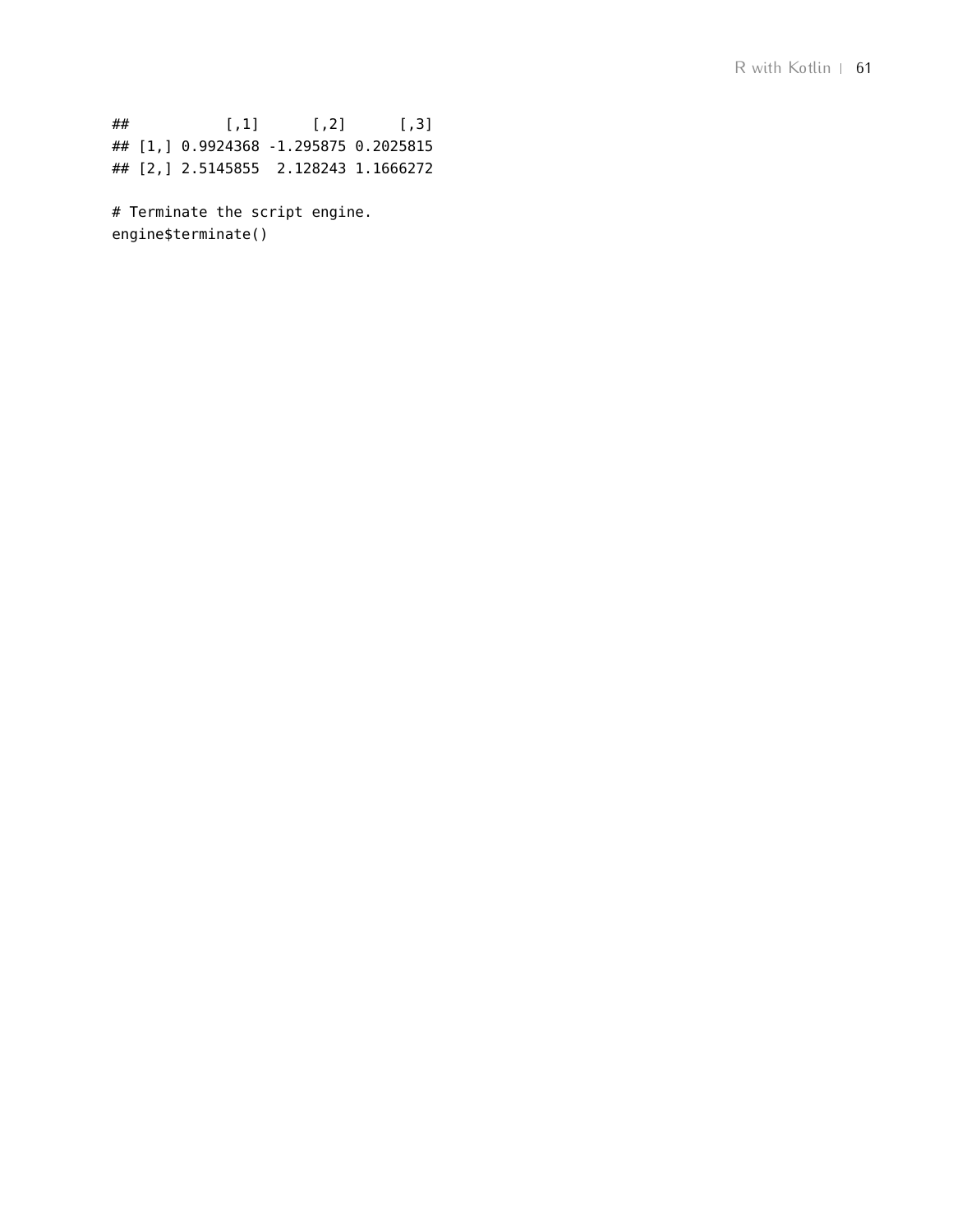## <span id="page-61-0"></span>11 Software review

There are many integrations that combine the strengths of R with other programming languages. These language integrations can generally be classified as either *R-major* or *R-minor*. R-major integrations use R as the primary environment to control some other embedded language environment. R-minor integrations are the inverse of R-major integrations. For example, **rJava** is an R-major integration that allows Java objects to be used within an R session. The Java/R Interface (**JRI**), in contrast, is an R-minor integration that enables Java applications to embed R.

The **jsr223** package provides an R-major integration for the Java platform and several programming languages. In this software review, we provide context for the **jsr223** project through comparisons with other R-major integrations. Popular R-minor language integrations such as **[Rserve](https://CRAN.R-project.org/package=Rserve)** [\(Urbanek,](#page-69-9) [2013](#page-69-9)) and **[opencpu](https://CRAN.R-project.org/package=opencpu)** [\(Ooms,](#page-69-10) [2017](#page-69-10)a) are not included in this discussion because their objectives and features do not necessarily align with those of **jsr223**. We do, however, include a brief discussion of an R language implementation for the JVM.

Before we compare **jsr223** to other R packages, we point out one unique feature that contrasts **jsr223** with all other integrations in this discussion: **jsr223** is the only package that provides a standard interface to integrate R with multiple programming languages. This key feature enables developers to take advantage of solutions and features in several languages without the need to learn multiple integration packages.

Our software review does not include integrations for Ruby and Kotlin because **jsr223** is the only R-major integration for those languages on CRAN.

#### <span id="page-61-1"></span>**11.1 rJava software review**

As noted in the introduction, **rJava** is the preeminent Java integration for R. It provides a lowlevel interface to compiled Java classes via the JNI. The **jsr223** package uses **rJava** together with the Java Scripting API to create a user-friendly, multi-language integration for R and the Java platform.

The following code example is taken from **rJava**'s web site <http://www.rforge.net/rJava>. It demonstrates the essential functions of the **rJava** API by way of creating and displaying a GUI window with a single button. The first two lines are required to initialize **rJava**. The next lines use the .jnew function to create two Java objects: a GUI frame and a button. The associated class names are denoted in JNI syntax. Of particular note is the first invocation of .jcall, the function used to call object methods. In this case, the add method of the frame object is invoked. For **rJava** to identify the appropriate method, an explicit return type must be specified in JNI notation as the second parameter to .jcall (unless the return value is void). The last parameter to .jcall specifies the object to be added to the frame object. It must be explicitly cast to the correct interface for the call to be successful.

```
library("rJava")
.jinit()
f <- .jnew("java/awt/Frame", "Hello")
b <- .jnew("java/awt/Button", "OK")
.jcall(f, "Ljava/awt/Component;", "add", .jcast(b, "java/awt/Component"))
.jcall(f, , "pack")
# Show the window.
```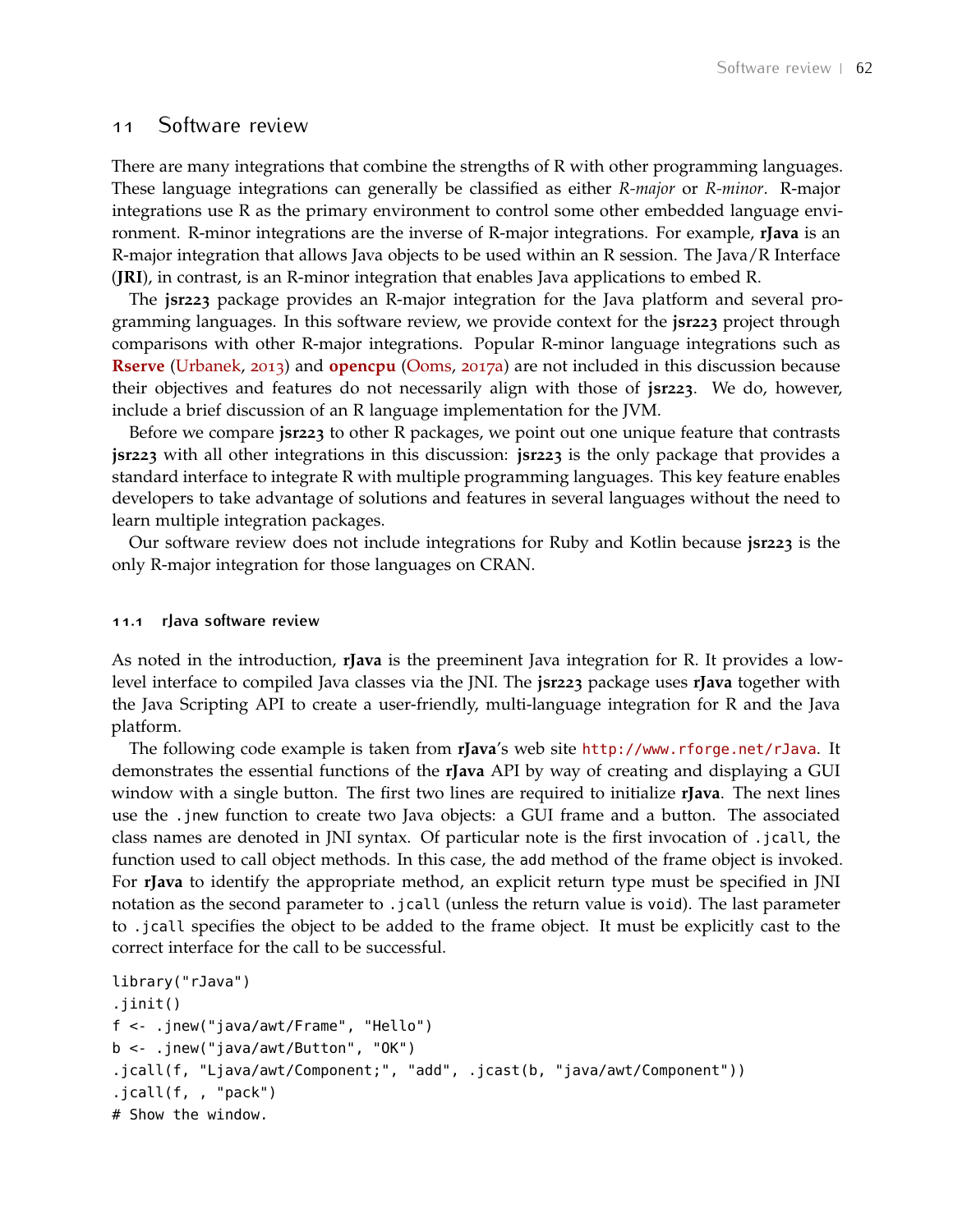```
.jcall(f, , "setVisible", TRUE)
# Close the window.
.jcall(f, , "dispose")
```
The snippet below reproduces the **rJava** example above using JavaScript. In comparison, the JavaScript code is more natural for most programmers to write and maintain. The fine details of method lookups and invocation are handled automatically: no explicit class names or type casts are required. This same example can be reproduced in any of the five other **jsr223**-supported programming languages.

```
var f = new java.awt.Frame('Hello');
f.add(new java.awt.Button('OK'));
f.pack();
// Show the window.
f.setVisible(true);
// Close the window.
f.dispose();
```
Using **jsr223**, the preceding code snippet can be embedded in an R script. The first step is to create an instance of a script engine. A JavaScript engine is created as follows.

```
library(jsr223)
engine <- ScriptEngine$new("JavaScript")
```
This engine object is now ready to evaluate script on demand. Source code can be passed to the engine using character vectors or files. The sample below demonstrates embedding JavaScript code in-line with character vectors. This method is appropriate for small snippets of code. (Note: If you try this example the window may appear in the background. Also, the window must be closed using the last line of code. These are limitations of the code example, not **jsr223**.)

```
# Execute code inline to create and show the window.
engine %@% "
  var f = new java.awt.Frame('Hello');
  f.add(new java.awt.Button('OK'));
  f.pack();
  f.setVisible(true);
^{\prime\prime}# Close the window
```
engine %@% "f.dispose();"

To execute source code in a file, use the script engine object's source method:

engine\$source(file.name). The variable file.name may specify a local file path or a URL. Whether evaluating small code snippets or sourcing script files, embedding source code using **jsr223** is straightforward.

In comparison to **rJava**'s low-level interface, **jsr223** allows developers to use Java objects without knowing the details of JNI and method lookups. However, it is important to note that **rJava**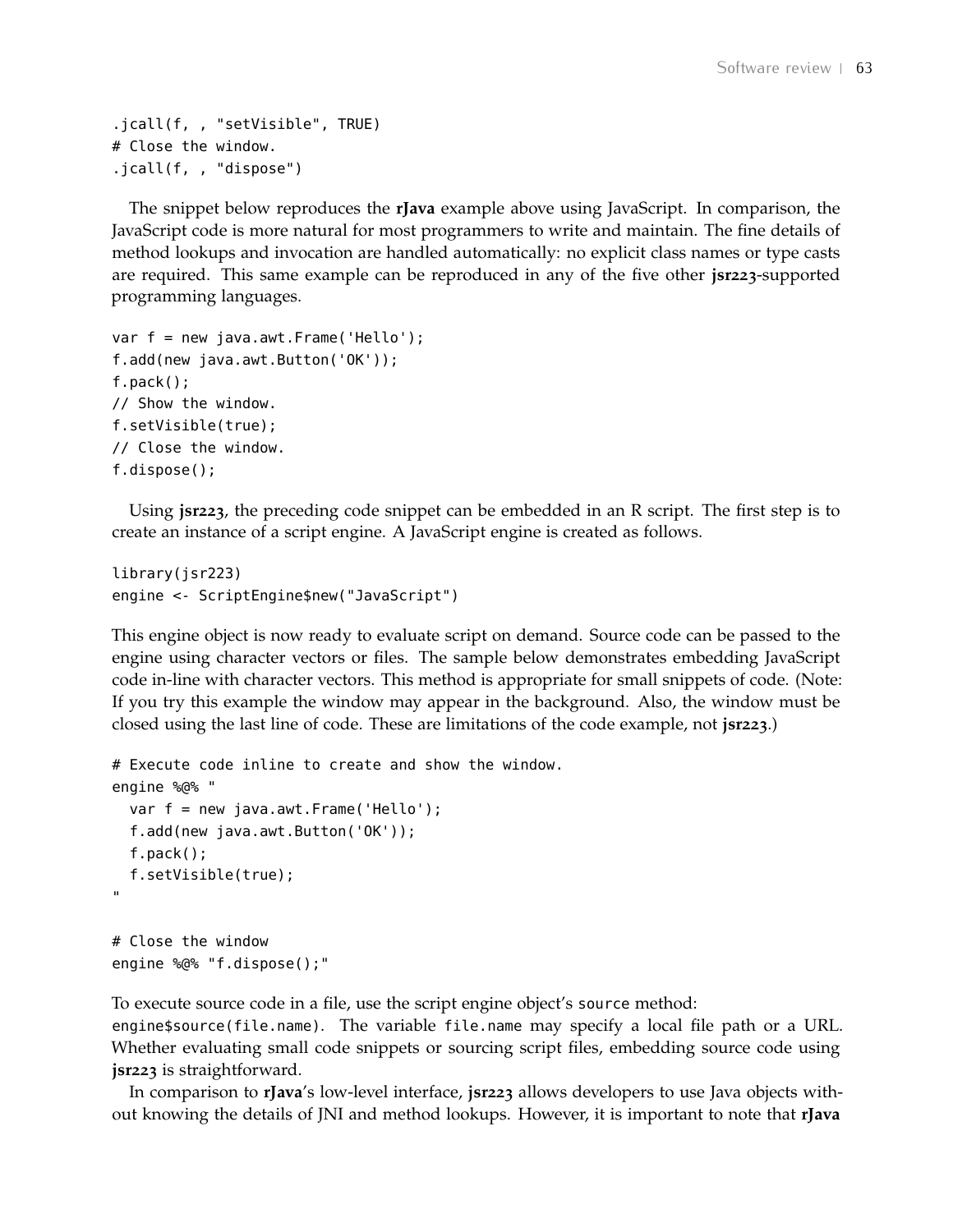does include a high-level interface for invoking object methods. It uses the Java reflection API to automatically locate the correct method signature. This is an impressive feature, but according to the **rJava** web site, its high-level interface is much slower than the low-level interface and it does not work correctly for all scenarios.

The **jsr223**-compatible programming languages also feature support for advanced object-oriented constructs. For example, classes can be extended and interfaces can be implemented using any language. These features allow developers to quickly implement sophisticated solutions in R without developing, compiling, and distributing custom Java classes. This can speed development and deployment significantly.

The **rJava** package supports exchanging scalars, arrays, and matrices between R and Java. The following R code demonstrates converting an R matrix to a Java object, and vice versa, using **rJava**.

```
a \leq matrix(rnorm(10), 5, 2)
# Copy matrix to a Java object with rJava
o <- .jarray(a, dispatch = TRUE)
# Convert it back to an R matrix.
b <- .jevalArray(o, simplify = TRUE)
```
Again, the **jsr223** package builds on **rJava** functionality by extending data exchange. Our package converts R vectors, factors, n-dimensional arrays, data frames, lists, and environments to generic Java objects.[2](#page-63-1) In addition, **jsr223** can convert Java scalars, n-dimensional arrays, maps, and collections to base R objects. Several data exchange options are available, including rowmajor and column-major ordering schemes for data frames and n-dimensional arrays.

This code snippet demonstrates data exchange using **jsr223**. The variable engine is a **jsr223** ScriptEngine object. Similar to the preceding **rJava** example, this code copies a matrix to the Java environment and back again. The same syntax is used for all supported data types and structures.

```
a <- matrix(rnorm(10), 5, 2)
# Copy an R object to Java using jsr223.
engine$a <- a
# Retrieve the object.
engine$a
```
The **rJava** package does not directly support callbacks into R. Instead, callbacks are implemented through **JRI**: the Java/R Interface. The **JRI** interface is included with **rJava**. However, to use **JRI**, R must be compiled with the shared library option '--enable-R-shlib'. The **JRI** interface is technical and extensive. In contrast, **jsr223** supports callbacks into R using a lightweight interface that provides just three methods to execute R code, set variable values, and retrieve variable values. The **jsr223** package does not use **JRI**, so there is no requirement for R to be compiled as a shared library.

In conclusion, **jsr223** provides an alternative integration for the Java platform that is easy to learn and use.

<span id="page-63-1"></span><span id="page-63-0"></span><sup>2</sup> **rJava**'s interface can theoretically support n-dimensional arrays, but currently the feature does not produce correct results for n > 2. See the related issue at the **rJava** Github repository: ".jarray(..., dispatch=T) on multi-dimensional arrays creates Java objects with wrong content."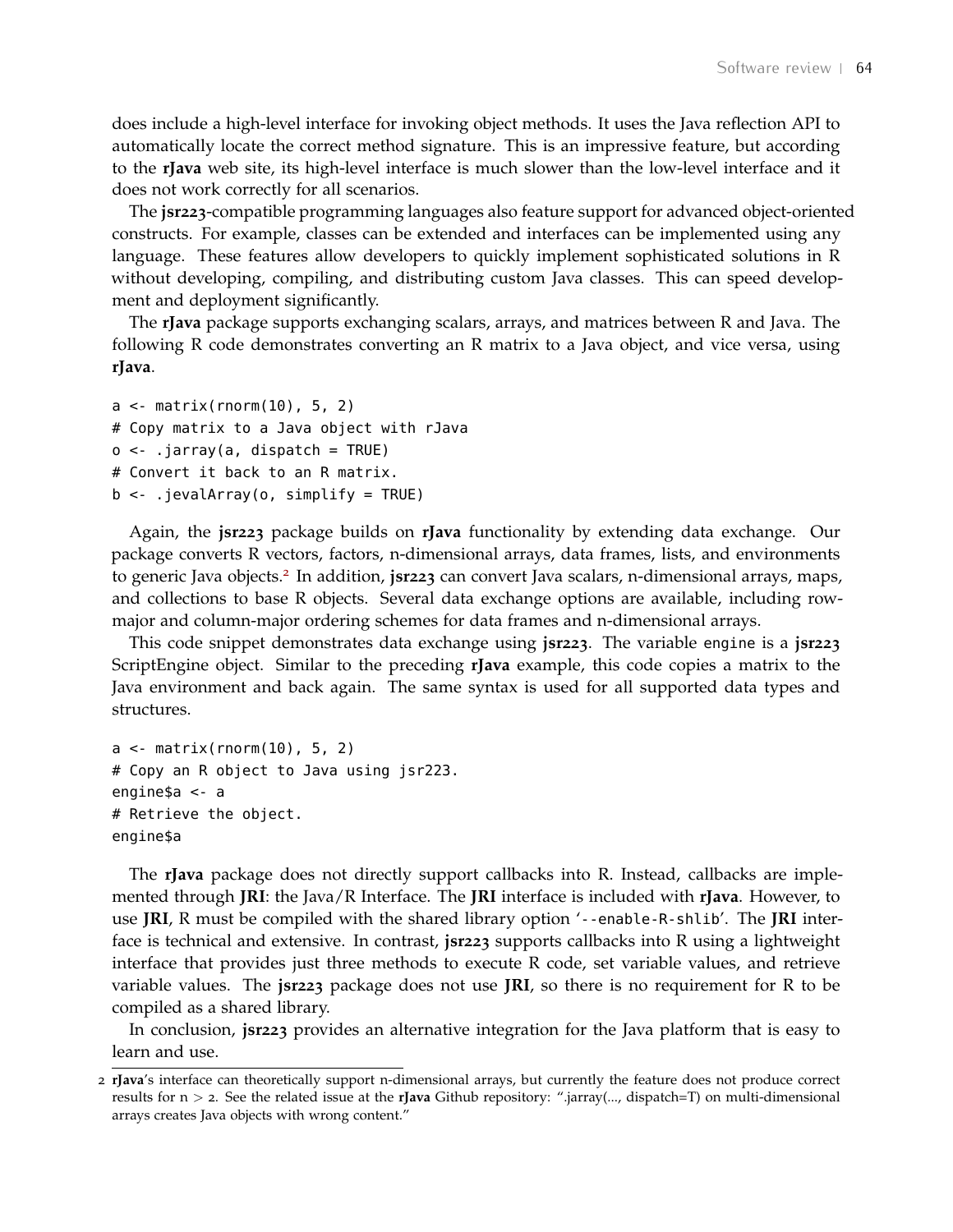#### **11.2 Groovy integrations software review**

Besides **jsr223**, the only other Groovy language integration available on CRAN is **[rGroovy](https://CRAN.R-project.org/package=rGroovy)** [\(Fuller,](#page-68-6) [2018](#page-68-6)). It is a simple integration that uses **rJava** to instantiate groovy.lang.GroovyShell and pass code snippets to its evaluate method. We outline the typical integration approach using **rGroovy**.

Class paths must set in the global option GROOVY\_JARS *before* loading the **rGroovy** package.

```
options(GROOVY_JARS = list("groovy-all.jar", ...))library("rGroovy")
```
After the package is loaded, the Initialize function is called to instantiate an instance of the Groovy script engine that will be used to handle script evaluation. The Initialize function has one optional argument named binding. This argument accepts an **rJava** object reference to a groovy.lang.Binding object that represents the bindings available to the Groovy script engine. Hence, **rJava** must be used to create, set, and retrieve values in the bindings object. The following code example demonstrates instantiating the Groovy script engine. We initialize the script engine bindings with a variable named myValue that contains a vector of integers. Notice that knowledge of **rJava** and JNI notation is required to create an instance of the bindings object, convert the vector to a Java array, cast the resulting Java array to the appropriate interface, and finally, call the setVariable method of the bindings object.

```
bindings <- rJava::.jnew("groovy/lang/Binding")
Initialize(bindings)
myValue <- rJava::.jarray(1:3)
myValue <- rJava::.jcast(myValue, "java/lang/Object")
rJava::.jcall(bindings, "V", method = "setVariable", "myValue", myValue)
```
Finally, Groovy code can be executed using the Evaluate method; it returns the value of the last statement, if any. In this example, we modify the last element of our myValue array, and return the contents of the array.

```
script <- "
  myValue[2] = 5;myValue;
"
Evaluate(groovyScript = script)
```

```
## [1] 1 2 5
```
The **rGroovy** package includes another function, Execute, that allows developers to evaluate Groovy code without using **rJava**. However, this interface creates a new Groovy script engine instance each time it is called. In other words, it does not allow the developer to preserve state between each script evaluation.

In this code example, we demonstrate Groovy integration with **jsr223**. After the library is loaded, an instance of a Groovy script engine is created. The class path is defined at the same time the script engine is created. The variable engine represents the script engine instance; it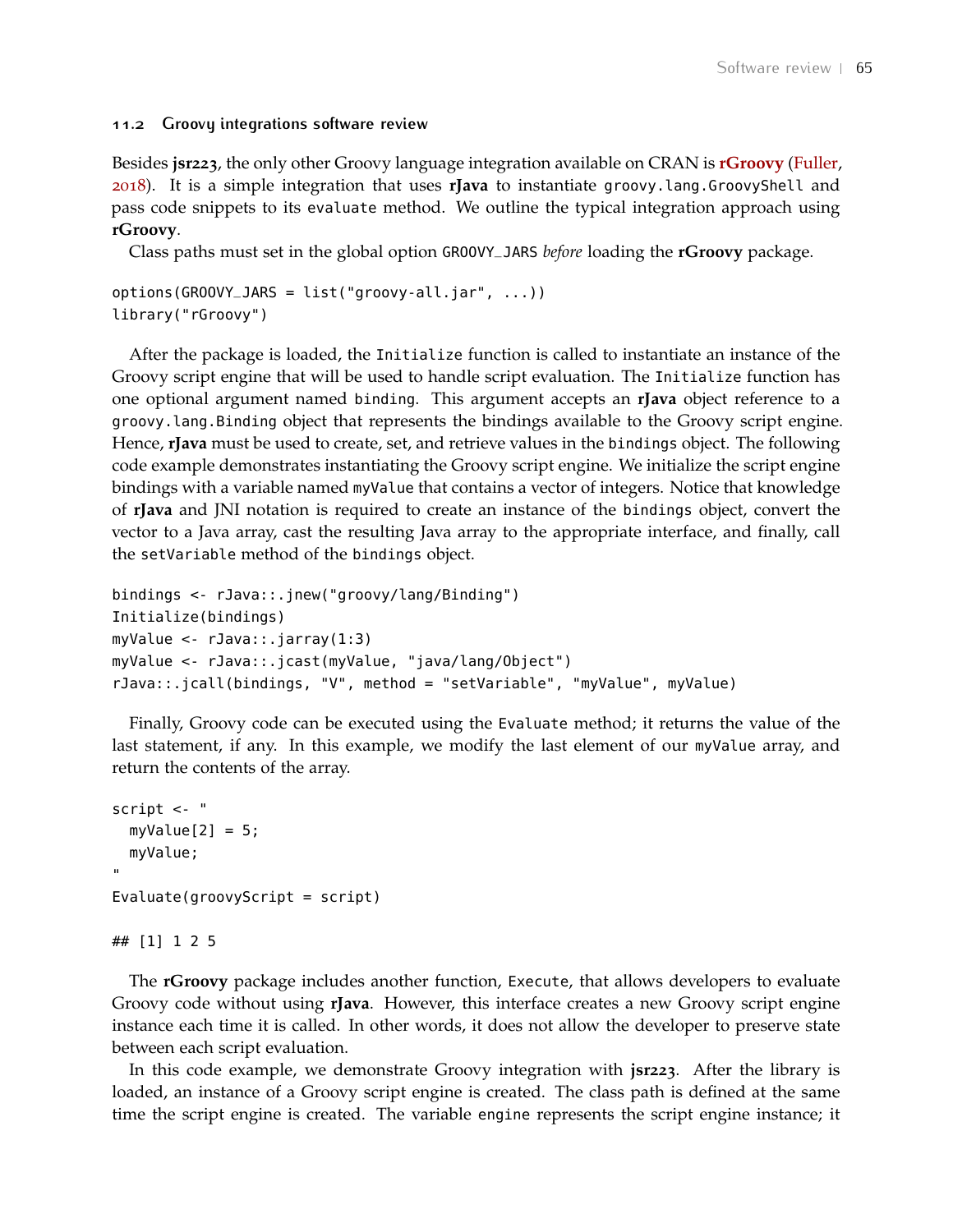exposes several methods and properties that control data exchange behavior and code evaluation. The third line creates a binding named myValue in the script engine's environment; the R vector is automatically converted to a Java array. The fourth line executes Groovy code that changes the last element of the myValue Java array before returning it to the R environment.

```
library("jsr223")
engine <- ScriptEngine$new("Groovy", "groovy-all.jar")
engine$myValue <- 1:3
engine %~% "
  myValue[2] = 5;myValue;
"
```
## [1] 1 2 5

In comparison to **rGroovy**, the **jsr223** implementation is more concise and requires no knowledge of **rJava** or Java classes. Though not illustrated in this example, **jsr223** can invoke Groovy functions and methods from within R, it supports callbacks from Groovy into R, and it provides extensive and configurable data exchange between Groovy and R. These features are not available in **rGroovy**.

In summary, **rGroovy** exposes a simple interface for executing Groovy code and returning a result. Data exchange is primarily handled through **rJava**, and therefore requires knowledge of **rJava** and JNI. The **jsr223** integration is more comprehensive and does not require any knowledge of **rJava**.

#### <span id="page-65-0"></span>**11.3 JavaScript integrations software review**

The most prominent JavaScript integration for R is Jeroen Ooms' **[V](https://CRAN.R-project.org/package=V8)8** package ([2017](#page-69-3)b). It uses the open source V8 JavaScript engine [\(Google developers,](#page-68-7) [2018](#page-68-7)) featured in Google's Chrome browser. We discuss the three primary differences between **V8** and **jsr223**.

First, the JavaScript engine included with **V8** provides only essential ECMAscript functionality. For example, **V8** does not include even basic file and network operations. In contrast, **jsr223** provides access to the entire JVM which includes a vast array of libraries and computing functionality.

Second, all data exchanged between **V8** and R is serialized using JSON via the **[jsonlite](https://CRAN.R-project.org/package=jsonlite)** package [\(Ooms et al.,](#page-69-11) [2017](#page-69-11)). JSON is very flexible; it can represent virtually any data structure. However, JSON converts all values to/from string representations which adds overhead and imposes round-off error for floating point values. The **jsr223** package handles all data using native values which reduces overhead and preserves maximum precision. In many applications, the loss of precision is not critical as far as the final numeric results are concerned, but it does require defensive programming when checking for equality. For example, an application using **V8** must round two values to a given decimal place before checking if they are equal.

The following code example demonstrates the precision issue using the R constant pi. The JSON conversion is handled via **jsonlite**, just as in the **V8** package. We see that after JSON conversion the value of pi is not identical to the original value. In contrast, the **jsr223** conversion result is identical to the original value.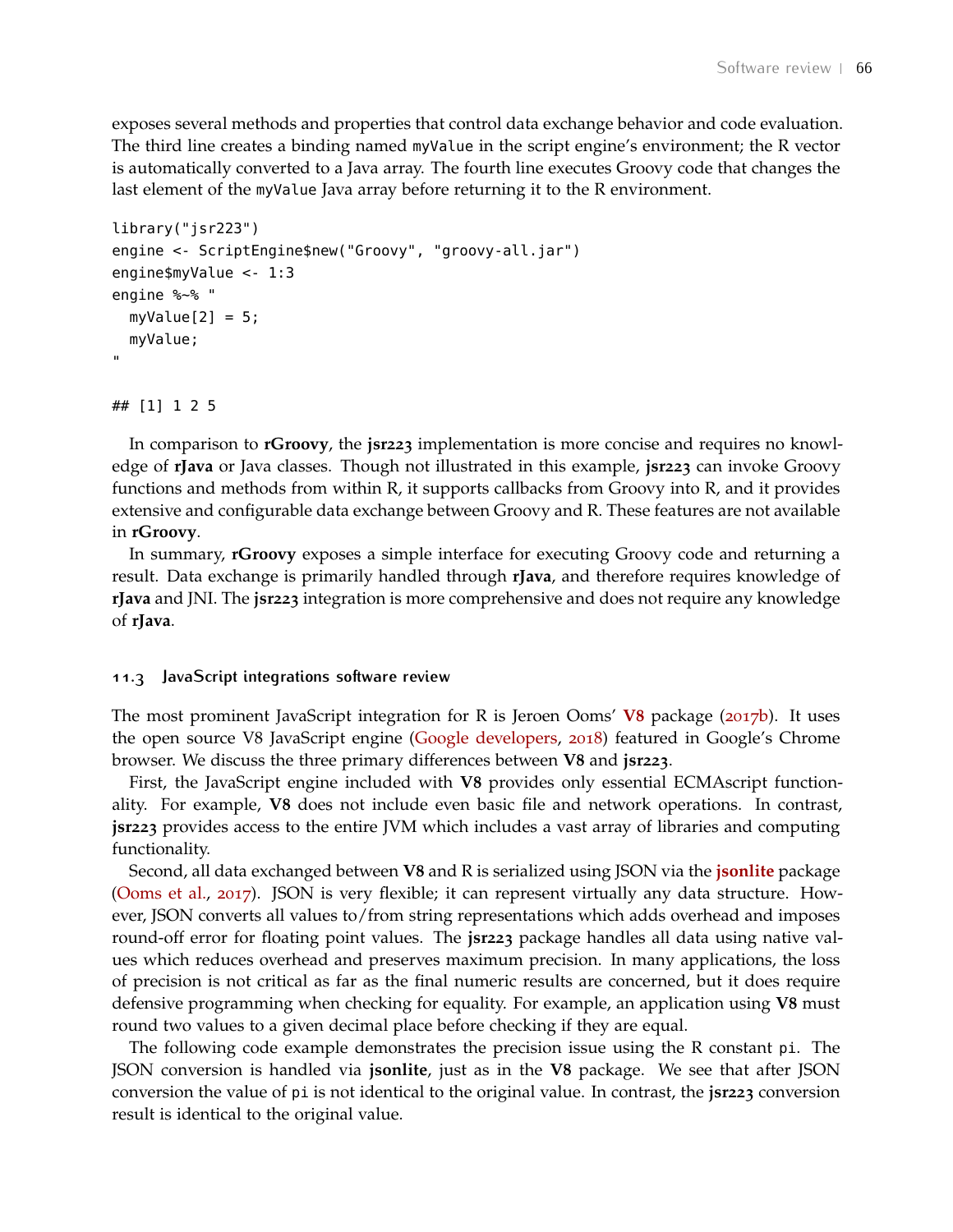```
# `digits = NA` requests maximum precision.
library("jsonlite")
identical(pi, fromJSON(toJSON(pi, digits = NA)))
## [1] FALSE
library("jsr223")
engine <- ScriptEngine$new("js")
engine$pi <- pi
identical(engine$pi, pi)
```
## [1] TRUE

The third significant difference between **V8** and **jsr223** is syntax checking. **V8** includes an interface to check JavaScript code syntax. The Java Scripting API does not provide an interface for syntax checking, hence, **jsr223** does not provide this feature. We have investigated other avenues to check syntax, but none are uniformly reliable across all of the **jsr223**-supported languages. Moreover, this feature is not critical for most integration scenarios; syntax validation is more common in applications that involve interactive code editing.

#### <span id="page-66-0"></span>**11.4 Python integrations software review**

In this section, we compare **jsr223** with two Python integrations for R: **[reticulate](https://CRAN.R-project.org/package=reticulate)** [\(Allaire et al.,](#page-68-8) [2018](#page-68-8)) and **[rJython](https://CRAN.R-project.org/package=rJython)** [\(Grothendieck and Bellosta,](#page-68-9) [2012](#page-68-9)). Of the many Python integrations available for R on CRAN, **reticulate** is the most popular as measured by monthly downloads.[3](#page-66-1) We also discuss **rJython** because, like **jsr223**, it targets Python on the JVM.

The **reticulate** package is a very thorough Python integration for R. It includes some refined interface features that are not available in **jsr223**. For example, **reticulate** enables Python objects to be manipulated in R script using list-like syntax. One major **jsr223** feature that **reticulate** does not support is callbacks (i.e., calling R from Python). Though there are many interface differences between **jsr223** and **reticulate** (too many to list here), the most practical difference arises from their respective Python implementations. The **reticulate** package targets CPython, the reference implementation of the Python script engine. As such, **reticulate** can take advantage of the many Python libraries compiled to machine code such as Pandas [\(McKinney,](#page-69-12) [2010](#page-69-12)). The **jsr223** package targets the JVM via Jython, and therefore supports accessing Java objects from Python script. It cannot, however, access the Python libraries compiled to machine code because they cannot be executed by the JVM. This isn't a complete dead-end for Jython; many important Python extensions are being migrated to the JVM by the Jython Native Interface project ([http:](http://www.jyni.org) [//www.jyni.org](http://www.jyni.org)). These extensions can easily be accessed through **jsr223**.

The **rJython** package is similar to **jsr223** in that it employs Jython. Both **jsr223** and **rJython** can execute arbitrary Python code, call Python functions and methods directly from R, use Java objects, and copy data between environments. However, there are also several important differences.

<span id="page-66-1"></span><sup>3</sup> The **reticulate** package has 3,681 downloads per month according to <http://rdocumentation.org>. The next most popular Python integration is **[PythonInR](https://CRAN.R-project.org/package=PythonInR)** [\(Schwendinger,](#page-69-13) [2018](#page-69-13)) with 322 monthly downloads.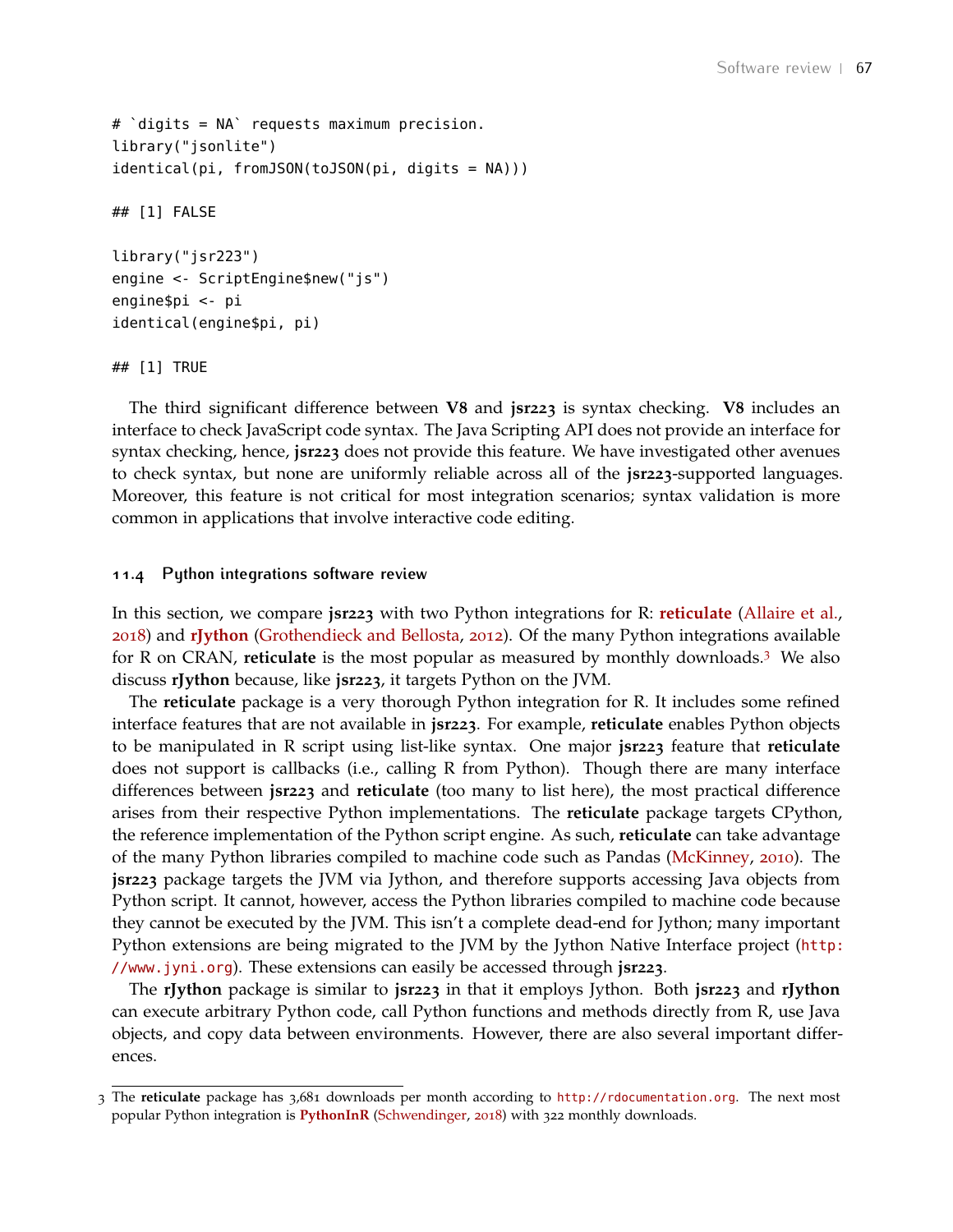Data exchange for **rJython** can be handled via JSON or direct calls to the Jython interpreter object via **rJava**. When using **rJava** for data exchange, **rJython** is essentially limited to vectors and matrices. When using JSON for data exchange, **rJython** converts R objects to Jython structures. In contrast, the **jsr223** supports a single data exchange interface that supports all major R data structures. It uses custom Java routines that avoid the overhead and roundoff error associated with JSON conversion. Finally, **jsr223** converts R objects to generic Java structures instead of Jython objects.

JSON data exchange for **rJython** is handled by the **[rjson](https://CRAN.R-project.org/package=rjson)** [\(Couture-Beil,](#page-68-10) [2014](#page-68-10)) package. It does not handle some R structures as one would expect. For example, n-dimensional arrays and unnamed lists are both converted to one-dimensional JSON arrays. Furthermore, **rJython** converts data frames to Jython dictionaries, but dictionaries are always returned to R as named lists.

The **jsr223** package does not exhibit these limitations; it provides predictable data exchange for all major R data structures.

Unlike **jsr223**, the **rJython** package does not return the value of the last expression when executing Python code. Instead, scripts must assign a value to a global Python variable to be fetched by another **rJython** method. This does not promote fast code exploration and prototyping. In addition, **rJython** does not supply interfaces for callbacks, script compiling, or capturing console output.

In essence, **rJython** implements a basic interface to the Jython language. The **jsr223** package, in comparison, provides a more developed feature set.

#### <span id="page-67-0"></span>**11.5 Renjin software review**

Renjin [\(Renjin developers,](#page-69-14) [2018](#page-69-14)) is an ambitious project whose primary goal is to create a dropin replacement for the R language on the Java platform. The Renjin solution features R syntax extensions that allow Java classes to created and used naturally within R script. The Renjin language implementation has two important limitations: (i) it does not support plotting; and (ii) it can't use R packages that contain native libraries (like C). The **jsr223** package, in contrast, is designed for the reference distribution of R. As such, it can be used in concert with any R package.

Renjin also distributes an R package called **renjin**. It is not available from CRAN. (Find the installation instructions at <http://www.renjin.org>.) The **renjin** package exports a single method that evaluates an R expression. It is designed only to improve execution performance for R expressions; it does not allow Java classes to be used in R script. Hence, the **renjin** package is not a Java platform integration.

<span id="page-67-1"></span>Overall, Renjin is a promising Java solution for R, but it is not yet feature-complete. In comparison, **jsr223** presents a viable Java solution for R today.

#### 12 Limitations and issues

<span id="page-67-2"></span>All limitations and issues are managed via the GitHub issue tracker at [https://github.com/](https://github.com/floidgilbert/jsr223/issues) [floidgilbert/jsr223/issues](https://github.com/floidgilbert/jsr223/issues). Be default, the tracker lists only open issues. Modify the search parameters to see limitations and workarounds deemed as closed issues.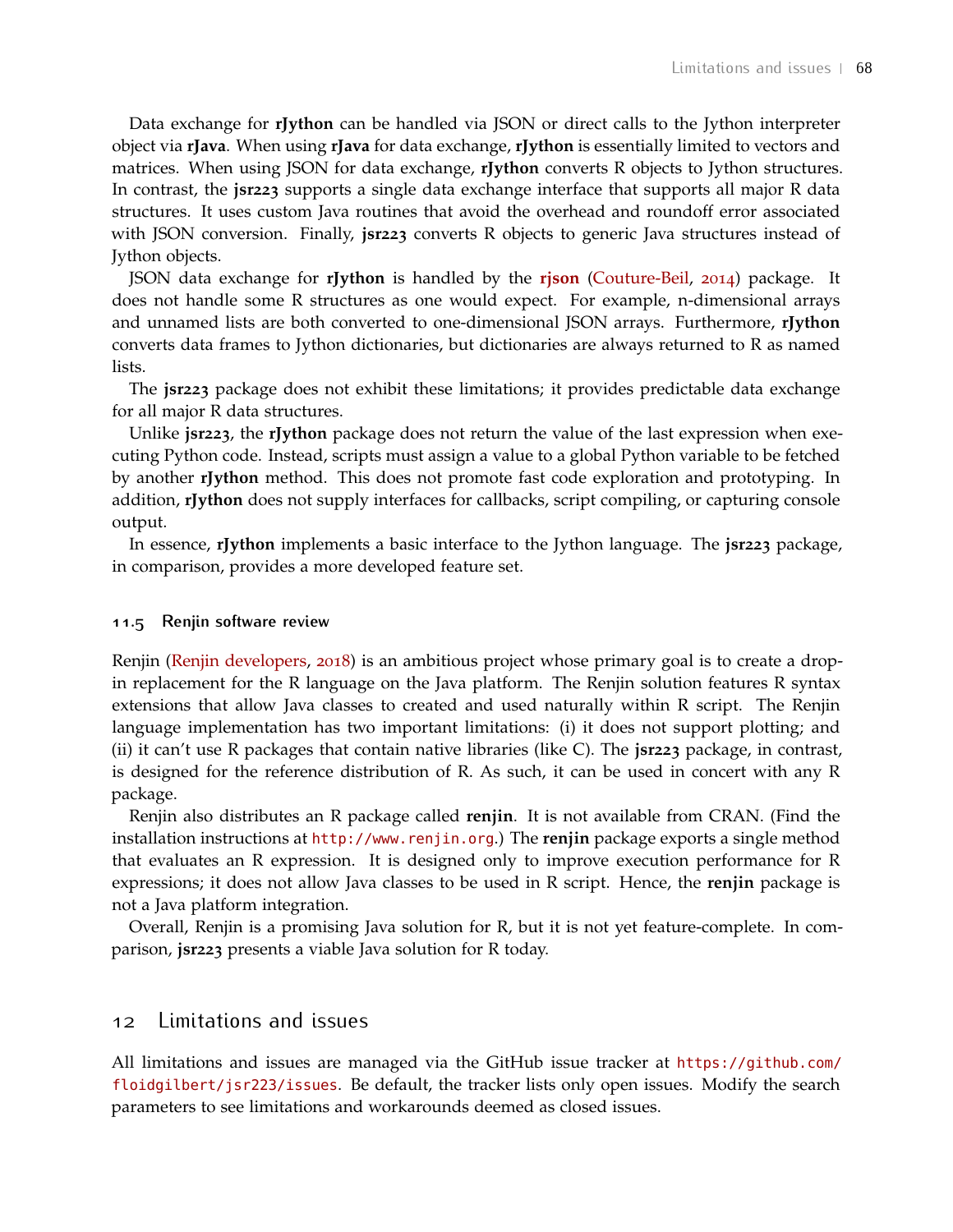## 13 Summary

Java is one of the most successful development platforms in computing history. Its popularity continues as more programming languages, tools, and technologies target the JVM. The **jsr223** package provides a high-level, user-friendly interface that enables R developers to take advantage of the flourishing Java ecosystem. In addition, **jsr223**'s unified integration interface for Groovy, JavaScript, Python, Ruby, and Kotlin also facilitates access to solutions developed in these languages. In all, **jsr223** significantly extends the computing capabilities of the R software environment.

## References

- <span id="page-68-8"></span>J. Allaire, Y. Tang, and M. Geelnard. *reticulate: Interface to 'Python'*, 2018. URL [https://CRAN.](https://CRAN.R-project.org/package=reticulate) [R-project.org/package=reticulate](https://CRAN.R-project.org/package=reticulate). R package version 1.5.
- <span id="page-68-5"></span>A. Breslav. *Kotlin 1.0 Released: Pragmatic Language for JVM and Android*, 2016. URL [https://blog.jetbrains.com/kotlin/2016/02/](https://blog.jetbrains.com/kotlin/2016/02/kotlin-1-0-released-pragmatic-language-for-jvm-and-android/) [kotlin-1-0-released-pragmatic-language-for-jvm-and-android/](https://blog.jetbrains.com/kotlin/2016/02/kotlin-1-0-released-pragmatic-language-for-jvm-and-android/).
- <span id="page-68-2"></span>W. Chang. *R6: Classes with Reference Semantics*, 2017. URL [https://CRAN.R-project.org/](https://CRAN.R-project.org/package=R6) [package=R6](https://CRAN.R-project.org/package=R6). R package version 2.2.2.
- <span id="page-68-10"></span>A. Couture-Beil. *rjson: JSON for R*, 2014. URL <https://CRAN.R-project.org/package=rjson>. R package version 0.2.15.
- <span id="page-68-4"></span>B. Curtis. Faker: A library for generating fake data such as names, addresses, and phone numbers., 2018. URL <https://github.com/stympy/faker>.
- <span id="page-68-0"></span>D. B. Dahl. *rscala: Bi-Directional Interface Between R and Scala with Callbacks*, 2018. URL [http:](http://CRAN.R-project.org/package=rscala) [//CRAN.R-project.org/package=rscala](http://CRAN.R-project.org/package=rscala). R package version 2.5.1.
- <span id="page-68-3"></span>Eclipse Deeplearning4j Development Team. *Deeplearning4j: Open-source distributed deep learning for the JVM*, 2018. URL <http://deeplearning4j.org>.
- <span id="page-68-6"></span>T. P. Fuller. *rGroovy: Groovy Language Integration*, 2018. URL [https://CRAN.R-project.org/](https://CRAN.R-project.org/package=rGroovy) [package=rGroovy](https://CRAN.R-project.org/package=rGroovy). R package version 1.2.
- <span id="page-68-1"></span>F. R. Gilbert and D. B. Dahl. *jdx: 'Java' Data Exchange for 'R' and 'rJava'*, 2018a. URL [https:](https://CRAN.R-project.org/package=jdx) [//CRAN.R-project.org/package=jdx](https://CRAN.R-project.org/package=jdx). R package version 0.1.2.
- F. R. Gilbert and D. B. Dahl. *jsr223: jsr223: A 'Java' Platform Integration for 'R' with Programming Languages 'Groovy', 'JavaScript', 'JRuby', 'Jython', and 'Kotlin'*, 2018b. URL [https:](https://CRAN.R-project.org/package=jsr223) [//CRAN.R-project.org/package=jsr223](https://CRAN.R-project.org/package=jsr223). R package version 0.3.2.

<span id="page-68-7"></span>Google developers. *Chrome V8*, 2018. URL <https://developers.google.com/v8/>.

<span id="page-68-9"></span>G. Grothendieck and C. J. G. Bellosta. *rJython: R interface to Python via Jython*, 2012. URL [https:](https://CRAN.R-project.org/package=rJython) [//CRAN.R-project.org/package=rJython](https://CRAN.R-project.org/package=rJython). R package version 0.0-4.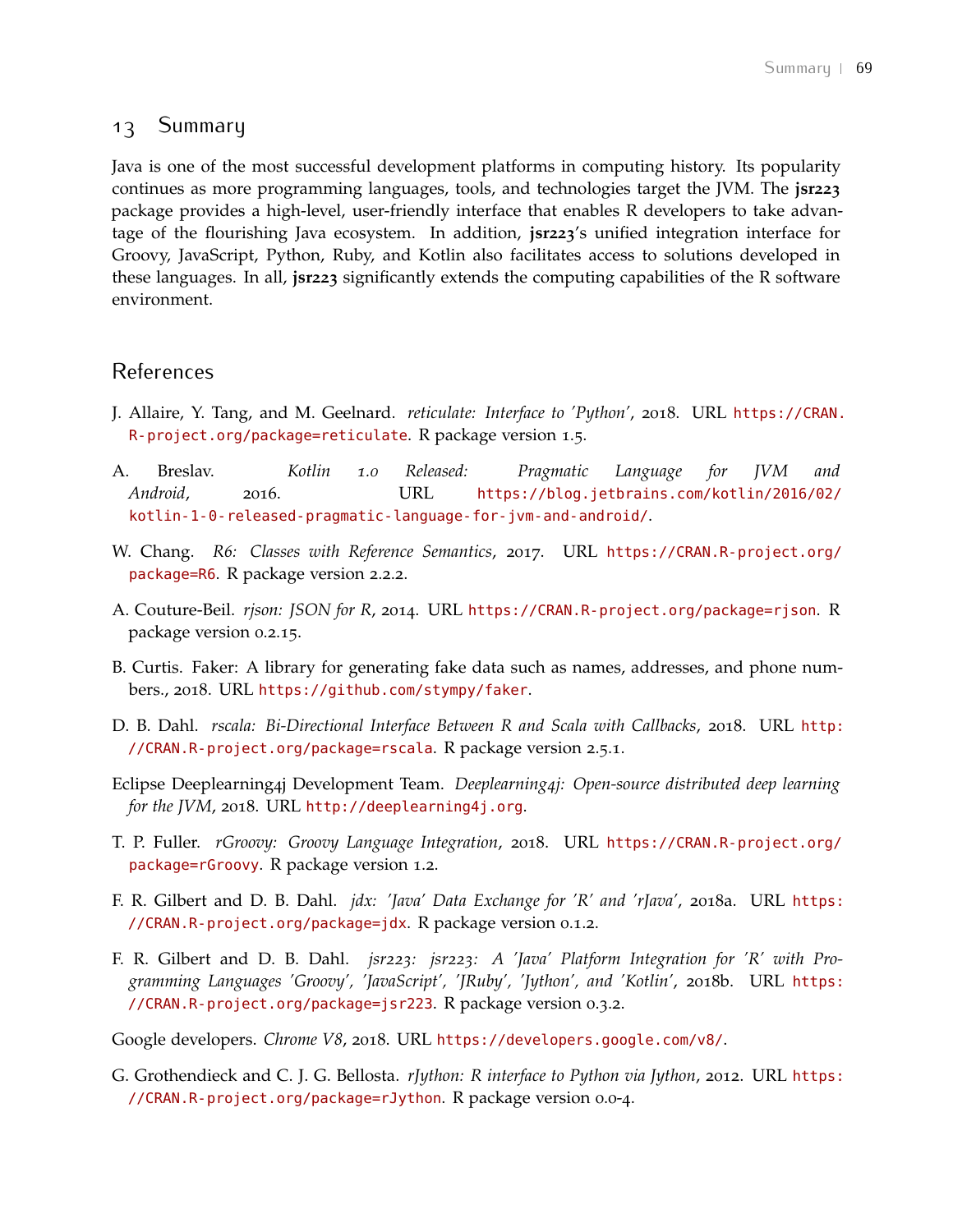- T. Lindholm, F. Yellin, G. Bracha, and A. Buckley. *The Java Virtual Machine Specification, Java SE 8 Edition*. Addison-Wesley Professional, 1st edition, 2014. ISBN 013390590X, 9780133905908.
- <span id="page-69-4"></span>C. D. Manning, M. Surdeanu, J. Bauer, J. Finkel, S. J. Bethard, and D. McClosky. The Stanford CoreNLP natural language processing toolkit. In *Association for Computational Linguistics (ACL) System Demonstrations*, pages 55–60, 2014.
- <span id="page-69-8"></span>Y. Matsumoto. *Ruby 1.9*, 2008. URL <https://www.youtube.com/watch?v=oEkJvvGEtB4>.
- <span id="page-69-12"></span>W. McKinney. Data structures for statistical computing in python. In S. van der Walt and J. Millman, editors, *Proceedings of the 9th Python in Science Conference*, pages 51 – 56, 2010.
- <span id="page-69-7"></span>O. Mersmann. *microbenchmark: Accurate Timing Functions*, 2018. URL [https://CRAN.R-project.](https://CRAN.R-project.org/package=microbenchmark) [org/package=microbenchmark](https://CRAN.R-project.org/package=microbenchmark). R package version 1.4-4.
- <span id="page-69-6"></span>N. Metropolis, A. Rosenbluth, M. Rosenbluth, A. Teller, and E. Teller. Equation of State Calculations by Fast Computing Machines. *The Journal of Chemical Physics*, 21:1087–1092, June 1953. doi: 10.1063/1.1699114.
- <span id="page-69-0"></span>M. O'Connell. Java: The inside story. *SunWorld Online*, 1995. URL [http://tech-insider.org/](http://tech-insider.org/java/research/1995/07.html) [java/research/1995/07.html](http://tech-insider.org/java/research/1995/07.html).
- <span id="page-69-10"></span>J. Ooms. *opencpu: Producing and Reproducing Results*, 2017a. URL [https://CRAN.R-project.org/](https://CRAN.R-project.org/package=opencpu) [package=opencpu](https://CRAN.R-project.org/package=opencpu). R package version 2.0.5.
- <span id="page-69-3"></span>J. Ooms. *V8: Embedded JavaScript Engine for R*, 2017b. URL [https://CRAN.R-project.org/](https://CRAN.R-project.org/package=V8) [package=V8](https://CRAN.R-project.org/package=V8). R package version 1.5.
- <span id="page-69-11"></span>J. Ooms, D. T. Lang, and L. Hilaiel. *jsonlite: A Robust, High Performance JSON Parser and Generator for R*, 2017. URL <https://CRAN.R-project.org/package=jsonlite>. R package version 1.5.
- <span id="page-69-1"></span>Oracle. *Java Scripting API*, 2016a. URL [https://docs.oracle.com/javase/8/docs/technotes/](https://docs.oracle.com/javase/8/docs/technotes/guides/scripting/prog_guide/toc.html) [guides/scripting/prog\\_guide/toc.html](https://docs.oracle.com/javase/8/docs/technotes/guides/scripting/prog_guide/toc.html).
- Oracle. *Java Platform, Standard Edition Nashorn User's Guide, Release 8*, 2016b. URL [https://docs.](https://docs.oracle.com/javase/8/docs/technotes/guides/scripting/nashorn/) [oracle.com/javase/8/docs/technotes/guides/scripting/nashorn/](https://docs.oracle.com/javase/8/docs/technotes/guides/scripting/nashorn/).
- <span id="page-69-14"></span>Renjin developers. *Renjin*, 2018. URL <http://www.renjin.org>.
- <span id="page-69-13"></span>F. Schwendinger. *PythonInR: Use 'Python' from Within 'R'*, 2018. URL [https://CRAN.R-project.](https://CRAN.R-project.org/package=PythonInR) [org/package=PythonInR](https://CRAN.R-project.org/package=PythonInR). R package version 0.1-4.
- <span id="page-69-2"></span>Sun Microsystems, Inc. *JSR-223: Scripting for the Java Platform*, 2006. URL [https://jcp.org/en/](https://jcp.org/en/jsr/detail?id=223) [jsr/detail?id=223](https://jcp.org/en/jsr/detail?id=223).
- <span id="page-69-5"></span>A. Taylor, M. Marcus, and B. Santorini. The penn treebank: An overview. In N. Ide, editor, *Text, Speech and Language Technology*. doi: 10.1007/978-94-010-0201-1\_1.
- <span id="page-69-9"></span>S. Urbanek. *Rserve: Binary R server*, 2013. URL <http://CRAN.R-project.org/package=Rserve>. R package version 1.7-3.